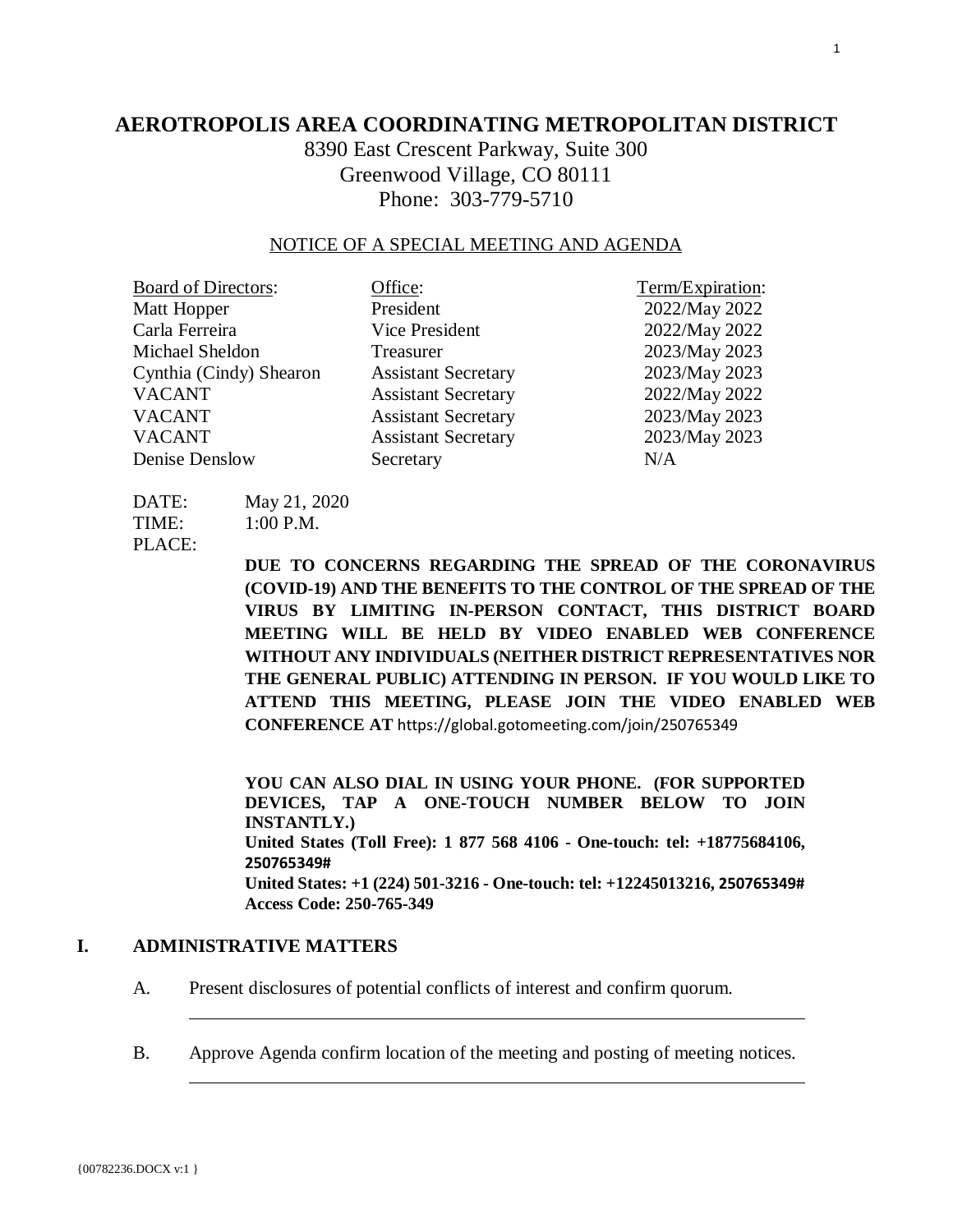- C. Discuss results of the May 5, 2020 Regular Election (enclosure).
- D. Consider appointment of officers. President: \_\_\_\_\_\_\_\_\_\_\_\_\_\_\_\_\_\_\_\_\_\_\_\_\_\_\_\_\_\_\_\_\_\_\_\_\_\_\_\_\_\_\_\_\_\_\_\_\_\_\_\_\_\_\_\_ Vice President: Secretary: Treasurer/Assistant Secretary: \_\_\_\_\_\_\_\_\_\_\_\_\_\_\_\_\_\_\_\_\_\_\_\_\_\_\_\_\_\_\_\_\_\_\_\_\_\_\_\_ Assistant Secretary: \_\_\_\_\_\_\_\_\_\_\_\_\_\_\_\_\_\_\_\_\_\_\_\_\_\_\_\_\_\_\_\_\_\_\_\_\_\_\_\_\_\_\_\_\_\_\_\_ Assistant Secretary: \_\_\_\_\_\_\_\_\_\_\_\_\_\_\_\_\_\_\_\_\_\_\_\_\_\_\_\_\_\_\_\_\_\_\_\_\_\_\_\_\_\_\_\_\_\_\_\_ \_\_\_\_\_\_\_\_\_\_\_\_\_\_\_\_\_\_\_\_\_\_\_\_\_\_\_\_\_\_\_\_\_\_\_\_\_\_\_\_\_\_\_\_\_\_\_\_\_\_\_\_\_\_\_\_\_\_\_\_\_\_\_\_\_

[\\_\\_\\_\\_\\_\\_\\_\\_\\_\\_\\_\\_\\_\\_\\_\\_\\_\\_\\_\\_\\_\\_\\_\\_\\_\\_\\_\\_\\_\\_\\_\\_\\_\\_\\_\\_\\_\\_\\_\\_\\_\\_\\_\\_\\_\\_\\_\\_\\_\\_\\_\\_\\_\\_\\_\\_\\_\\_\\_\\_\\_\\_\\_\\_\\_](#page-10-0) 

- E. Discuss vacancies on the Board of Directors.
- F. Discuss status of website creation and consider alternative platform (Wix) for website hosting.

\_\_\_\_\_\_\_\_\_\_\_\_\_\_\_\_\_\_\_\_\_\_\_\_\_\_\_\_\_\_\_\_\_\_\_\_\_\_\_\_\_\_\_\_\_\_\_\_\_\_\_\_\_\_\_\_\_\_\_\_\_\_\_\_\_

\_\_\_\_\_\_\_\_\_\_\_\_\_\_\_\_\_\_\_\_\_\_\_\_\_\_\_\_\_\_\_\_\_\_\_\_\_\_\_\_\_\_\_\_\_\_\_\_\_\_\_\_\_\_\_\_\_\_\_\_\_\_\_\_\_

# **II. CONSENT AGENDA**

Consent Agenda – These items are considered to be routine and will be ratified by one motion. There will be no separate discussion of these items unless a board member so requests; in which event, the item will be removed from the Consent Agenda and considered in the Regular Agenda.

A. Review and consider approval [of the April 10, 2020 and April 16, 2020 meeting](#page-11-0)  minutes (enclosure).

# **III. LEGAL MATTERS**

 $\overline{a}$ 

A. Discuss status of Joint Resolution of the Board of Directors of the Aurora Highlands Community Authority Board ("CAB") and Aerotropolis Area Coordinating Metropolitan District (the "District") Establishing Project Procurement/Cost Verification and Cost Accounting Procedures.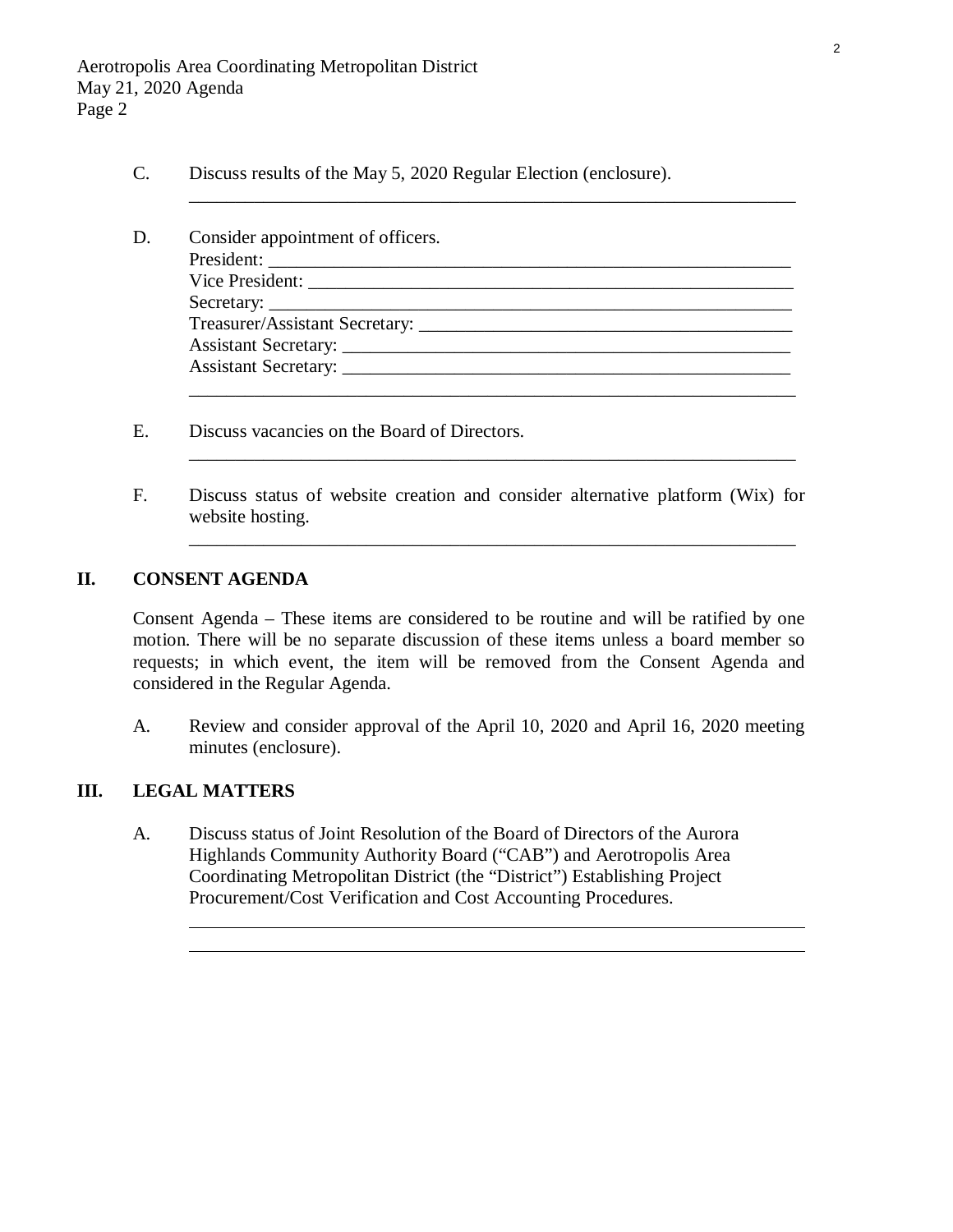Aerotropolis Area Coordinating Metropolitan District May 21, 2020 Agenda Page 3

- B. Discuss and consider approval of Assignment of Responsibilities under Restated Agreement for Reimbursement of Costs (Picadilly Road Cost Reimbursement) by [and among the District, The Aurora Highlands Metropolitan District Nos. 1, 2 and](#page-32-0)  3, Green Valley Aurora Metropolitan District No. 1 and Town Center Metropolitan District (enclosure).
- C. Discuss and consider Notice of Withdrawal from the Aurora Regional Improvement Authority No. 2.

<u> 1980 - Johann Barn, mars ann an t-Amhain Aonaich an t-Aonaich an t-Aonaich an t-Aonaich an t-Aonaich an t-Aon</u>

### **IV. FINANCIAL MATTERS**

 $\overline{a}$ 

 $\overline{a}$ 

 $\overline{a}$ 

 $\overline{a}$ 

 $\overline{a}$ 

 $\overline{a}$ 

 $\overline{a}$ 

- A. [Discuss status of Lender funding requests and ratify approval of payment of](#page-36-0) interim claims, consisting of check no. 1604 and three (3) wire transfers (enclosure).
- [B. Discuss status of Lender funding requests and consider approval of payment of](#page-45-0)  claims, represented by check nos. 1605 – 1610 (enclosure).
- C. [Review and accept schedule of financial statements dated March 31, 2020 and cash](#page-48-0)  position report dated March 31, 2020, updated as of May 18, 2020 (enclosure).
- D. Discuss status of proposed CAB bond issuance.
- E. Discuss and consider approval of recommendation to CAB for acceptance of Engineer's Report and Verification of Costs Associated with Public Improvements, Verification Report No. 3 (Draw No. 23), prepared by Schedio Group LLC (to be distributed).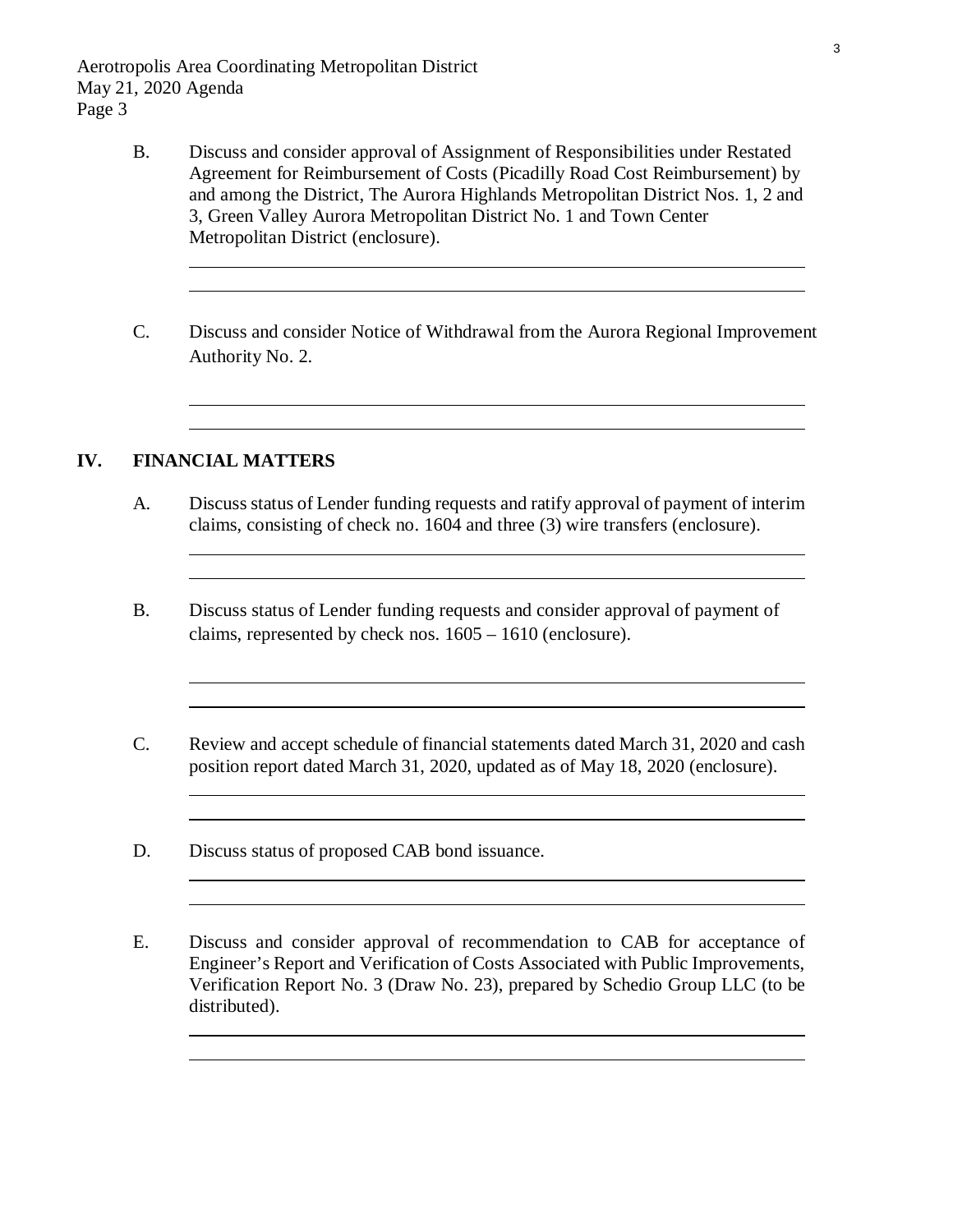## **V. CAPITAL PROJECTS**

A. Discuss and consider approval of Draw Request No. 23 in the total amount of \$3,942,445.89 represented by check nos. 1611 through 1641 prepared by the District's Program Manager (enclosure- Draw Request No. 23 Summary and list of draw checks):

| Developer    | 38,570.00      |
|--------------|----------------|
| <b>AACMD</b> | \$2,682,317.54 |
| ARTA         | \$1,202,968.74 |
| <b>ATEC</b>  | 18,589.61      |
| Total:       | \$3,942,445.89 |
|              |                |

### **Aerotropolis Area Coordinating Capital Projects**:

- B. Discuss and consider Lender Commitment to fund and approval of **Task Order No. 45** under the Master Service Agreement ("**MSA**") for Surveying Services by and between the District and Aztec Consultants, Inc. for Miscellaneous Conduit and Easement Staking, subject to approval of the Construction Committee.
- C. Discuss and consider Lender Commitment to fund and approval of the **Task Order No. 46** under the MSA for Surveying Services by and between the District and **Aztec Consultants, Inc.** for Infrastructure Site Plan 03 Design Survey, subject to approval of Construction Committee.
- D. Discuss and consider Lender Commitment to fund and approval of the **Change Order No. 1 to Task Order No. 15** under the MSA for Surveying Services by and between the District and **Aztec Consultants, Inc.** for The Aurora Highlands Phase 1 for Calculations for Revised Pond Grading and Revised Trickle Channels, subject to approval of Construction Committee.
- E. Discuss and consider Lender Commitment to fund and approval of **Task Order No. 01** under the MSA for Civil Engineering Services by and between the District and **Cage Engineering, Inc.** for Infrastructure Site Plan 03 (Southwest/DRH area), subject to approval of Construction Committee.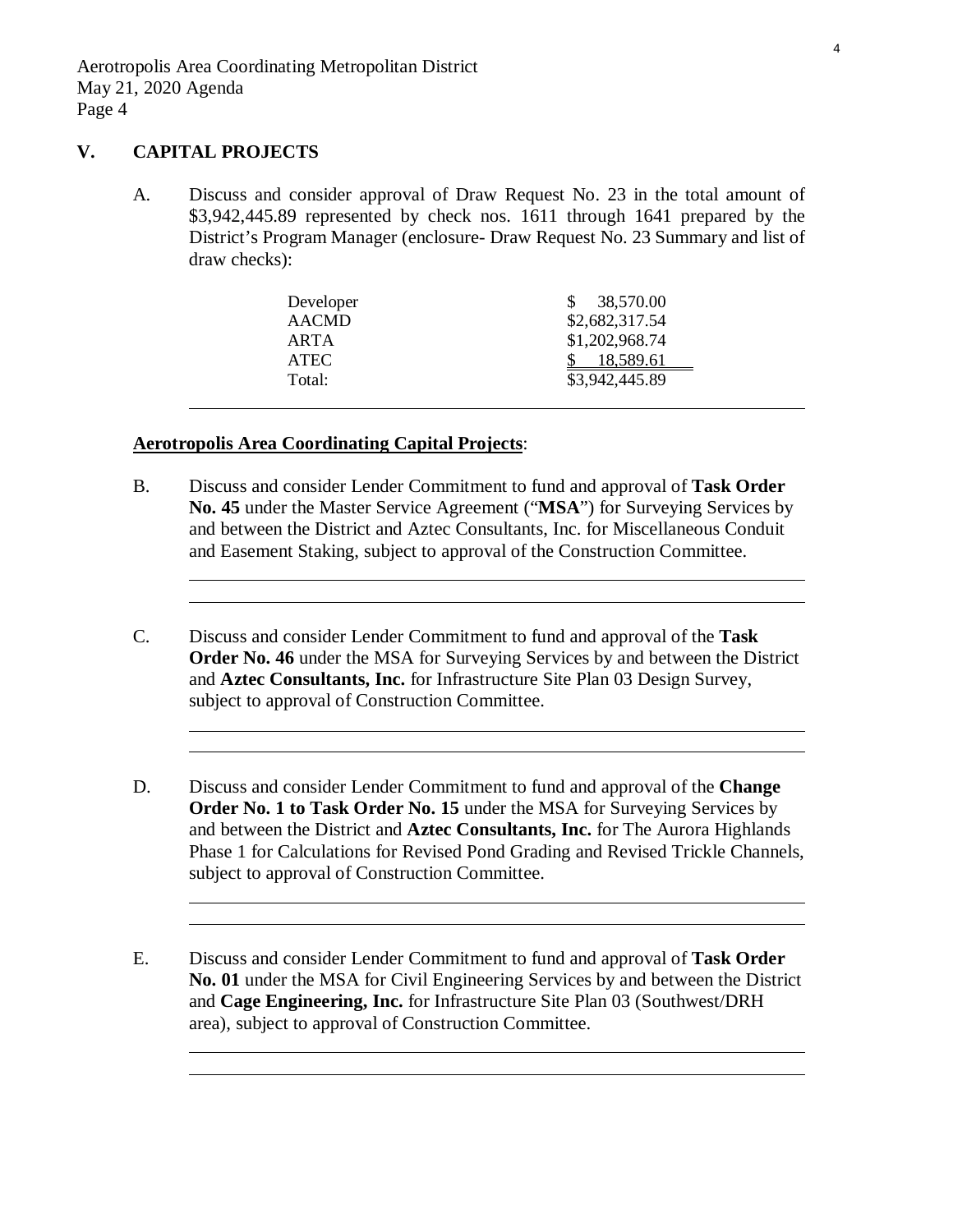- F. Discuss and consider Lender Commitment to fund and approval of **Task Order No. 02** under the MSA for Civil Engineering Services by and between the District and **Cage Engineering, Inc**. for Park 02 Site Plan (Southwest/DRH area), subject to approval of Construction Committee.
- G. Discuss and consider Lender Commitment to fund and approval of **Task Order No. 25** under the MSA for Geotechnical Services by and between the District and **CTL Thompson, Inc**. for The Aurora Highlands, Filing No. 1 Tributary T and Main Street Phase 3 Roadways, subject to approval of Construction Committee.
- H. Discuss and consider Lender Commitment to fund and approval of **Change Order No. 01 to Task Order No. 02** under the MSA for Architecture, MEP and Structural Engineering Services by and between the District and **EV Studio, LLC** for The Aurora Highlands Interior Monuments Phase 1, subject to approval of Construction Committee.
- I. Discuss and consider Lender Commitment to fund and approval of **Change Order No. 02 to Task Order No. 02** under the MSA for Architecture, MEP and Structural Engineering Services by and between the District and **EV Studio, LLC** for The Aurora Highlands Interior Monuments Phase 1, subject to approval of Construction Committee.
- J. Discuss and consider Lender Commitment to fund and approval of **Task Order No. 39** under the MSA for Civil Engineering Services by and between the District and **HR Green Development, LLC** for Infrastructure Site Plan 01 Buffer Area and CIG Corridor Plan Changes, subject to approval of Construction Committee.

K. Discuss and consider Lender Commitment to fund and approval of **Task Order No. 40** under the MSA for Civil Engineering Services by and between the District and **HR Green Development, LLC** for Infrastructure Site Plan 04, subject to approval of Construction Committee.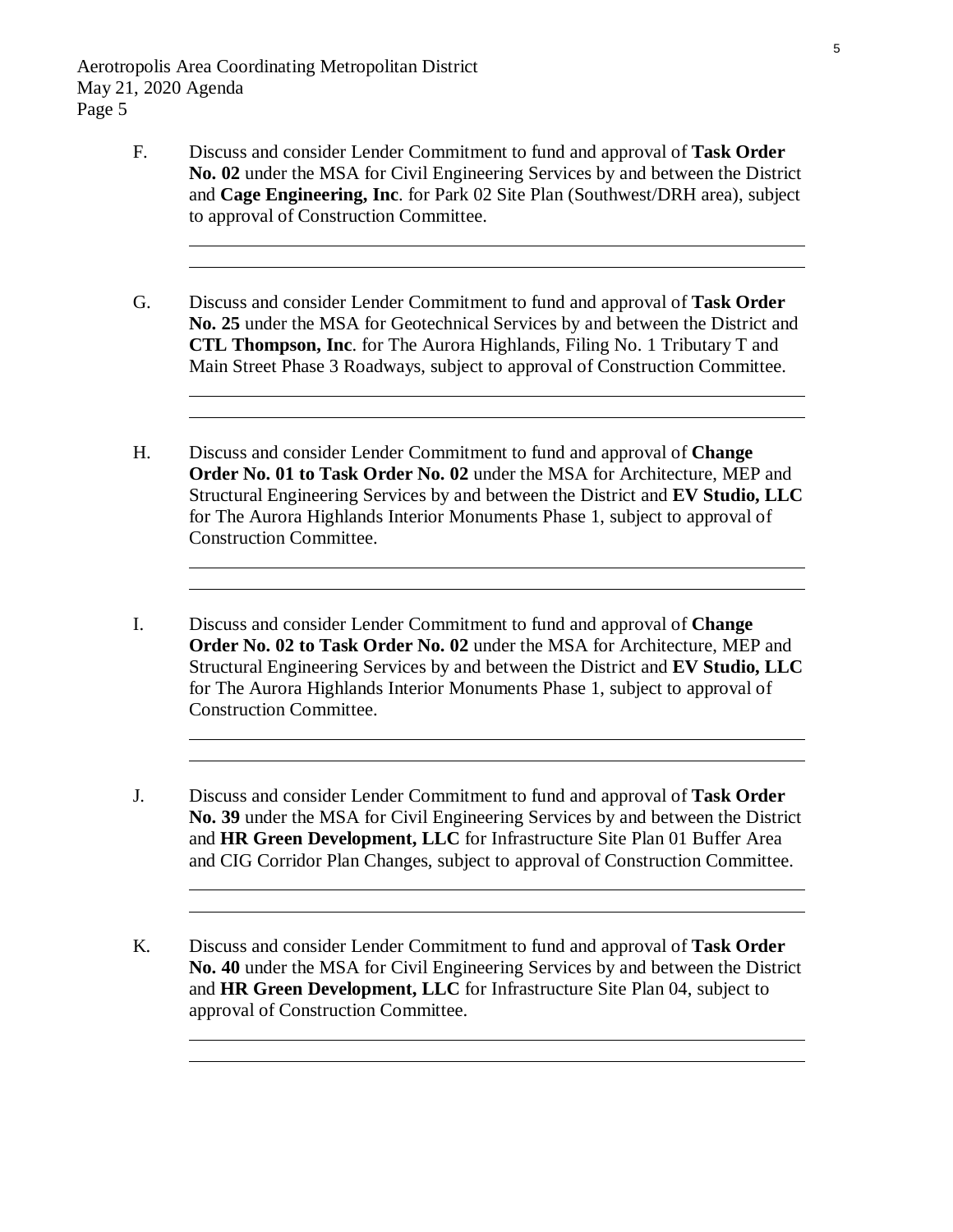- L. Discuss and consider Lender Commitment to fund and approval of **Task Order No. 41** under the MSA for Civil Engineering Services by and between the District and **HR Green Development, LLC** for Non-Potable Water Analysis, subject to approval of Construction Committee.
- M. Discuss and consider Lender Commitment to fund and approval of **Change Order No. 01** under the Construction Agreement by and between the District and **Iron Woman Construction & Environmental Services, LLC** for Main Street Phase 1  $\&$  2 and 42<sup>nd</sup> and Aura Phase 1, subject to approval of Construction Committee.
- N. Discuss and consider Lender Commitment to fund and approval of **Change Order No. 01** to Construction Agreement (Tributary T) by and between the District and **JHL Constructors, Inc**. for Tributary T Aurora Parkway Phase 3 and Main Street Phase 3, subject to approval of Construction Committee.
- O. Discuss and consider Lender Commitment to fund and approval of **Change Order No. 10** under the Construction Agreement (Entry Monument) by and between the District and **JHL Constructors, Inc**. for Entry Monument Phase 1, subject to approval of Construction Committee.
- P. Discuss and consider Lender Commitment to fund and approval of **Change Order No. 01** under the Construction Agreement by and between the District and Kelley Trucking, Inc. for Remove and Reinstall Sediment Basins at 38<sup>th</sup> Parkway Powhatan to Monaghan, subject to approval of Construction Committee.
- Q. Discuss and consider Lender Commitment to fund and approval of **Change Order No. 01** under the MSA for Electrical Services by and between the District and **KnightHawke Electric Corp**. for Electrical Trenching and Installation, subject to approval of Construction Committee.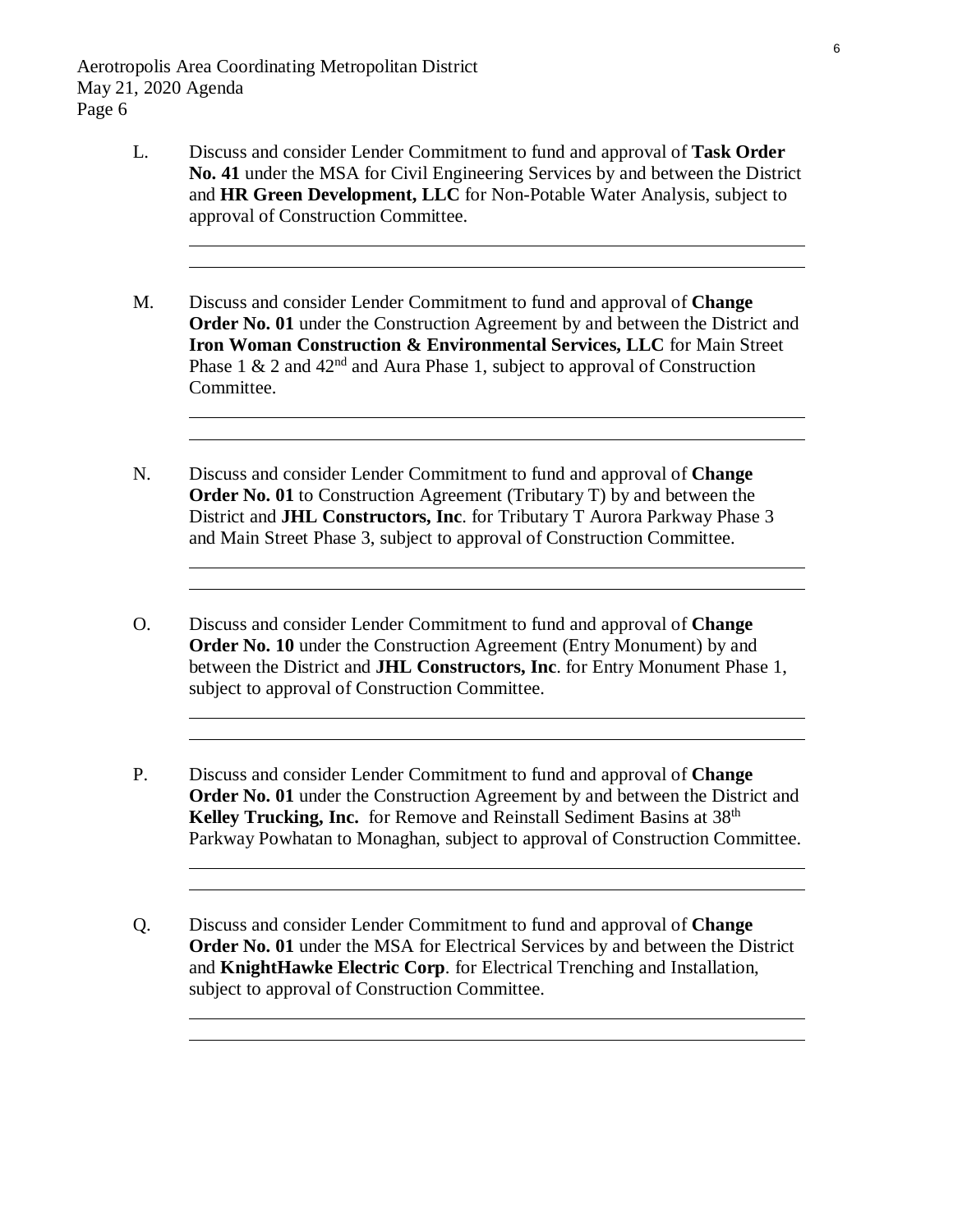- R. Discuss and consider Lender Commitment to fund and approval of **Task Order No. 06** under the MSA for Subsurface Utility Engineering Services by and between the District and **Lamb-Star Engineering, L.P.** for Infrastructure Site Plan 03, subject to approval of Construction Committee.
- S. Discuss and consider Lender Commitment to fund and approval of **Task Order No. 10** under the MSA for Civil Engineering Services by and between the District and **Merrick & Company** for Tributary T Engineering Services, subject to approval of Construction Committee.
- T. Discuss and consider Lender Commitment to fund and approval of **Task Order No. 20** under the MSA for Planning and Architectural Services by and between the District and **Norris Design, Inc**. for Infrastructure Site Plan 03, subject to approval of Construction Committee.
- U. Discuss and consider Lender Commitment to fund and approval of **Task Order No. 21** under the MSA for Planning and Architectural Services by and between the District and **Norris Design, Inc**. for Park 02 Site Plan (Southwest/DRH area), subject to approval of Construction Committee.
- V. Discuss and consider Lender Commitment to fund and approval of **Task Order No. 22** under the MSA for Planning and Architectural Services by and between the District and **Norris Design, Inc**. for Infrastructure Site Plan 01 Buffer Area and CIG Corridor Plan Changes, subject to approval of Construction Committee.
- W. Discuss and consider Lender Commitment to fund and approval of **Task Order 23** under the MSA for Planning and Landscape Architecture Services by and between the District and **Norris Design, Inc**. for Infrastructure Site Plan 04, subject to approval of Construction Committee.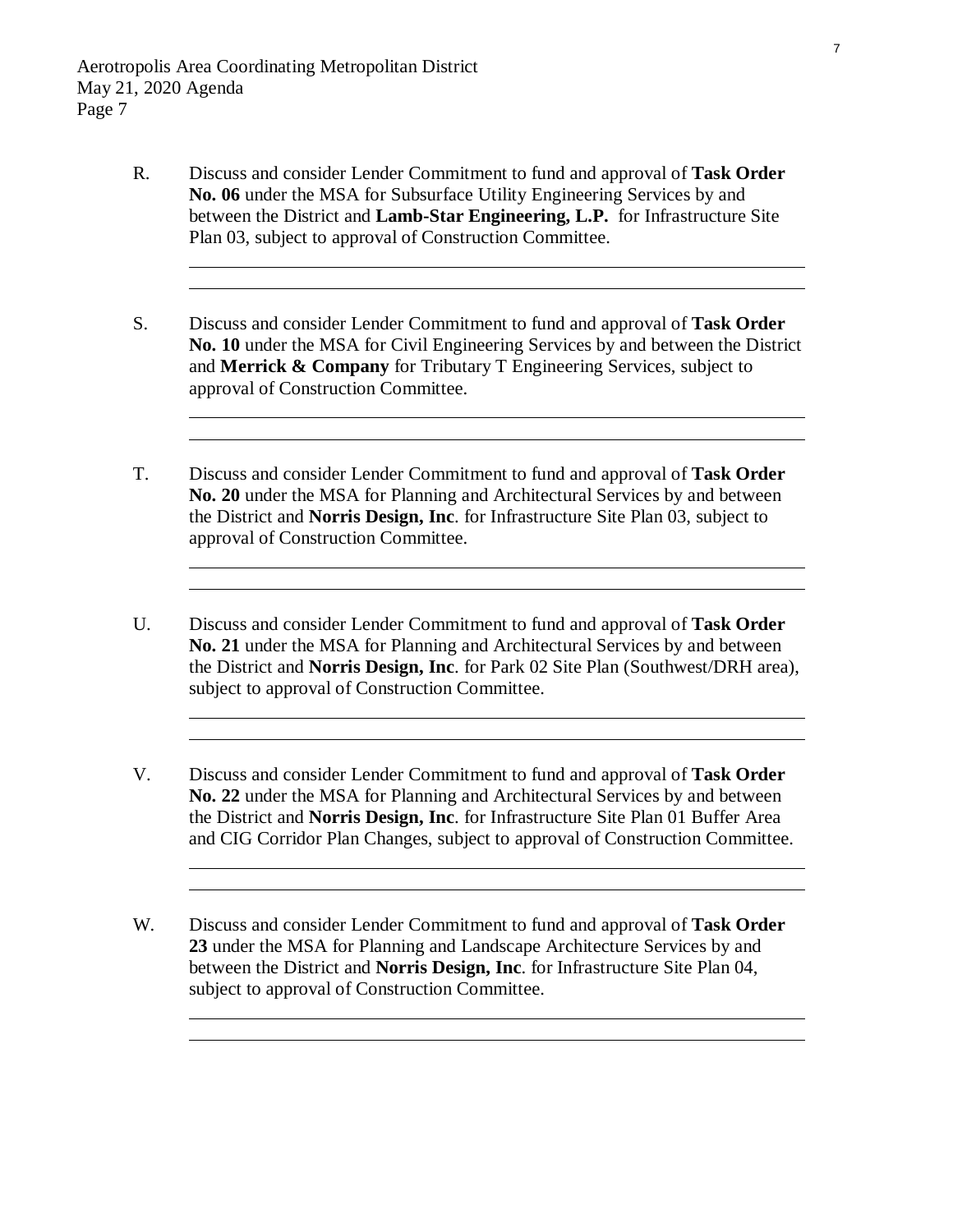- X. Discuss and consider Lender Commitment to fund and approval of **Change Order No. 02 to Task Order 01** under the MSA for District Engineering Services by and between the District and **Schedio Group LLC** for Additional Services, subject to approval of Construction Committee.
- Y. Discuss and consider Lender Commitment to fund and approval of **Change Order No. 02, Task Order 01** to Master Service Agreement for Data and Professional Services by and between the District and **MyAssetMap, LLC** for Additional Services, subject to approval of Construction Committee.
- Z. Discuss and consider Lender Commitment to fund and approval of **Change Order No. 04** under the Construction Agreement by and between the District and **Stormwater Risk Management, LLC** for 42<sup>nd</sup> Avenue Phase 2 North South Collector EWEC, subject to approval of Construction Committee.
- AA. Discuss and consider Lender Commitment to fund and approval of **Change Order No. 07** under the Construction Agreement by and between the District and **Stormwater Risk Management, LLC** for 38<sup>th</sup> Place and 38<sup>th</sup> Avenue EWEC, subject to approval of Construction Committee.

\_\_\_\_\_\_\_\_\_\_\_\_\_\_\_\_\_\_\_\_\_\_\_\_\_\_\_\_\_\_\_\_\_\_\_\_\_\_\_\_\_\_\_\_\_\_\_\_\_\_\_\_\_\_\_\_\_\_\_\_\_\_\_\_\_\_ \_\_\_\_\_\_\_\_\_\_\_\_\_\_\_\_\_\_\_\_\_\_\_\_\_\_\_\_\_\_\_\_\_\_\_\_\_\_\_\_\_\_\_\_\_\_\_\_\_\_\_\_\_\_\_\_\_\_\_\_\_\_\_\_\_\_

\_\_\_\_\_\_\_\_\_\_\_\_\_\_\_\_\_\_\_\_\_\_\_\_\_\_\_\_\_\_\_\_\_\_\_\_\_\_\_\_\_\_\_\_\_\_\_\_\_\_\_\_\_\_\_\_\_\_\_\_\_\_\_\_\_\_ \_\_\_\_\_\_\_\_\_\_\_\_\_\_\_\_\_\_\_\_\_\_\_\_\_\_\_\_\_\_\_\_\_\_\_\_\_\_\_\_\_\_\_\_\_\_\_\_\_\_\_\_\_\_\_\_\_\_\_\_\_\_\_\_\_\_

\_\_\_\_\_\_\_\_\_\_\_\_\_\_\_\_\_\_\_\_\_\_\_\_\_\_\_\_\_\_\_\_\_\_\_\_\_\_\_\_\_\_\_\_\_\_\_\_\_\_\_\_\_\_\_\_\_\_\_\_\_\_\_\_\_\_ \_\_\_\_\_\_\_\_\_\_\_\_\_\_\_\_\_\_\_\_\_\_\_\_\_\_\_\_\_\_\_\_\_\_\_\_\_\_\_\_\_\_\_\_\_\_\_\_\_\_\_\_\_\_\_\_\_\_\_\_\_\_\_\_\_\_

- BB. Discuss and consider Lender Commitment to fund and approval of **Change Order No. 11** under the Construction Agreement by and between the District and **Stormwater Risk Management, LLC** for 42<sup>nd</sup> Avenue, Phase 1, Aura Boulevard Phase 1 & 2, EWEC and Demolition, subject to approval of Construction Committee.
- CC. Discuss and consider Lender Commitment to fund and approval of **MSA** by and between the District and **S&S Coating Services LLC**, subject to approval of Construction Committee.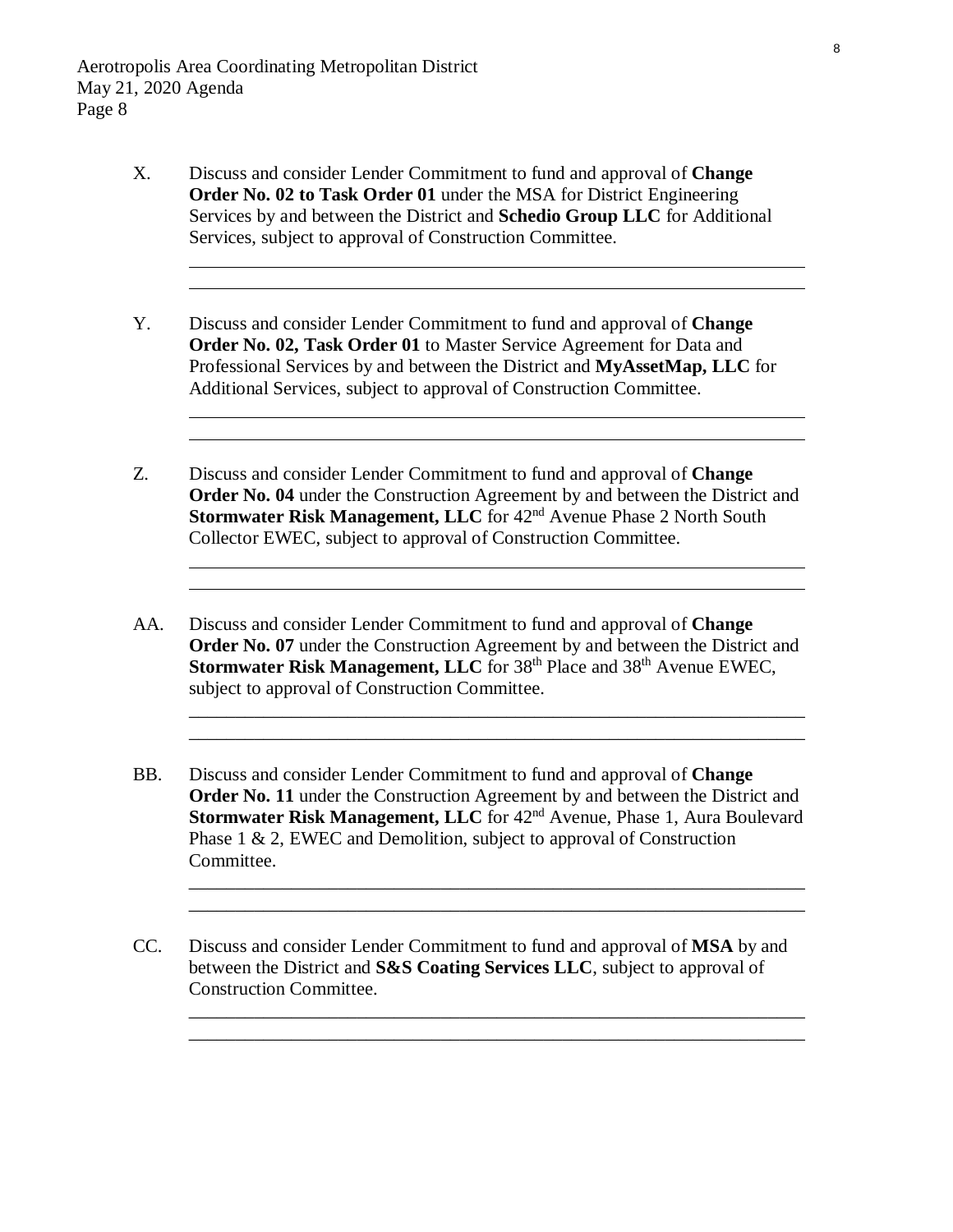- DD. Discuss and consider Lender Commitment to fund and approval of **Change Order No. 01** to Service Agreement by and between the District and **Terra Forma Solutions, Inc**. for Program Management, subject to approval of Construction Committee.
- EE. Discuss and consider Lender Commitment to fund and approval of **Change Order No. 01** to Service Agreement by and between the District and **Summit Strategies, Inc**. for Program Management, subject to approval of Construction Committee.

\_\_\_\_\_\_\_\_\_\_\_\_\_\_\_\_\_\_\_\_\_\_\_\_\_\_\_\_\_\_\_\_\_\_\_\_\_\_\_\_\_\_\_\_\_\_\_\_\_\_\_\_\_\_\_\_\_\_\_\_\_\_\_\_\_\_ \_\_\_\_\_\_\_\_\_\_\_\_\_\_\_\_\_\_\_\_\_\_\_\_\_\_\_\_\_\_\_\_\_\_\_\_\_\_\_\_\_\_\_\_\_\_\_\_\_\_\_\_\_\_\_\_\_\_\_\_\_\_\_\_\_\_

\_\_\_\_\_\_\_\_\_\_\_\_\_\_\_\_\_\_\_\_\_\_\_\_\_\_\_\_\_\_\_\_\_\_\_\_\_\_\_\_\_\_\_\_\_\_\_\_\_\_\_\_\_\_\_\_\_\_\_\_\_\_\_\_\_\_ \_\_\_\_\_\_\_\_\_\_\_\_\_\_\_\_\_\_\_\_\_\_\_\_\_\_\_\_\_\_\_\_\_\_\_\_\_\_\_\_\_\_\_\_\_\_\_\_\_\_\_\_\_\_\_\_\_\_\_\_\_\_\_\_\_\_

\_\_\_\_\_\_\_\_\_\_\_\_\_\_\_\_\_\_\_\_\_\_\_\_\_\_\_\_\_\_\_\_\_\_\_\_\_\_\_\_\_\_\_\_\_\_\_\_\_\_\_\_\_\_\_\_\_\_\_\_\_\_\_\_\_\_ \_\_\_\_\_\_\_\_\_\_\_\_\_\_\_\_\_\_\_\_\_\_\_\_\_\_\_\_\_\_\_\_\_\_\_\_\_\_\_\_\_\_\_\_\_\_\_\_\_\_\_\_\_\_\_\_\_\_\_\_\_\_\_\_\_\_

\_\_\_\_\_\_\_\_\_\_\_\_\_\_\_\_\_\_\_\_\_\_\_\_\_\_\_\_\_\_\_\_\_\_\_\_\_\_\_\_\_\_\_\_\_\_\_\_\_\_\_\_\_\_\_\_\_\_\_\_\_\_\_\_\_\_ \_\_\_\_\_\_\_\_\_\_\_\_\_\_\_\_\_\_\_\_\_\_\_\_\_\_\_\_\_\_\_\_\_\_\_\_\_\_\_\_\_\_\_\_\_\_\_\_\_\_\_\_\_\_\_\_\_\_\_\_\_\_\_\_\_\_

\_\_\_\_\_\_\_\_\_\_\_\_\_\_\_\_\_\_\_\_\_\_\_\_\_\_\_\_\_\_\_\_\_\_\_\_\_\_\_\_\_\_\_\_\_\_\_\_\_\_\_\_\_\_\_\_\_\_\_\_\_\_\_\_\_\_ \_\_\_\_\_\_\_\_\_\_\_\_\_\_\_\_\_\_\_\_\_\_\_\_\_\_\_\_\_\_\_\_\_\_\_\_\_\_\_\_\_\_\_\_\_\_\_\_\_\_\_\_\_\_\_\_\_\_\_\_\_\_\_\_\_\_

\_\_\_\_\_\_\_\_\_\_\_\_\_\_\_\_\_\_\_\_\_\_\_\_\_\_\_\_\_\_\_\_\_\_\_\_\_\_\_\_\_\_\_\_\_\_\_\_\_\_\_\_\_\_\_\_\_\_\_\_\_\_\_\_\_\_ \_\_\_\_\_\_\_\_\_\_\_\_\_\_\_\_\_\_\_\_\_\_\_\_\_\_\_\_\_\_\_\_\_\_\_\_\_\_\_\_\_\_\_\_\_\_\_\_\_\_\_\_\_\_\_\_\_\_\_\_\_\_\_\_\_\_

- FF. Discuss and consider Lender Commitment to fund and approval of **Change Order No. 06** to the Construction Agreement by and between the District and **Wagner Construction, Inc. - Colorado** for Main Street Phase I Utilities, subject to approval of Construction Committee.
- GG. Discuss and consider Lender Commitment to fund and approval of **Change Order No. 07** to the Construction Agreement by and between the District and **Wagner Construction, Inc. - Colorado** for Main Street Phase I Utilities, subject to approval of Construction Committee.
- HH. Discuss and consider Lender Commitment to fund and approval of **Change Order No. 08** to Construction Agreement by and between the District and **Wagner Construction, Inc. – Colorado** for 42<sup>nd</sup> Ave Phase 1 and North South Collector Parkway Waterline, subject to approval of Construction Committee.
- II. Discuss and consider Lender Commitment to fund and approval of Notice of Award of Construction Agreement by and between the District and GTC Constructors, Inc. for Entry Monument Phase 2 and authorize execution of Notice to Proceed, subject to approval of Construction Committee (enclosure).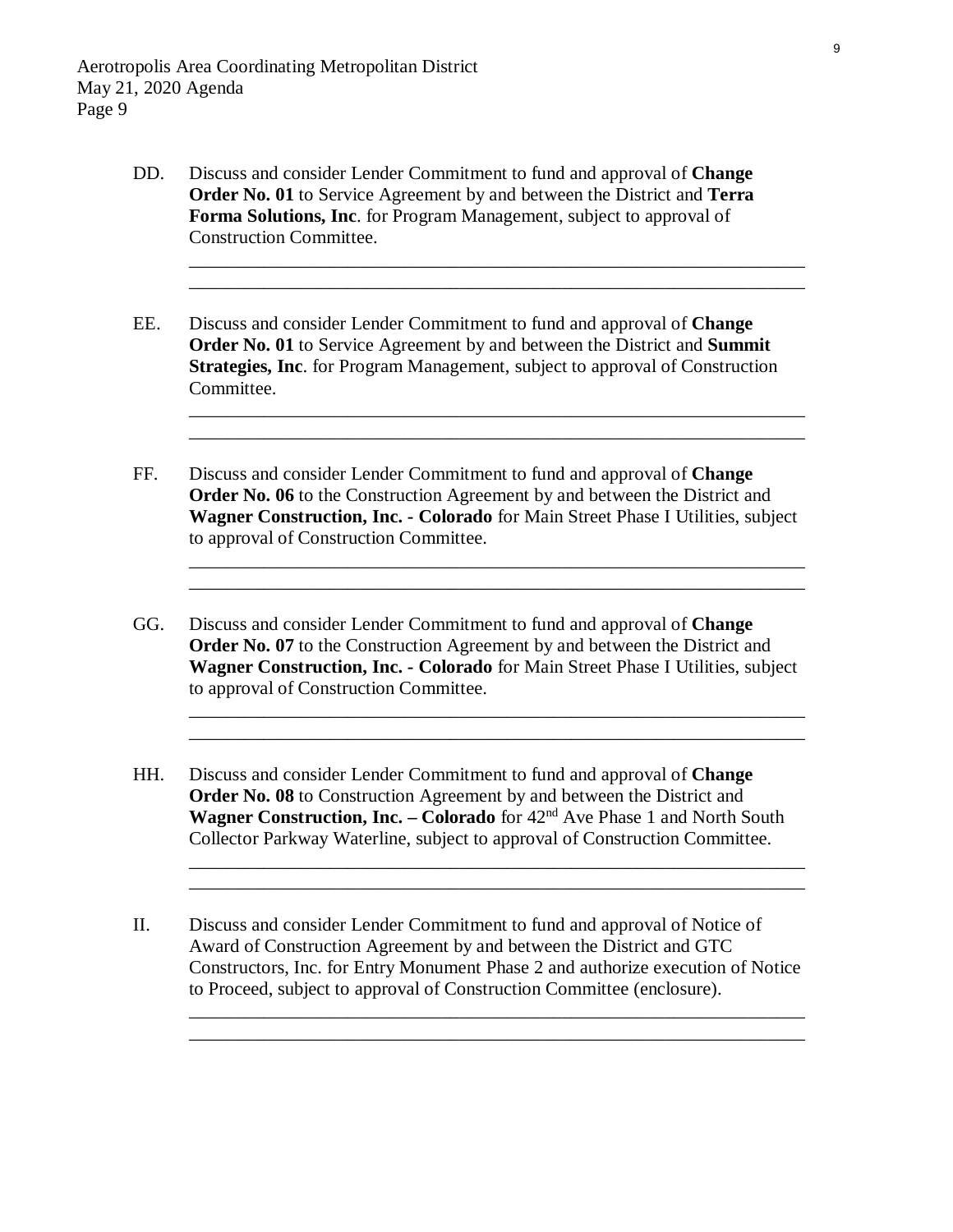### **Aerotropolis Regional Transportation Authority ("ARTA") Capital Projects**:

\_\_\_\_\_\_\_\_\_\_\_\_\_\_\_\_\_\_\_\_\_\_\_\_\_\_\_\_\_\_\_\_\_\_\_\_\_\_\_\_\_\_\_\_\_\_\_\_\_\_\_\_\_\_\_\_\_\_\_\_\_\_\_\_\_\_ \_\_\_\_\_\_\_\_\_\_\_\_\_\_\_\_\_\_\_\_\_\_\_\_\_\_\_\_\_\_\_\_\_\_\_\_\_\_\_\_\_\_\_\_\_\_\_\_\_\_\_\_\_\_\_\_\_\_\_\_\_\_\_\_\_\_

JJ. Discuss and consider Lender Commitment to fund and approval of the **Change Order No. 1 to Task Order No. 02** under the MSA for Civil Engineering Services by and between the District and **Beam, Longest and Neff** for additional traffic analysis for EA Evaluation (CDOT form 1399).

### **VI. ARTA MATTERS**

|     | Α.                       |
|-----|--------------------------|
| VII | <b>EXECUTIVE SESSION</b> |

**VIII. OTHER BUSINESS**

A.

- A.
- **IX. ADJOURNMENT** *THE NEXT REGULAR MEETING IS SCHEDULED FOR JUNE 18, 2020.*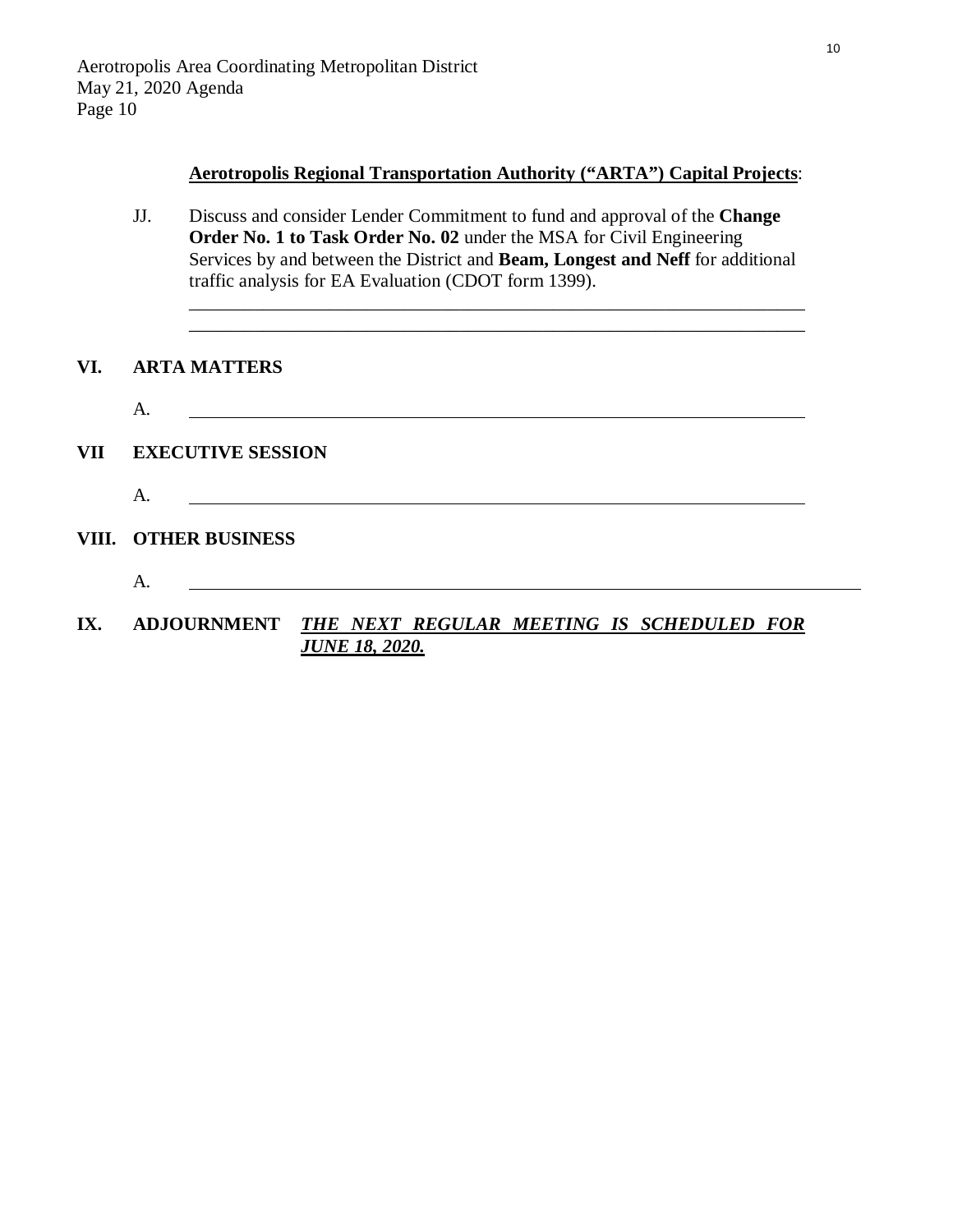## **NOTICE OF CANCELLATION and CERTIFIED STATEMENT OF RESULTS** §1-13.5-513(6), 32-1-104, 1-11-103(3) C.R.S.

<span id="page-10-0"></span>**NOTICE IS HEREBY GIVEN** by the Aerotropolis Area Coordinating Metropolitan District, Adams County, Colorado, that at the close of business on the sixty-third day before the election, there were not more candidates for director than offices to be filled, including candidates filing affidavits of intent to be write-in candidates; therefore, the election to be held on May 5, 2020 is hereby canceled pursuant to section 1-13.5-513(6) C.R.S.

The following candidates are declared elected for the following terms of office:

| Name            | Term                              |
|-----------------|-----------------------------------|
| Cynthia Shearon | Second Regular Election, May 2023 |
| Michael Sheldon | Second Regular Election, May 2023 |
| <b>VACANT</b>   | Second Regular Election, May 2023 |
| <b>VACANT</b>   | Second Regular Election, May 2023 |
| <b>VACANT</b>   | Next Regular Election, May 2022   |

/s/ Judy Leyshon

(Assistant Designated Election Official)

Contact Person for the District: Judy Leyshon Telephone Number of the District: 303-987-0835 District Facsimile Number: 303-987-2032<br>District Email: ilevshon@sdm

Address of the District: 141 Union Boulevard, Suite 150, Lakewood, CO 80228 jleyshon@sdmsi.com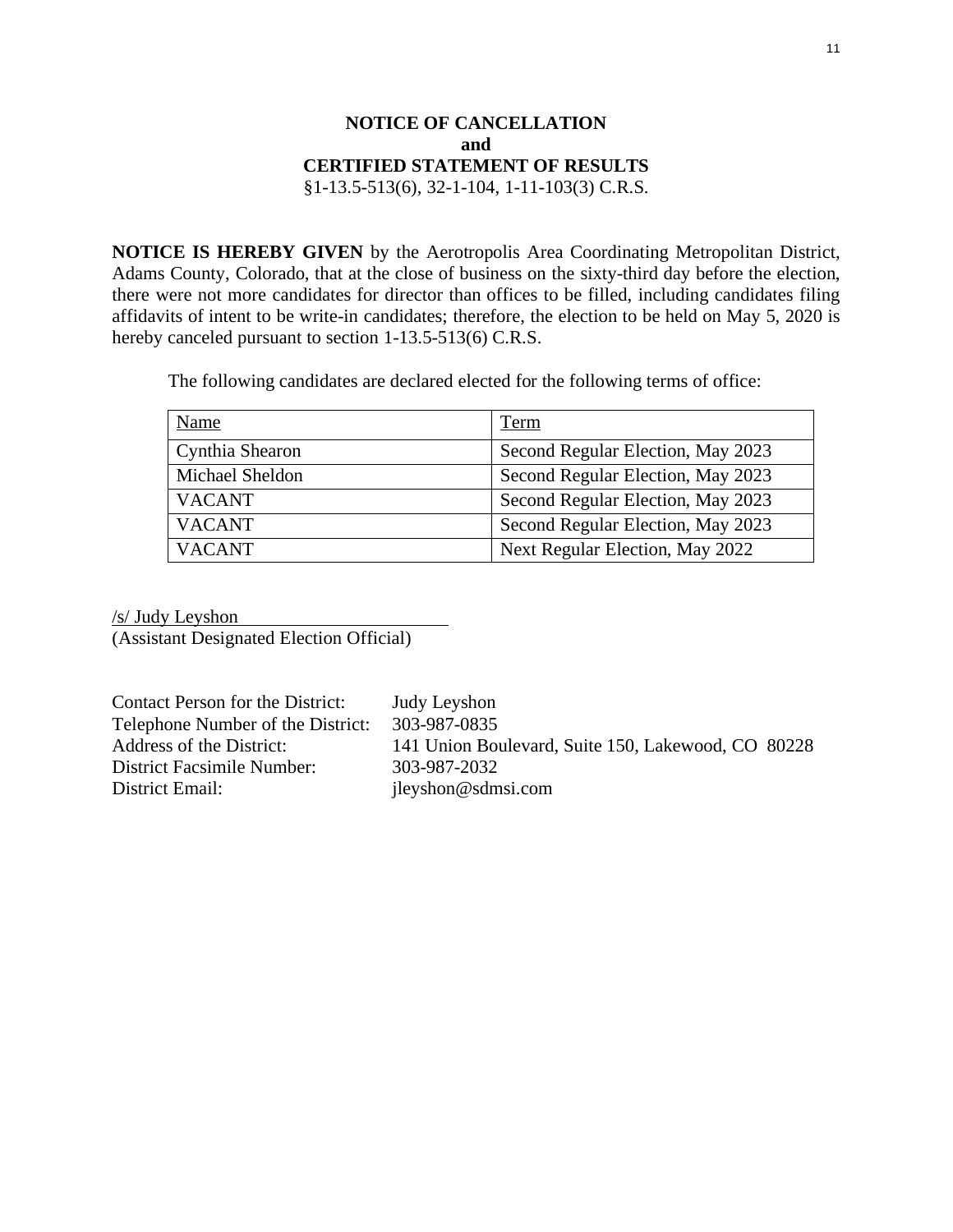# **MINUTES OF A SPECIAL MEETING OF THE BOARD OF DIRECTORS OF THE AEROTROPOLIS AREA COORDINATING METROPOLITAN DISTRICT HELD APRIL 10, 2020**

<span id="page-11-0"></span>A special meeting of the Board of Directors of the Aerotropolis Area Coordinating Metropolitan District, County of Adams(referred to hereafter as the "Board") was convened on Friday, April 10, 2020, at 1:00 p.m., at the Aurora Highlands Construction Trailer, 4271 North Gun Club Road, Aurora, Colorado 80019. Due to concerns related to COVID-19, Mr. Johnson was the only individual present at the physical location, all other participants attended by teleconference at 1-888-875-1833; code 562567. The meeting was open to the public via both means.

### **Directors In Attendance Were**:

Matt Hopper Carla Ferreira Michael Sheldon Cynthia ("Cindy") Shearon

Director Hopper advised the Board that he had received and accepted the resignation of Bruce Rau from the Board prior to this meeting.

### **Also In Attendance Was**:

MaryAnn McGeady, Esq., Elisabeth Cortese, Esq., Jon Hoistad, Esq., Drew Rippey, Esq. and Jennifer Pino; McGeady Becher P.C.

Todd Johnson; Terra Forma Solutions, Inc.

Debra Sedgeley, Denise Denslow and Anna Jones; CliftonLarsonAllen LLP

Deanna Hopper; Board Member of ATEC Metropolitan District Nos. 1 and 2 and The Aurora Highlands Community Authority Board ("**CAB**")

Matt Ruhland; Collins Cockrel & Cole

Rita Connerly; Fairfield and Woods P.C.

Creig Veldhuizen; Piper Sandler & Co.

**ADMINISTRATIVE MATTERS Disclosure of Potential Conflicts of Interest**: Attorney McGeady discussed the requirements of Colorado law to disclose any potential conflicts of interest or potential breaches of fiduciary duty of the Board of Directors to the Secretary of State. The members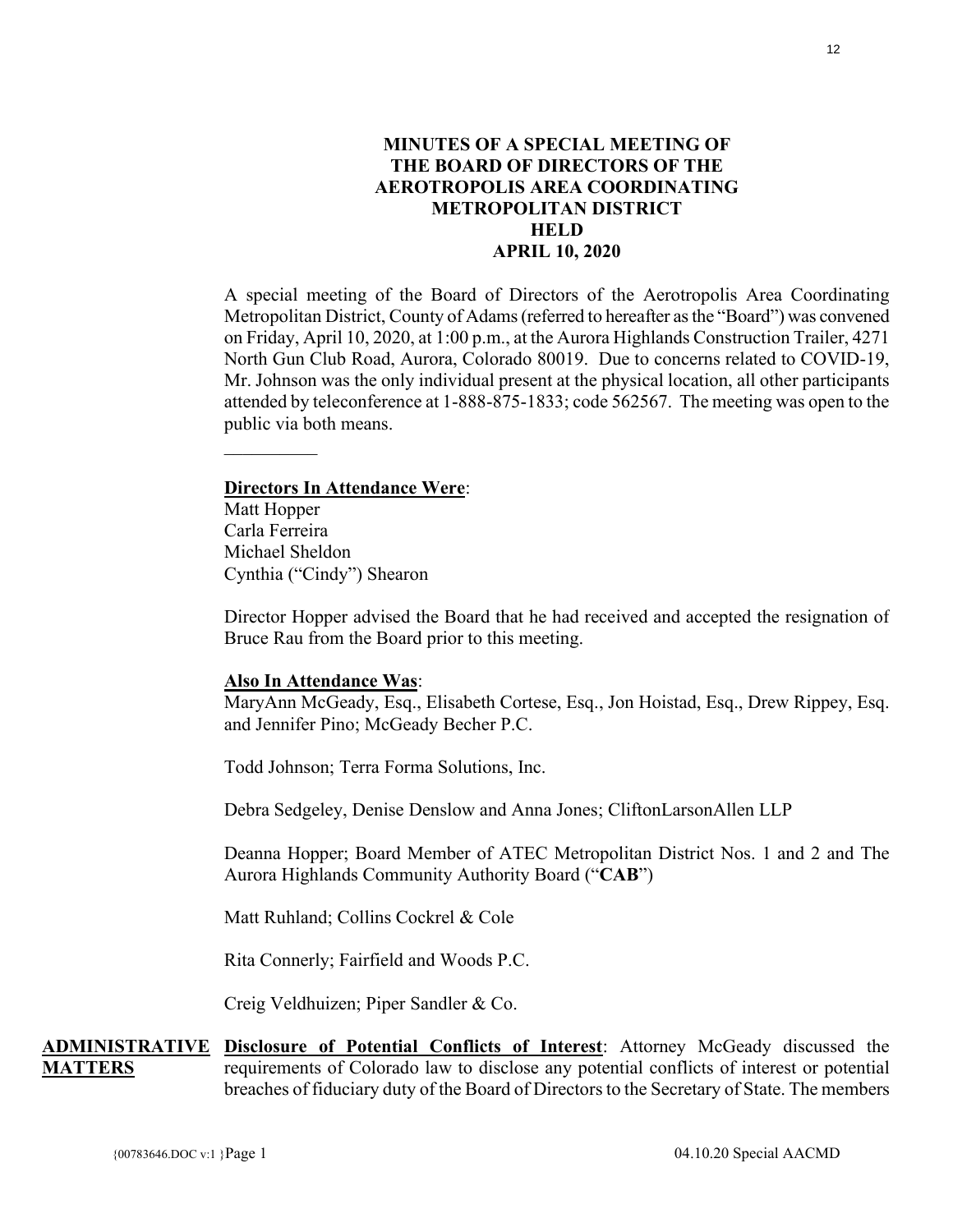of the Board were requested to disclose any potential conflicts of interest with regard to any matters scheduled for discussion at this meeting, and incorporated for the record those applicable disclosures made by the Board members prior to this meeting in accordance with statute. It was noted by Ms. Pino that the disclosures of potential conflicts of interest were filed with the Secretary of State for all Directors as required by statute. No new conflicts were disclosed.

**Agenda**: The Board considered the proposed Agenda for the District's special meeting.

Following discussion, upon motion duly made by Director Ferreira, seconded by Director Sheldon and, upon vote unanimously carried, the Agenda was approved, as amended to remove certain items from consideration.

**Approval of Meeting Location**: The Board entered into a discussion regarding the requirements of Section 32-1-903(1), C.R.S., concerning the location of the District's Board meeting. Following discussion, upon motion duly made by Director Ferreira, seconded by Director Sheldon and, upon vote unanimously carried, the Board determined that because there was not a suitable or convenient location within the District boundaries to conduct this meeting, it was determined to conduct the meeting at the above-stated date, time and location. It was reported that notices were duly posted and that no objections to the location or any requests that the meeting place be changed by taxpaying electors within its boundaries have been received.

**CONSENT AGENDA** The Board considered the following actions:

 $\mathcal{L}_\text{max}$ 

 $\mathcal{L}_\text{max}$ 

 $\mathcal{L}_\text{max}$ 

- Ratify approval of engagement of CliftonLarsonAllen LLP for District Management Services.
- Consider the appointment of Denise Denslow as Secretary to the Board of Directors.
- Review and consider approval of Minutes from the December 5, 2019 Special Meeting and February 20, 2020 Special Meeting.

Following discussion, upon motion duly made by Director Ferreira, seconded by Director Sheldon and, upon vote, unanimously carried, the Board ratified and/or approved, as applicable, the above actions, as presented.

**BUDGET AMENDMENT**

**2020 Budget Amendment Hearing**: The Board opened the public hearing to consider a Resolution to Amend the 2020 Budget and discuss related issues.

It was noted that publication of Notice stating that the Board would consider adoption of a Resolution to Amend the 2020 Budget and the date, time and place of the public hearing was made in a newspaper having general circulation within the District. No written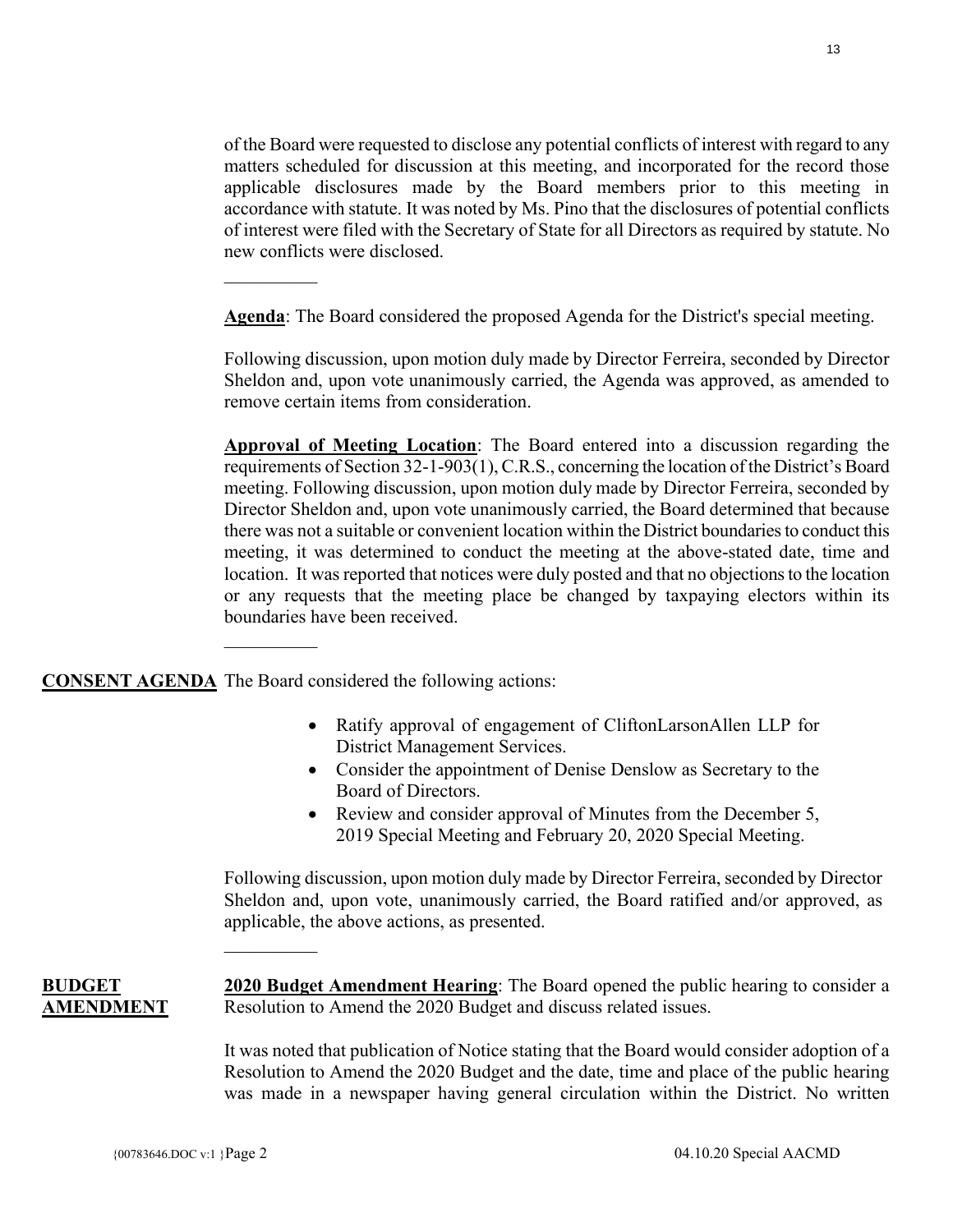objections were received prior to this public hearing. There were no comments from the public in attendance and the public hearing was closed.

Following discussion, it was determined that an amendment to the 2020 Budget was not necessary.

# **LEGAL MATTERS Resolution of Aerotropolis Area Coordinating Metropolitan District (the "District") Acknowledging and Adopting the Master Declaration of Covenants, Conditions and Restrictions for the Aurora Highlands:** Following discussion, upon motion duly made by Director Sheldon, seconded by Director Shearon and, upon vote unanimously carried by roll call, the Board adopted the Resolution of the District Acknowledging and Adopting the Master Declaration of Covenants, Conditions and Restrictions for the Aurora Highlands.

 $\mathcal{L}_\text{max}$ 

**CAB First Amended and Restated Establishment Agreement between and among the District, The Aurora Highlands Metropolitan District Nos. 1, 2 and 3 and ATEC Metropolitan District Nos. 1 and 2:** The Board determined to defer this matter.

**Project Management Intergovernmental Agreement by and between the CAB and the District ("Project Management Intergovernmental Agreement"):** Following discussion, upon motion duly made by Director Ferreira, seconded by Director Sheldon and, upon vote unanimously carried by roll call, the Board approved the Project Management Intergovernmental Agreement.

**Inclusion Agreement (Aurora Tech Center Development, LLC) by and between the District and Aurora Tech Center Development, LLC:** It was determined that this item was not necessary.

**Inclusion Agreement (Aurora Tech Center Holdings, LLC) by and between the District and Aurora Tech Center Holdings, LLC:** The Board determined to defer this matter.

**Inclusion Agreement (Aurora Highlands Holdings, LLC) by and between the District and Aurora Highlands Holdings, LLC:** The Board determined to defer this matter.

**Inclusion Agreement (Aurora Highlands, LLC) by and between the District and Aurora Highlands, LLC:** The Board determined to defer this matter.

**Inclusion Agreement (GVR King Commercial, LLC) by and between the District and GVR King Commercial, LLC:** The Board determined to defer this matter.

**Inclusion Agreement (SJSA Investments, LLC) by and between the District and SJSA Investments, LLC:** The Board determined to defer this matter.

**Inclusion Agreement (GVR King LLC) by and between the District and GVR King**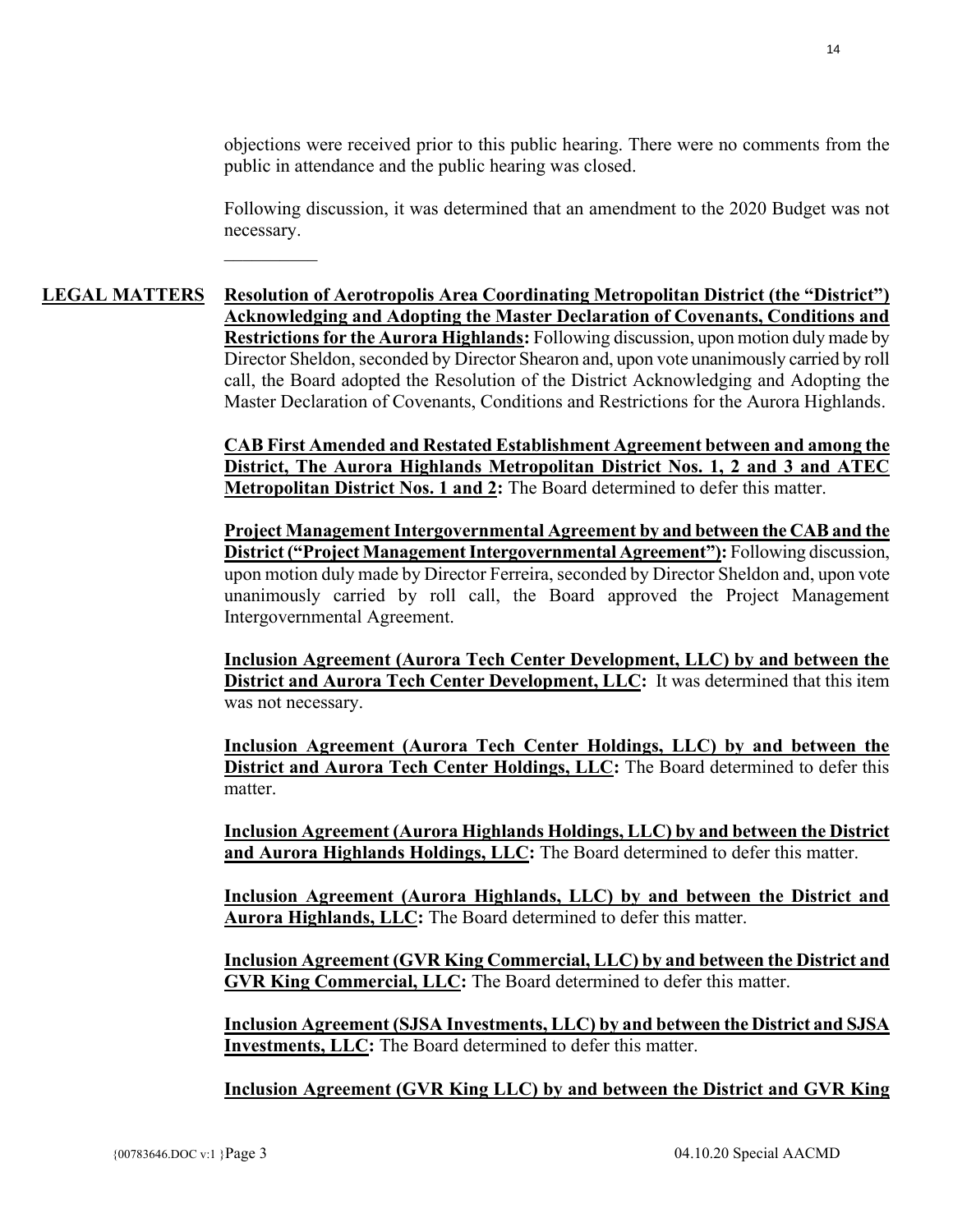**LLC:** The Board determined to defer this matter.

**Inclusion Agreement (Green Valley East, LLC) by and between the District and Green Valley East, LLC:** The Board determined to defer this matter.

**Inclusion Agreement (GVRE 470 LLC) by and between the District and GVRE 470 LLC:** The Board determined to defer this matter.

**Termination of Prior Operation Funding Agreements by and between the District and Aurora Highlands, LLC:** The Board determined to defer this matter.

**Disclosure to Purchasers:** The Board determined to defer this matter.

**Claims**: Ms. Sedgeley presented to the Board for ratification the payment of claims represented by interim check nos. 1536 – 1539, one (1) wire transfer and two (2) online payments, in the total amount of \$263,273.37.

Following discussion, upon motion duly made by Director Ferreira, seconded by Director Sheldon and, upon vote unanimously carried, the Board ratified approval of the payment of claims represented by interim check nos. 1536 – 1539, one (1) wire transfer and two (2) online payments, in the total amount of \$263,273.37, noting that the Lender has committed the necessary funding.

**Claims**: Ms. Sedgeley presented to the Board the payment of claims represented by check nos. 1567 – 1572, in the total amount of \$58,323.92.

Following discussion, upon motion duly made by Director Ferreira, seconded by Director Sheldon and, upon vote unanimously carried, the Board approved the payment of claims represented by check nos. 1567 – 1572, in the total amount of \$58,323.92, noting that the Lender has committed the necessary funding.

**Schedule of Cash Position**: Ms. Sedgeley presented to the Board the Schedule of Cash Position, dated December 31, 2019, updated April 1, 2020.

Following discussion, upon motion duly made by Director Sheldon, seconded by Director Ferreira and, upon vote unanimously carried, the Board accepted the Schedule of Cash Position ending December 31, 2019, updated April 1, 2020.

**Engineer's Letter(s) and Verification of Cost Report(s) prepared by Schedio LLC:**  The Board determined to defer this matter.

**Proposed CAB Bond Issuance and Related Pledge Agreements**: The Board determined to defer this matter.

**FINANCIAL MATTERS**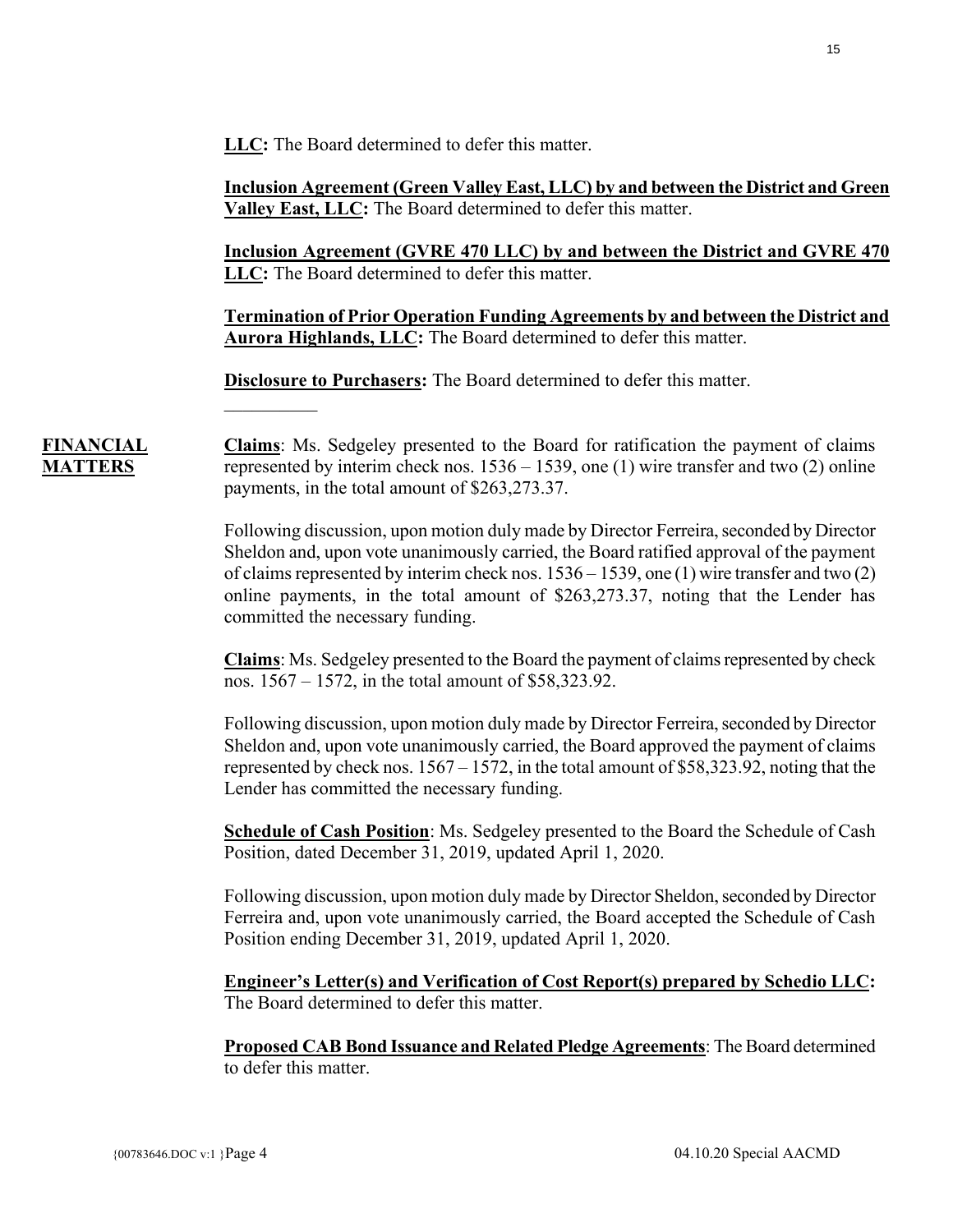**Mill Levy Policy Agreement by and among the CAB, the District, The Aurora Highlands Metropolitan District Nos. 1, 2 and 3 and ATEC Metropolitan District Nos. 1 and 2:** The Board determined to defer this matter.

**Resolution Authorizing a Capital Pledge Agreement by and between the District, Zions Bancorporation, National Association and the CAB for the purpose of securing debt obligations of the CAB thereunder in a maximum aggregate principal amount of up \$8,000,000,000 and authorizing the execution and delivery of all documents, agreements and certificates in connection therewith:** The Board determined to defer this matter.

**Draw Request No. 21**: Mr. Johnson presented the Board with Draw Request No. 21 prepared by the District's Program Manager.

Following discussion, upon motion duly made by Director Ferreira, seconded by Director Shearon and, upon vote unanimously carried by roll call, the Board approved Draw Request No. 21 prepared by the District's Program Manager in the amount of \$1,790,247.87 represented by check nos. 1538 and 1540 - 1566, as shown below:

| District  | \$1,570,684.35                |
|-----------|-------------------------------|
| Developer | 1,629.53<br>$S_{\mathcal{S}}$ |
| ARTA      | 165,769.91<br>S.              |
| ATEC      | 52,164.08                     |
| Total:    | \$1,790,247.87                |

**AEROTROPOLIS AREA COORDINATING CAPITAL PROJECTS Service Agreement for Landscape Consulting Services by and between the District and Big West Consulting LLC:** Following discussion, upon motion duly made by Director Ferreira, seconded by Director Sheldon and, upon vote unanimously carried by roll call, the Board approved the Service Agreement by and between the District and Big West Consulting LLC.

> **Task Order No. 43 under the Master Service Agreement ("MSA") for Surveying Services by and between the District and Aztec Consultants, Inc. for Tributary T/Main Street Infrastructure Construction Survey**: The Board discussed Task Order No. 43 under the MSA for Surveying Services by and between the District and Aztec Consultants, Inc. for Tributary T/Main Street Infrastructure Construction Survey, in the amount of \$249,910.00.

> Following discussion, upon motion duly made by Director Ferreira, seconded by Director Sheldon and, upon vote unanimously carried by roll call, the Board approved Task Order No. 43 under the MSA for Surveying Services by and between the District and Aztec Consultants, Inc. for Tributary T/Main Street Infrastructure Construction Survey, in the

 $\mathcal{L}_\text{max}$ 

**CAPITAL PROJECTS**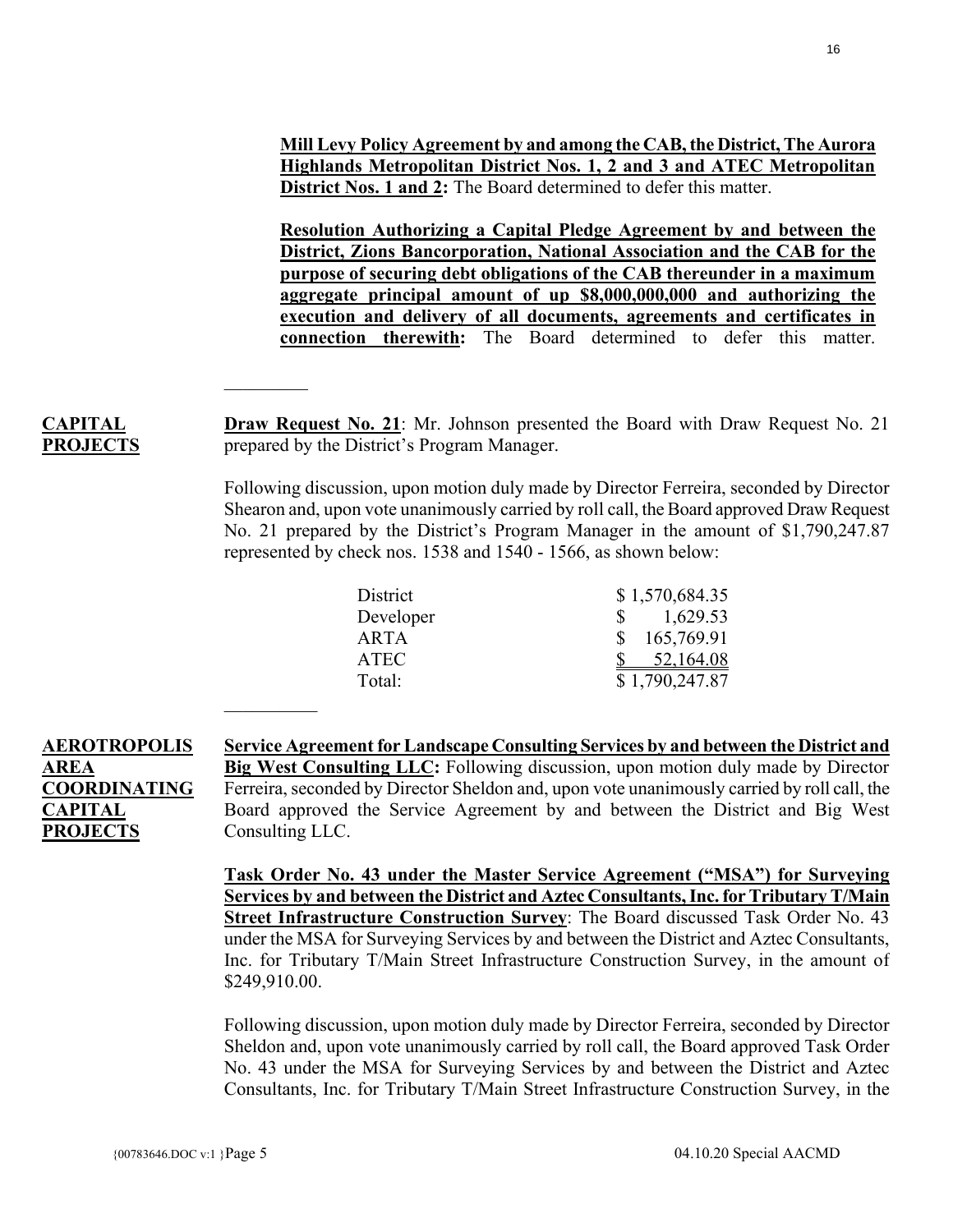amount of \$249,910.00, upon review and recommendation by the Construction Committee.

# **Change Order No. 1 to Task Order No. 32 under the MSA for Pre-Construction Services by and between the District and Contour Services, LLC for Additional Scope**:

The Board discussed Change Order No. 1 to Task Order No. 32 under the MSA for Pre-Construction Services by and between the District and Contour Services, LLC for Additional Scope, in the amount of \$6,925.00.

Following discussion, upon motion duly made by Director Ferreira, seconded by Director Sheldon and, upon vote unanimously carried by roll call, the Board approved Change Order No. 1 to Task Order No. 32 under the MSA for Pre-Construction Services by and between the District and Contour Services, LLC for Additional Scope, in the amount of \$6,925.00, upon review and recommendation by the Construction Committee.

**Change Order No. 1 to Task Order No. 36 under the MSA for Pre-Construction Services by and between the District and Contour Services, LLC for Reduction of Scope**: The Board discussed Change Order No. 1 to Task Order No. 36 under the MSA for Pre-Construction Services by and between the District and Contour Services, LLC for Reduction in Scope, in the amount of (\$48,025).

Following discussion, upon motion duly made by Director Ferreira, seconded by Director Sheldon and, upon vote unanimously carried by roll call, the Board approved Change Order No. 1 to Task Order No. 36 under the MSA for Pre-Construction Services by and between the District and Contour Services, LLC for Reduction in Scope, in the amount of (\$48,025), upon review and recommendation by the Construction Committee.

**Task Order No. 40 under the MSA for Pre-Construction Services by and between the District and Contour Services, LLC for Utility Coordination**: The Board discussed Task Order No. 40 under the MSA for Pre-Construction Services by and between the District and Contour Services, LLC for Utility Coordination, in the amount of \$35,000.00.

Following discussion, upon motion duly made by Director Ferreira, seconded by Director Sheldon and, upon vote unanimously carried by roll call, the Board approved Task Order No. 40 under the MSA for Pre-Construction Services by and between the District and Contour Services, LLC for Utility Coordination, in the amount of \$35,000.00, upon review and recommendation by the Construction Committee.

**Task Order No. 41 under the MSA for Pre-Construction Services by and between the District and Contour Services, LLC for Tributary T/Main Street Infrastructure**: The Board discussed Task Order No. 41 under the MSA for Pre-Construction Services by and between the District and Contour Services, LLC for Tributary T/Main Street Infrastructure, in the amount of \$784,850.00.

Following discussion, upon motion duly made by Director Ferreira, seconded by Director Sheldon and, upon vote unanimously carried by roll call, the Board approved Task Order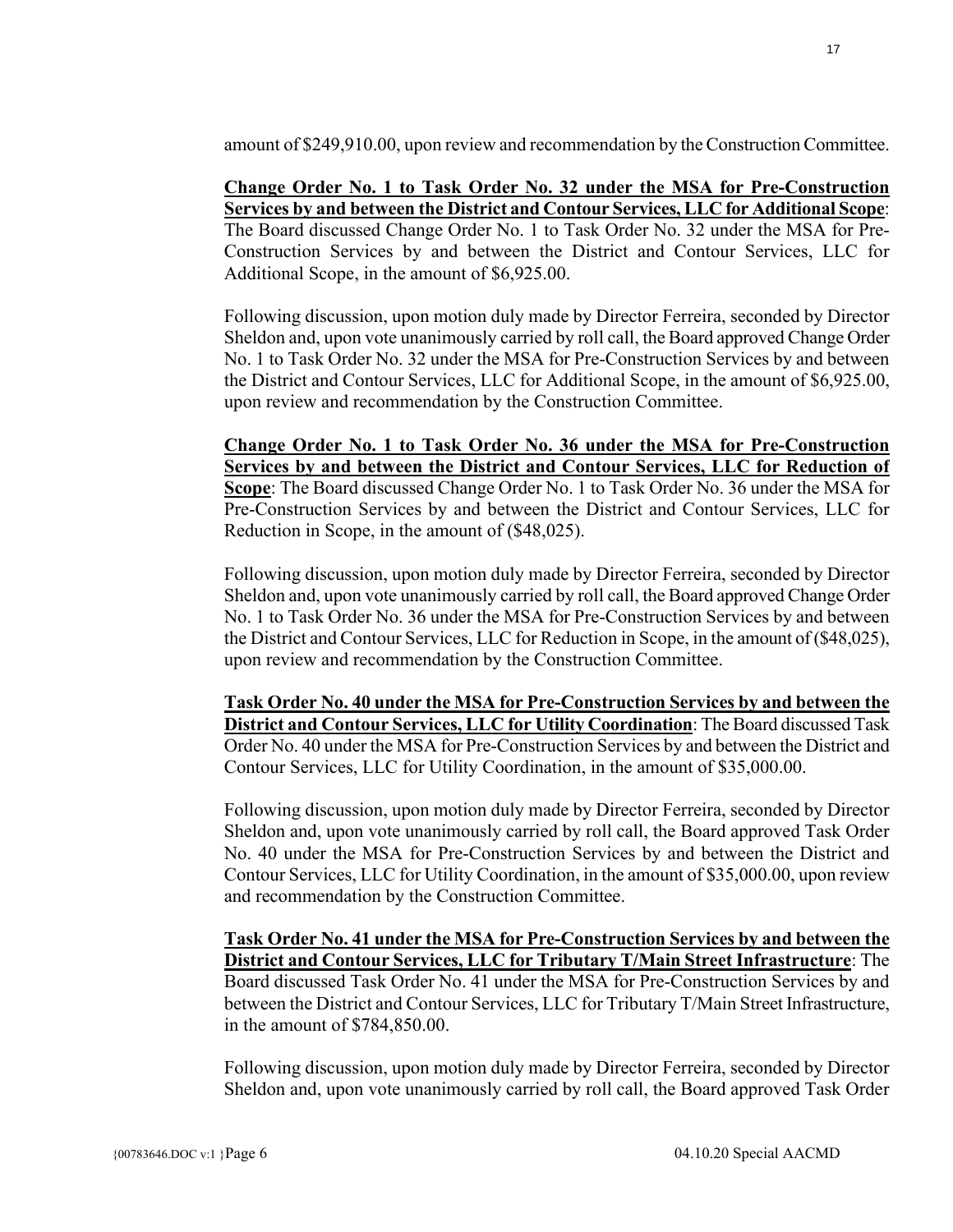No. 41 under the MSA for Pre-Construction Services by and between the District and Contour Services, LLC for Tributary T/Main Street Infrastructure, in the amount of \$784,850.00, upon review and recommendation by the Construction Committee.

**Change Order No. 04 to Task Order No. 17 under the MSA for Civil Engineering Services by and between the District and HR Green Development, LLC for Added Scope**: The Board discussed Change Order No. 04 to Task Order No. 17 under the MSA for Civil Engineering Services by and between the District and HR Green Development, LLC for Added Scope, in the amount of \$75,000.00.

Following discussion, upon motion duly made by Director Ferreira, seconded by Director Sheldon and, upon vote unanimously carried by roll call, the Board approved Change Order No. 04 to Task Order No. 17 under the MSA for Civil Engineering Services by and between the District and HR Green Development, LLC for Added Scope, in the amount of \$75,000.00, upon review and recommendation by the Construction Committee.

**Change Order No. 01 to Task Order No. 26 under the MSA for Civil Engineering Services by and between the District and HR Green Development, LLC for Added Scope**: The Board discussed Change Order No. 01 to Task Order No. 26 under the MSA for Civil Engineering Services by and between the District and HR Green Development, LLC for Added Scope, in the amount of \$100,000.00.

Following discussion, upon motion duly made by Director Ferreira, seconded by Director Sheldon and, upon vote unanimously carried by roll call, the Board approved Change Order No. 01 to Task Order No. 26 under the MSA for Civil Engineering Services by and between the District and HR Green Development, LLC for Added Scope, in the amount of \$100,000.00, upon review and recommendation by the Construction Committee.

**Task Order No. 35 under the MSA for Civil Engineering Services by and between the District and HR Green Development, LLC for Street Light Value Engineering**: The Board discussed Task Order No. 35 under the MSA for Civil Engineering Services by and between the District and HR Green Development, LLC for Street Light Value Engineering, in the amount of \$22,000.00.

Following discussion, upon motion duly made by Director Ferreira, seconded by Director Sheldon and, upon vote unanimously carried by roll call, the Board approved Task Order No. 35 under the MSA for Civil Engineering Services by and between the District and HR Green Development, LLC for Street Light Value Engineering, in the amount of \$22,000.00, upon review and recommendation by the Construction Committee.

**Task Order No. 36 under the MSA for Civil Engineering Services by and between the District and HR Green Development, LLC for Trailer Services**: The Board discussed Task Order No. 36 under the MSA for Civil Engineering Services by and between the District and HR Green Development, LLC for Trailer Services, in the amount of \$25,520.00.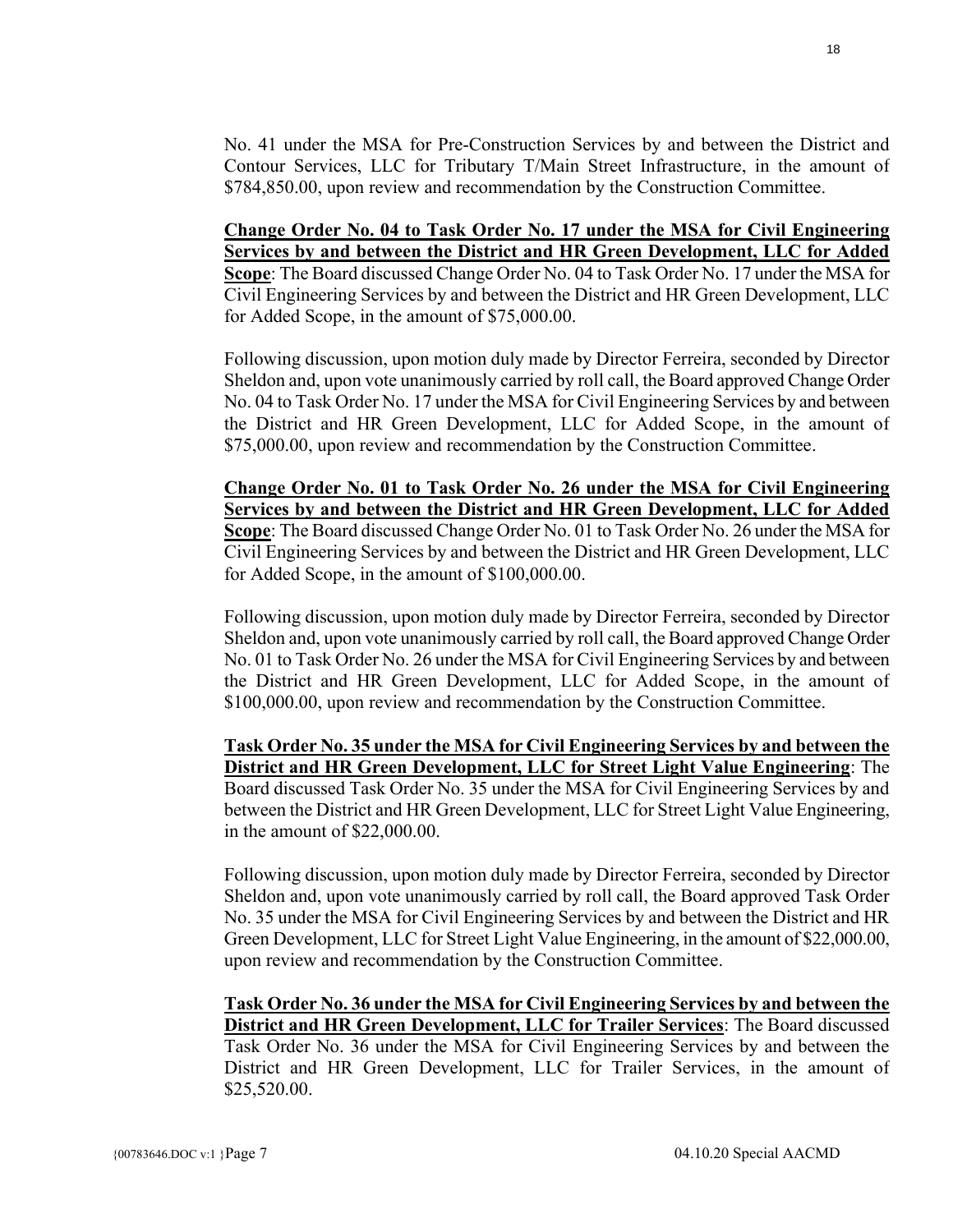Following discussion, upon motion duly made by Director Ferreira, seconded by Director Sheldon and, upon vote unanimously carried by roll call, the Board approved Task Order No. 36 under the MSA for Civil Engineering Services by and between the District and HR Green Development, LLC for Trailer Services, in the amount of \$25,520.00, upon review and recommendation by the Construction Committee.

**Task Order No. 39 under the MSA for Civil Engineering Services by and between the District and HR Green Development, LLC for Infrastructure Site Plan 03 (Southwest/DRH area):** This item was removed from consideration.

**Task Order No. 19 under the MSA for Planning and Architectural Services by and between the District and Norris Design, Inc. for Infrastructure Site Plan 03 (Southwest/DRH area)**: The Board discussed Task Order No. 19 under the MSA for Architectural Services by and between the District and Norris Design, Inc. for Infrastructure Site Plan 03 (Southwest/DRH area), in the amount of \$100,000.00.

Following discussion, upon motion duly made by Director Ferreira, seconded by Director Sheldon and, upon vote unanimously carried by roll call, the Board approved Task Order No. 19 under the MSA for Architectural Services by and between the District and Norris Design, Inc. for Infrastructure Site Plan 03 (Southwest/DRH area), in the amount of \$100,000.00, upon review and recommendation by the Construction Committee.

**Task Order No. 19 under the MSA for Stormwater Management Services by and between the District and Stormwater Risk Management, LLC for Additional Scope**: The Board discussed Task Order No. 19 under the MSA for Stormwater Management Services by and between the District and Stormwater Risk Management, LLC for Additional Scope, in the amount of \$33,365.00.

Following discussion, upon motion duly made by Director Sheldon, seconded by Director Ferreira and, upon vote unanimously carried, the Board approved Task Order No. 19 under the MSA for Stormwater Management Services by and between the District and Stormwater Risk Management, LLC for Additional Scope, in the amount of \$33,365.00, upon review and recommendation by the Construction Committee.

**Change Order No. 01 to Construction Agreement by and between the District and Bemas Construction, Inc. for 38th Parkway (Powhaton to Monaghan) – Added Scope**: The Board discussed Change Order No. 01 to Construction Agreement by and between the District and Bemas Construction, Inc. for 38th Parkway (Powhaton to Monaghan) – Added Scope, in the amount of \$79,140.00.

Following discussion, upon motion duly made by Director Ferreira, seconded by Director Sheldon and, upon vote unanimously carried by roll call, the Board approved Change Order No. 01 to Construction Agreement by and between the District and Bemas Construction, Inc. for 38th Parkway (Powhaton to Monaghan) – Added Scope, in the amount of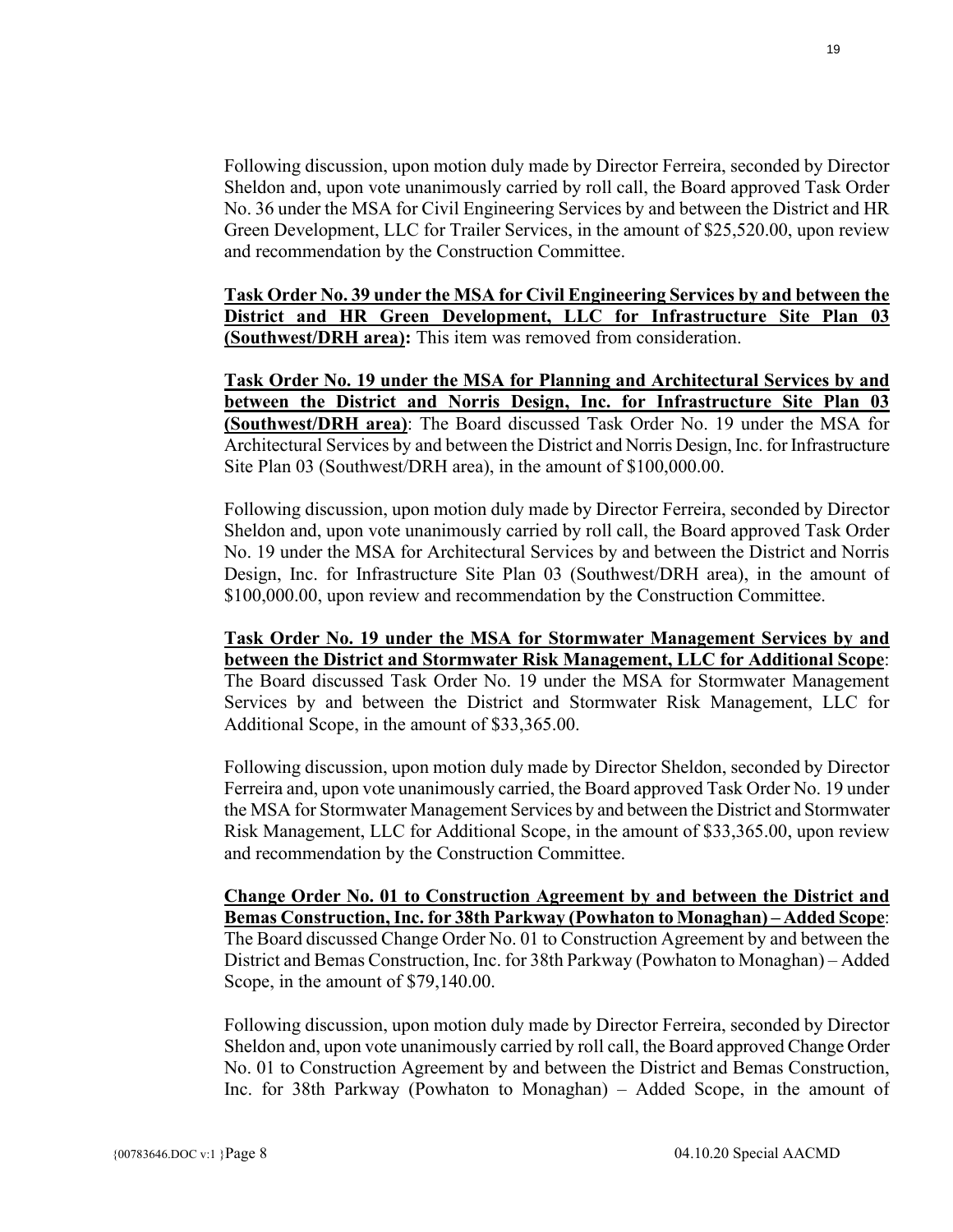\$79,140.00, upon review and recommendation by the Construction Committee.

# **Change Order No. 02 to Construction Agreement by and between the District and Bemas Construction, Inc. for 38th Parkway (Powhaton to Monaghan) – Added Scope**:

The Board discussed Change Order No. 02 to Construction Agreement by and between the District and Bemas Construction, Inc. for 38th Parkway (Powhaton to Monaghan) – Added Scope, in the amount of \$42,150.00.

Following discussion, upon motion duly made by Director Ferreira, seconded by Director Sheldon and, upon vote unanimously carried by roll call, the Board approved Change Order No. 02 to Construction Agreement by and between the District and Bemas Construction, Inc. for 38th Parkway (Powhaton to Monaghan) – Added Scope, in the amount of \$42,150.00, upon review and recommendation by the Construction Committee.

**Change Order No. 05 to Construction Agreement by and between the District and Stormwater Risk Management, LLC for Main Street Phase 2 - Street Sweeping:** The Board discussed Change Order No. 05 to Construction Agreement by and between the District and Stormwater Risk Management, LLC for Main Street Phase 2 - Street Sweeping, in the amount of \$20,025.00.

Following discussion, upon motion duly made by Director Ferreira, seconded by Director Sheldon and, upon vote unanimously carried by roll call, the Board approved Change Order No. 05 to Construction Agreement by and between the District and Stormwater Risk Management, LLC for Main Street Phase 2 - Street Sweeping, in the amount of \$20,025.00, upon review and recommendation by the Construction Committee.

**Change Order No. 06 to Construction Agreement by and between the District and Stormwater Risk Management, LLC for Main Street Phase 2 – Pond Changes:** The Board discussed Change Order No. 06 to Construction Agreement by and between the District and Stormwater Risk Management, LLC for Main Street Phase 2 – Pond Changes, in the amount of \$18,800.00.

Following discussion, upon motion duly made by Director Ferreira, seconded by Director Sheldon and, upon vote unanimously carried by roll call, the Board approved Change Order No. 06 to Construction Agreement by and between the District and Stormwater Risk Management, LLC for Main Street Phase 2 – Pond Changes, in the amount of \$18,800.00, upon review and recommendation by the Construction Committee.

**Change Order No. 07 to Construction Agreement by and between the District and Wagner Construction, Inc. - Colorado for 42nd Avenue Phase 2 North/South Collector Waterline – Added Scope**: The Board discussed Change Order No. 07 to Construction Agreement by and between the District Wagner Construction, Inc. - Colorado for 42nd Avenue Phase 2 North/South Collector Waterline – Added Scope, in the amount of \$72,635.40.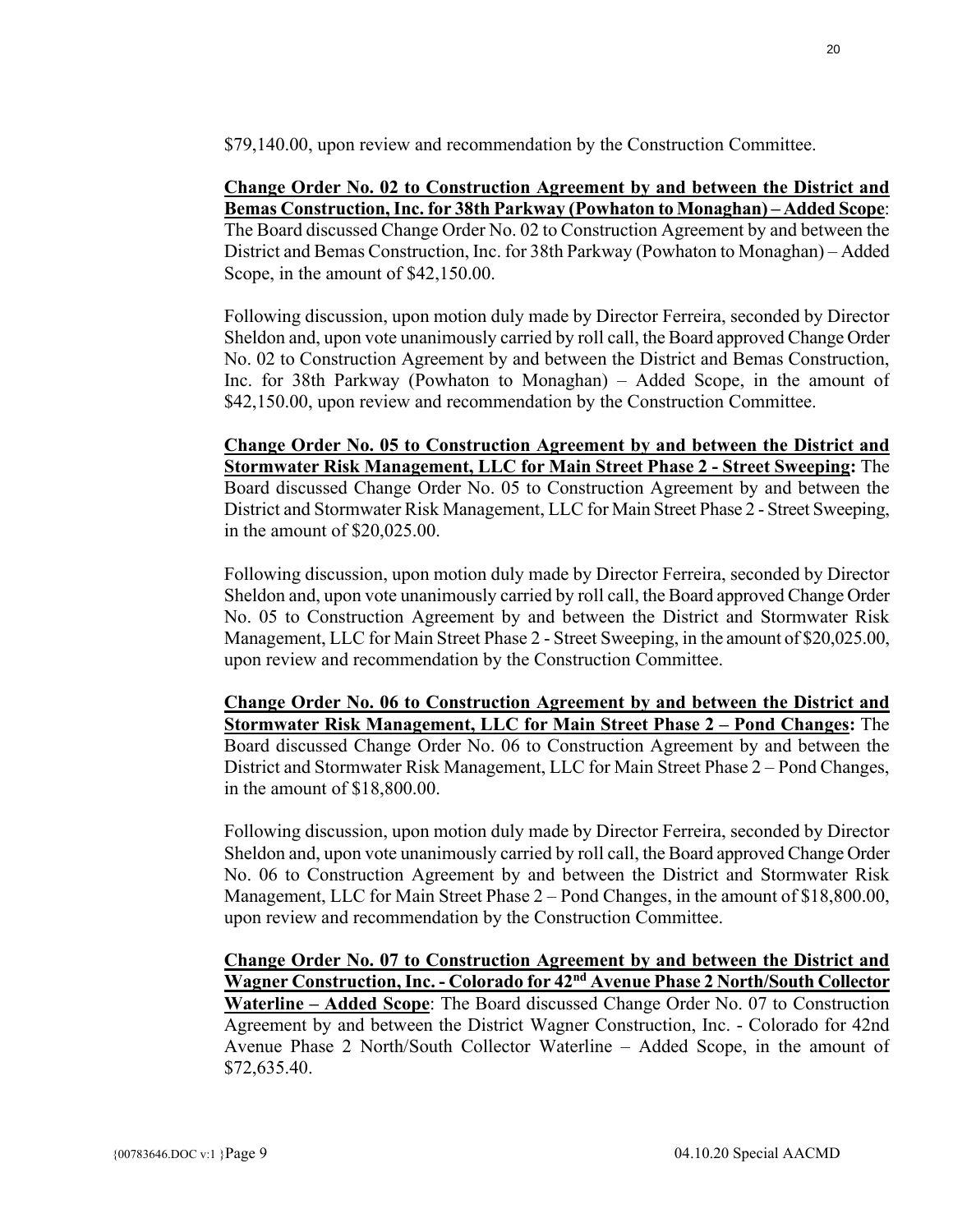Following discussion, upon motion duly made by Director Ferreira, seconded by Director Sheldon and, upon vote unanimously carried by roll call, the Board approved Change Order No. 07 to Construction Agreement by and between the District and Wagner Construction, Inc. - Colorado for 42nd Avenue Phase 2 North/South Collector Waterline – Added Scope, in the amount of \$72,635.40, upon review and recommendation by the Construction Committee.

**Change Order No. 05 under Construction Agreement by and between the District and Iron Woman Construction & Environmental Services, LLC for Main Street Phase 1 and 2, 42nd Avenue Phase 1, Aura Boulevard Phase 1 – Added Scope**: The Board discussed Change Order No. 05 under Construction Agreement by and between the District and Iron Woman Construction & Environmental Services, LLC for Main Street Phase 1 and 2, 42nd Avenue Phase 1, Aura Boulevard Phase 1 – Added Scope, in the amount of \$6,469.21.

Following discussion, upon motion duly made by Director Sheldon, seconded by Director Ferreira and, upon vote unanimously carried, the Board approved Change Order No. 05 under Construction Agreement by and between the District and Iron Woman Construction & Environmental Services, LLC for Main Street Phase 1 and 2, 42nd Avenue Phase 1, Aura Boulevard Phase 1 – Added Scope, in the amount of \$6,469.21, upon review and recommendation by the Construction Committee.

**Change Order No. 01 under Construction Agreement by and between the District and Martin Marietta Materials, Inc. (Denver) for Main Street Phase 1 and 2, 42nd Phase 1, Aura Boulevard Phase 1 – Revised Scope**: The Board discussed Change Order No. 01 under Construction Agreement by and between the District and Martin Marietta Materials, Inc. (Denver) for Main Street Phase 1 and 2, 42nd Phase 1, Aura Boulevard Phase 1 – Revised Scope, in the amount of \$84,909.63.

Following discussion, upon motion duly made by Director Sheldon, seconded by Director Ferreira and, upon vote unanimously carried, the Board approved Change Order No. 01 under Construction Agreement by and between the District and Martin Marietta Materials, Inc. (Denver) for Main Street Phase 1 and 2, 42nd Phase 1, Aura Boulevard Phase 1 – Revised Scope, in the amount of \$84,909.63, upon review and recommendation by the Construction Committee.

**Change Order No. 02 under Construction Agreement by and between the District and Martin Marietta Materials, Inc. (Denver) for Main Street Phase 1 and 2, 42nd Phase 1, Aura Boulevard Phase 1 – Revised Scope**: The Board discussed Change Order No. 02 under Construction Agreement by and between the District and Martin Marietta Materials, Inc. (Denver) for Main Street Phase 1 and 2, 42nd Phase 1, Aura Boulevard Phase 1 – Revised Scope, in the amount of \$17,390.50.

Following discussion, upon motion duly made by Director Sheldon, seconded by Director Ferreira and, upon vote unanimously carried, the Board approved Change Order No. 02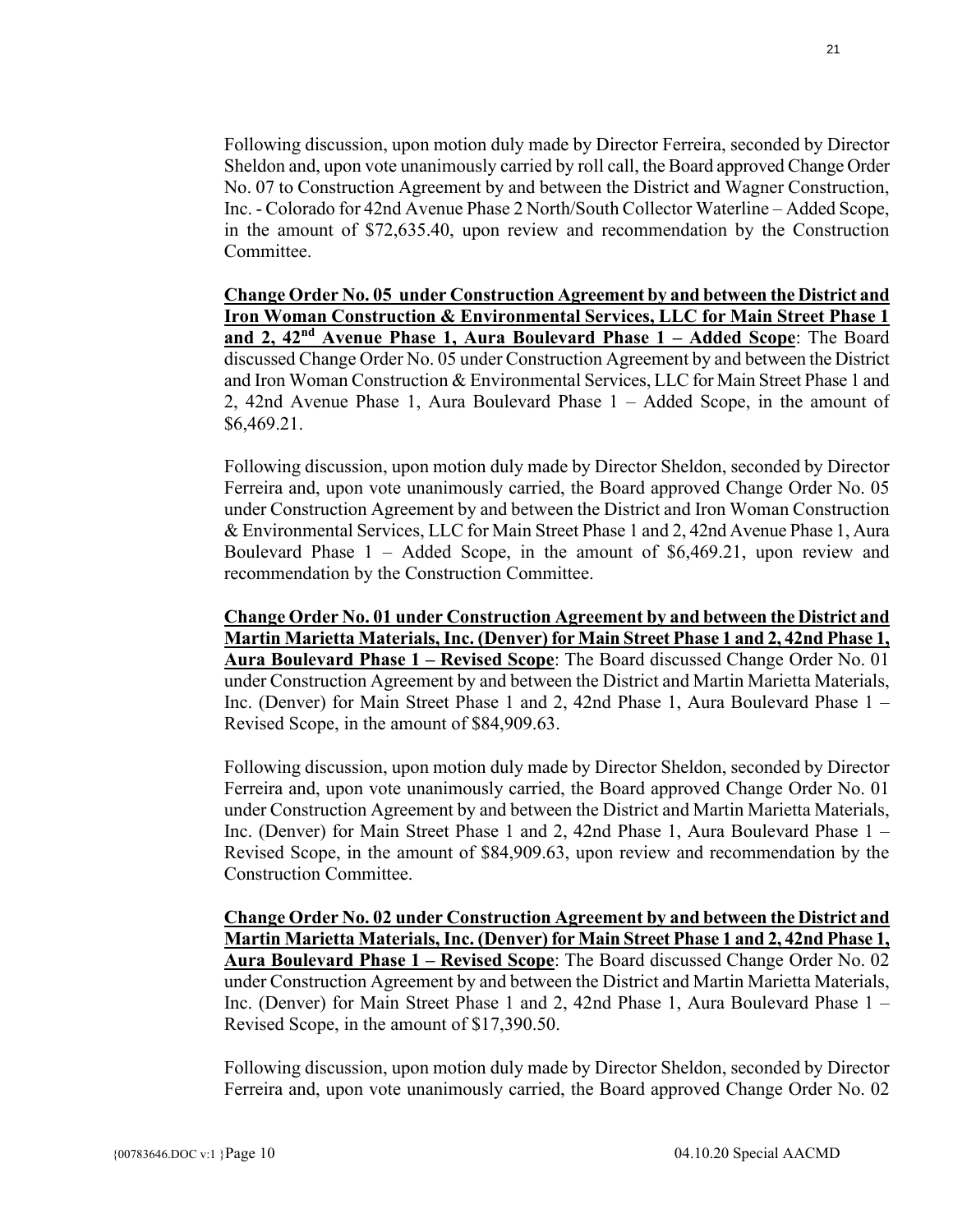under Construction Agreement by and between the District and Martin Marietta Materials, Inc. (Denver) for Main Street Phase 1 and 2, 42nd Phase 1, Aura Boulevard Phase 1 – Revised Scope, in the amount of \$17,390.50, upon review and recommendation by the Construction Committee.

**Change Order No. 01 under Construction Agreement by and between the District and Pase Contracting, Inc. for Main Street Phase 3/Tributary T – Added Scope**: The Board discussed Change Order No. 01 under Construction Agreement by and between the District and Pase Contracting, Inc. for Main Street Phase 3/Tributary T – Added Scope, in the amount of \$6,326.50.

Following discussion, upon motion duly made by Director Ferreira, seconded by Director Sheldon and, upon vote unanimously carried by roll call, the Board approved Change Order No. 01 under Construction Agreement by and between the District and Pase Contracting, Inc. for Main Street Phase 3/Tributary T – Added Scope, in the amount of \$6,326.50, upon review and recommendation by the Construction Committee.

**Change Order No. 05 under Construction Agreement by and between the District and Pase Contracting, Inc. for Main Street Phase 1 – Additional Scope**: The Board discussed Change Order No. 05 under Construction Agreement by and between the District and Pase Contracting, Inc. for Main Street Phase 1 – Additional Scope, in the amount of \$2,774.00.

Following discussion, upon motion duly made by Director Ferreira, seconded by Director Sheldon and, upon vote unanimously carried by roll call, the Board approved Change Order No. 05 under Construction Agreement by and between the District and Pase Contracting, Inc. for Main Street Phase 1 – Additional Scope, in the amount of \$2,774.00, upon review and recommendation by the Construction Committee.

**Change Order No. 01 to Task Order No. 31 under the MSA for Surveying Services by and between the District and Aztec Consultants, Inc. for Miscellaneous Easements**: The Board discussed Change Order No. 01 to Task Order No. 31 under the MSA for Surveying Services by and between the District and Aztec Consultants, Inc. for Miscellaneous Easements, in the amount of \$15,000.00.

Following discussion, upon motion duly made by Director Ferreira, seconded by Director Sheldon and, upon vote unanimously carried by roll call, the Board approved Change Order No. 01 to Task Order No. 31 under the MSA for Surveying Services by and between the District and Aztec Consultants, Inc. for Miscellaneous Easements, in the amount of \$15,000.00, upon review and recommendation by the Construction Committee.

**Change Order No. 04 to Construction Agreement by and between the District and Wagner Construction, Inc. - Colorado for Main Street Phase 1 – Added Scope**: The Board discussed Change Order No. 04 to Construction Agreement by and between the District Wagner Construction, Inc. - Colorado for Main Street Phase 1 – Added Scope, in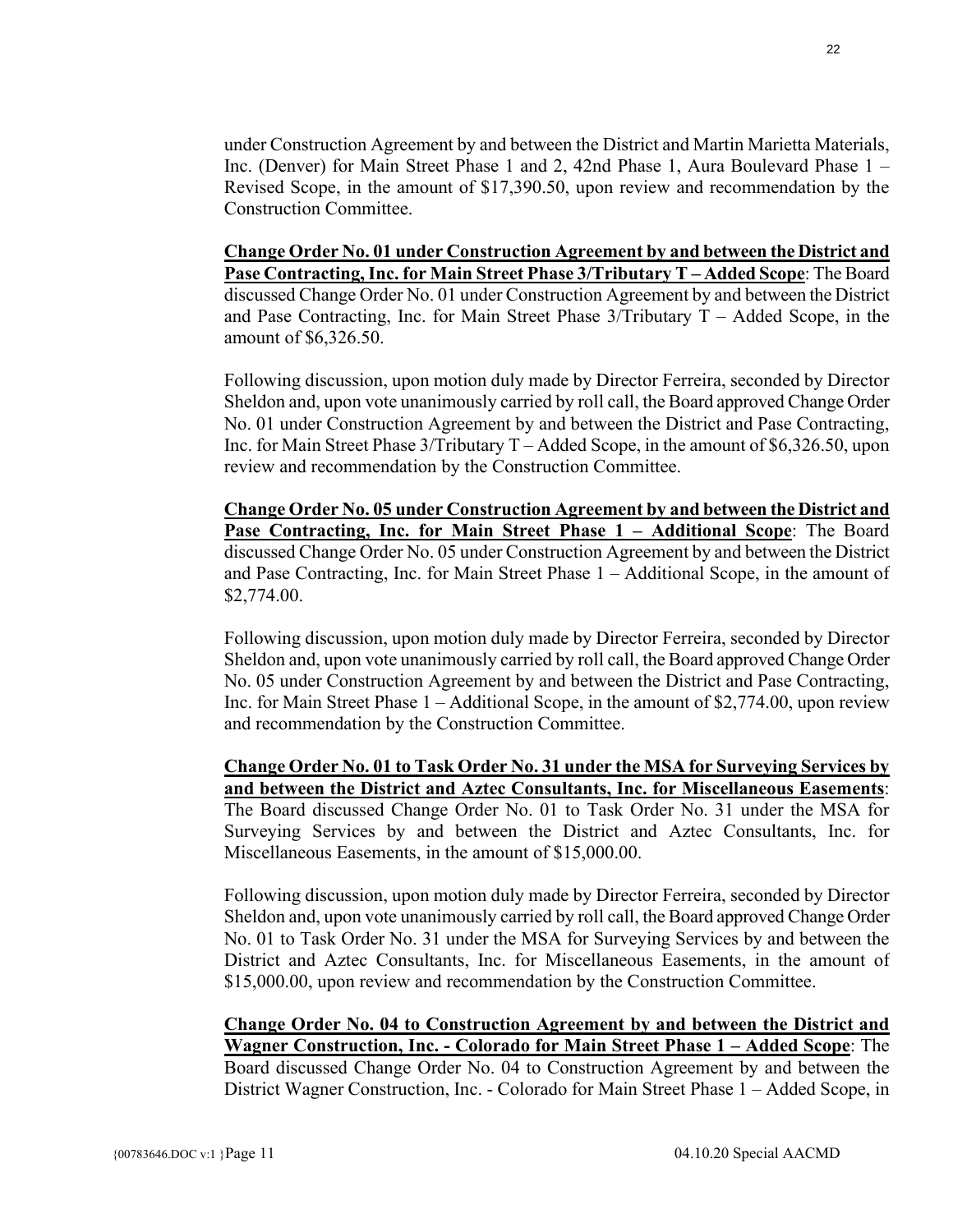the amount of (\$25,138.70).

Following discussion, upon motion duly made by Director Ferreira, seconded by Director Sheldon and, upon vote unanimously carried by roll call, the Board approved Change Order No. 04 to Construction Agreement by and between the District and Wagner Construction, Inc. - Colorado for Main Street Phase 1 – Added Scope, in the amount of (\$25,138.70), upon review and recommendation by the Construction Committee.

**Task Order No. 09 under the MSA for Civil Engineering Services by and between the District and Merrick & Company for Construction Phase Services**: The Board discussed Task Order No. 09 under the MSA for Civil Engineering Services by and between the District and Merrick & Company for Construction Phase Services, in the amount of \$245,204.00.

Following discussion, upon motion duly made by Director Sheldon, seconded by Director Ferreira and, upon vote unanimously carried, the Board approved Task Order No. 09 under the MSA for Civil Engineering Services by and between the District and Merrick & Company for Construction Phase Services, in the amount of \$245,204.00, upon review and recommendation by the Construction Committee.

**Temporary Construction Easements with Terrence G. King and Public Service Company of Colorado:** No action was taken by the Board at this time.

**Memorandum of Understanding by and between Xcel Energy/Public Service Company of Colorado and the District:** Following discussion, upon motion duly made by Director Ferreira, seconded by Director Sheldon and, upon vote unanimously carried by roll call, the Board approved the Memorandum of Understanding by and between Xcel Energy/Public Service Company of Colorado and the District.

**Water Line Construction and Cost Reimbursement Agreement by and between the District and the City of Aurora, acting on its own behalf and by and through the Utility Enterprise of the City of Aurora, Colorado:** Following discussion, upon motion duly made by Director Ferreira, seconded by Director Sheldon and, upon vote unanimously carried by roll call, the Board approved the Water Line Construction and Cost Reimbursement Agreement by and between the District and the City of Aurora, acting on its own behalf and by and through the Utility Enterprise of the City of Aurora, Colorado.

**Intergovernmental Agreement regarding Interim Maintenance of Aerotropolis Regional Transportation Authority Regional Transportation System Improvements by and between the District and Aerotropolis Regional Transportation Authority:** The Board determined to defer this matter.

**Assignment of District Consulting and Construction Contracts and Service Agreements to Aurora Highlands, LLC:** The Board determined to defer this matter.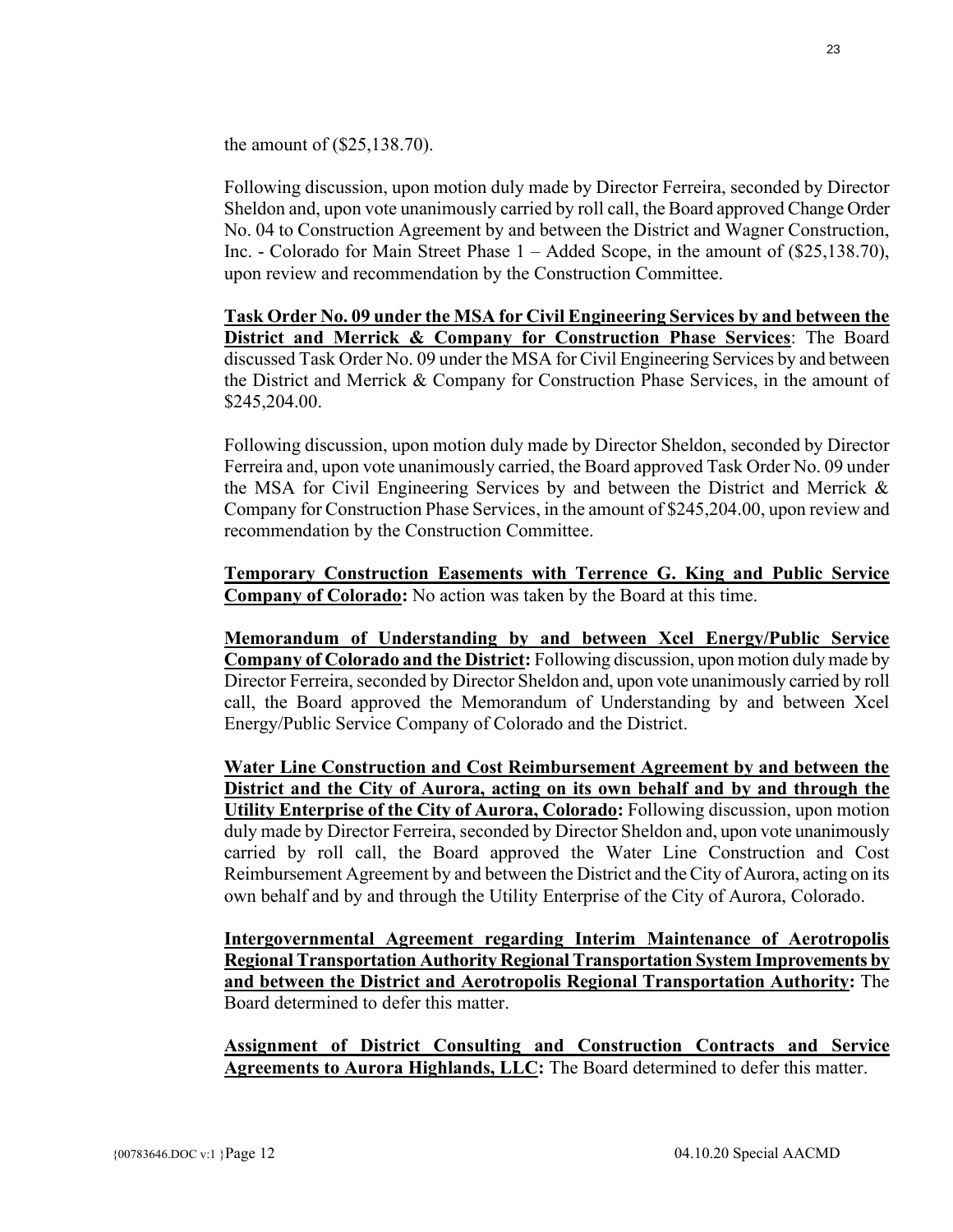| <b>AEROTROPOLIS</b>   | <b>MSA for Geotechnical Services by and between the District and Kumar Construction</b>                                                                                                                              |  |  |  |  |  |
|-----------------------|----------------------------------------------------------------------------------------------------------------------------------------------------------------------------------------------------------------------|--|--|--|--|--|
| <b>REGIONAL</b>       | Management, Inc.: The Board discussed an MSA for Geotechnical Services by and<br><b>TRANSPORTATION</b> between the District and Kumar Construction Management, Inc.                                                  |  |  |  |  |  |
| <b>AUTHORITY</b>      |                                                                                                                                                                                                                      |  |  |  |  |  |
| <b>CAPITAL</b>        | Following discussion, upon motion duly made by Director Ferreira, seconded by Director                                                                                                                               |  |  |  |  |  |
| <b>PROJECTS</b>       | Sheldon and, upon vote unanimously carried by roll call, the Board approved the MSA for<br>Geotechnical Services by and between the District and Kumar Construction Management,                                      |  |  |  |  |  |
|                       | Inc.                                                                                                                                                                                                                 |  |  |  |  |  |
|                       | <b>Task Order No. 01 under the MSA for Geotechnical Services by and between the</b>                                                                                                                                  |  |  |  |  |  |
|                       | District and Kumar Construction Management, Inc. for E-470/TAH Parkway                                                                                                                                               |  |  |  |  |  |
|                       | Interchange: The Board discussed Task Order No. 01 under the MSA for Geotechnical<br>Services by and between the District and Kumar Construction Management, Inc. for E-                                             |  |  |  |  |  |
|                       | 470/TAH Parkway Interchange, in the amount of \$22,690.00.                                                                                                                                                           |  |  |  |  |  |
|                       | Following discussion, upon motion duly made by Director Ferreira, seconded by Director                                                                                                                               |  |  |  |  |  |
|                       | Sheldon and, upon vote unanimously carried by roll call, the Board approved Task Order<br>No. 01 under the MSA for Geotechnical Services by and between the District and Kumar                                       |  |  |  |  |  |
|                       | Construction Management, Inc. for E-470/TAH Parkway Interchange, in the amount of<br>\$22,690.00.                                                                                                                    |  |  |  |  |  |
|                       |                                                                                                                                                                                                                      |  |  |  |  |  |
| <b>ARTA MATTERS</b>   | There were no Authority matters for discussion at this time.                                                                                                                                                         |  |  |  |  |  |
| <b>EXECUTIVE</b>      | The Board determined that an Executive Session was not necessary.                                                                                                                                                    |  |  |  |  |  |
| <b>SESSION</b>        |                                                                                                                                                                                                                      |  |  |  |  |  |
| <b>OTHER BUSINESS</b> | There were no other business matters for discussion at this time.                                                                                                                                                    |  |  |  |  |  |
|                       |                                                                                                                                                                                                                      |  |  |  |  |  |
| <b>ADJOURNMENT</b>    | There being no further business to come before the Board at this time, upon motion duly<br>made by Director Ferreira, seconded by Director Sheldon and upon vote, unanimously<br>carried, the meeting was adjourned. |  |  |  |  |  |
|                       | Respectfully submitted,                                                                                                                                                                                              |  |  |  |  |  |
|                       |                                                                                                                                                                                                                      |  |  |  |  |  |

 $\mathop{\rm By}\nolimits$ 

Secretary for the Meeting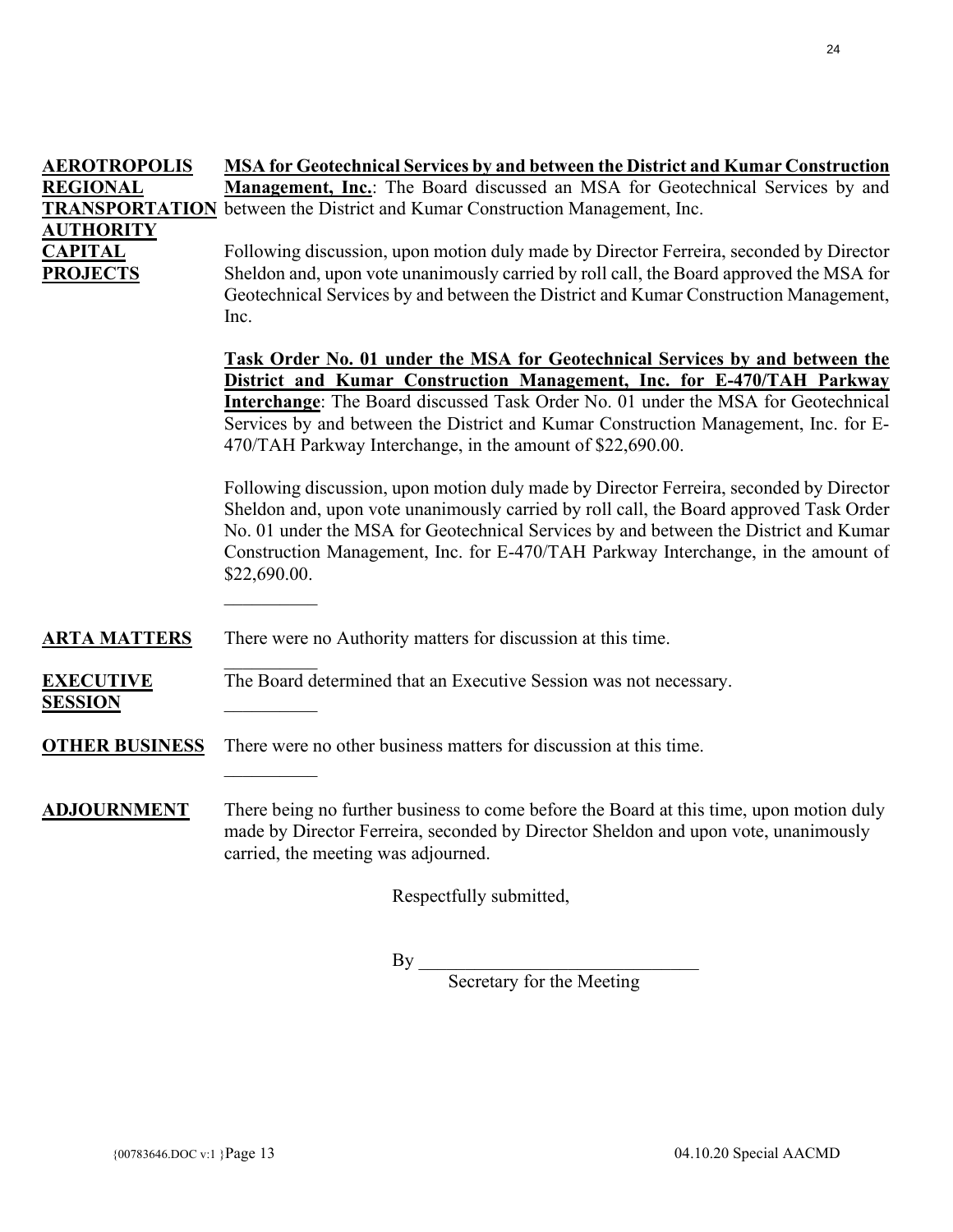# **MINUTES OF A SPECIAL MEETING OF THE BOARD OF DIRECTORS OF THE AEROTROPOLIS AREA COORDINATING METROPOLITAN DISTRICT HELD APRIL 16, 2020**

A special meeting of the Board of Directors of the Aerotropolis Area Coordinating Metropolitan District, County of Adams(referred to hereafter as the "Board") was convened on Thursday, April 16, 2020, at 3:00 p.m., at the Aurora Highlands Construction Trailer, 4271 North Gun Club Road, Aurora, Colorado 80019. Due to concerns related to COVID-19, Ms. Shearon was the only individual present at the physical location, all other participants attended by GoToMeeting at **https://global.gotomeeting.com/join/645829749** and teleconference at **United States (Toll Free): 1 877 568 4106 - One-touch: tel: +18775684106, 645829749# United States: +1 (224) 501-3216 - One-touch: tel: +12245013216,645829749# Access Code: 645-829-749** 

The meeting was open to the public via both means.

### **Directors In Attendance Were**:

Matt Hopper Carla Ferreira Michael Sheldon Cynthia ("Cindy") Shearon

\_\_\_\_\_\_\_\_\_\_

The Board acknowledged the resignation of Brue Rau from the Board.

### **Also In Attendance Was**:

MaryAnn McGeady, Esq., Elisabeth Cortese, Esq., Jon Hoistad, Esq., and Drew Rippey, Esq.; McGeady Becher P.C. Todd Johnson; Terra Forma Solutions, Inc. Debra Sedgeley, Denise Denslow and Anna Jones; CliftonLarsonAllen LLP Deanna Hopper and Kathleen Sheldon; Board Members of ATEC Metropolitan District Nos. 1 and 2 and The Aurora Highlands Community Authority Board ("**CAB**") Matt Ruhland, Esq.; Collins Cockrel & Cole Rita Connerly, Esq.; Fairfield and Woods P.C. Creig Veldhuizen; Piper Sandler & Co. Kamille Curylo, Esq. and Kristine Lay, Esq.; Kutak Rock LLP Brooke Hutchins; D.A. Davidson & Co.

**ADMINISTRATIVE Disclosure of Potential Conflicts of Interest**: Attorney McGeady discussed the **MATTERS** requirements of Colorado law to disclose any potential conflicts of interest or potential breaches of fiduciary duty of the Board of Directors to the Secretary of State. The members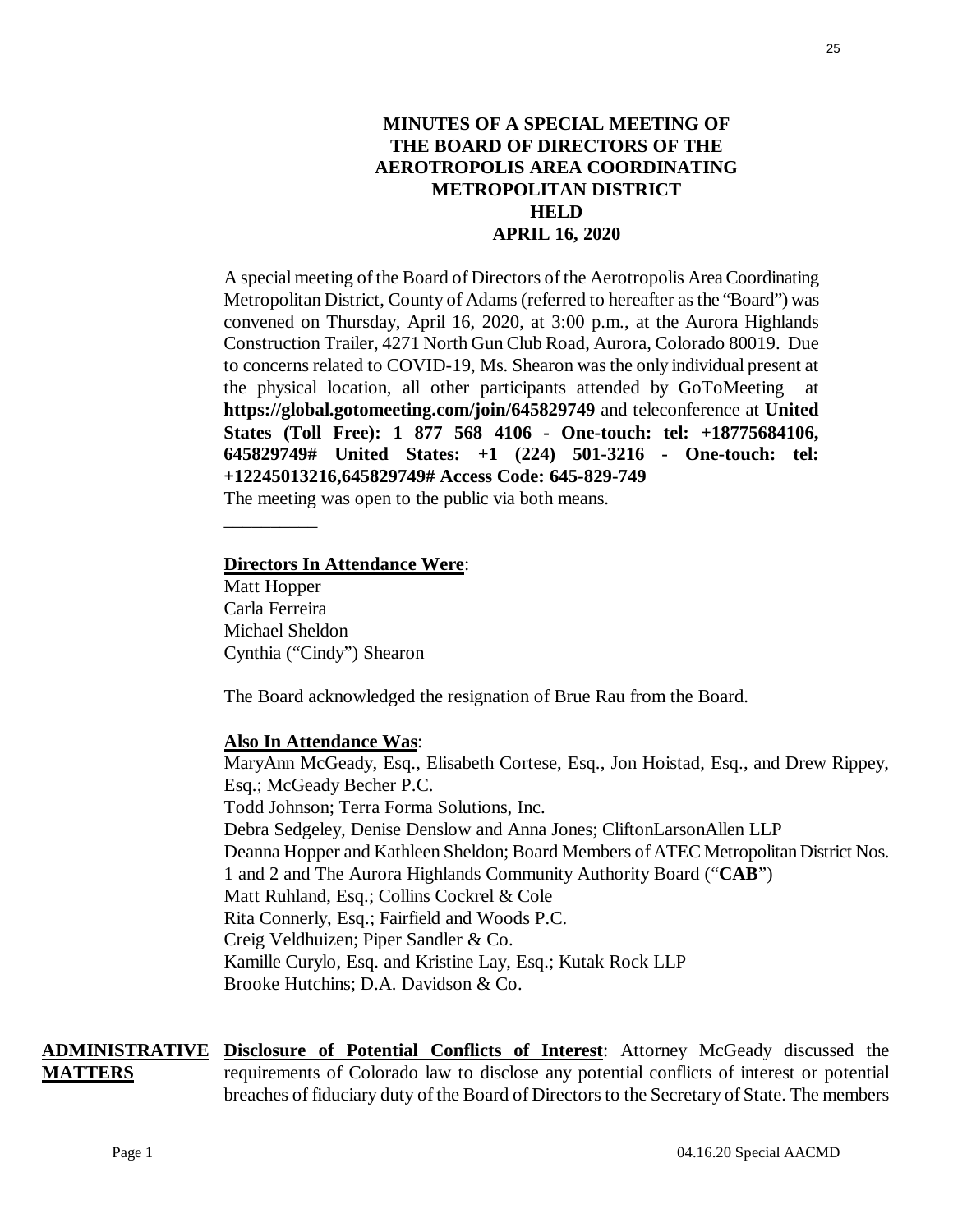of the Board were requested to disclose any potential conflicts of interest with regard to any matters scheduled for discussion at this meeting, and incorporated for the record those applicable disclosures made by the Board members prior to this meeting in accordance with statute. It was noted that the disclosures of potential conflicts of interest were filed with the Secretary of State for all Directors as required by statute. No new conflicts were disclosed.

**Agenda**: The Board considered the proposed Agenda for the District's special meeting.

Following discussion, upon motion duly made by Director Sheldon, seconded by Director Shearon and, upon vote unanimously carried, the Agenda was approved, as amended to remove certain items from consideration.

**Approval of Meeting Location**: The Board entered into a discussion regarding the requirements of Section 32-1-903(1), C.R.S., concerning the location of the District's Board meeting. Following discussion, upon motion duly made by Director Ferreira, seconded by Director Sheldon and, upon vote unanimously carried, the Board determined that because there was not a suitable or convenient location within the District boundaries to conduct this meeting, it was determined to conduct the meeting at the above-stated date, time and location. It was reported that notices were duly posted and that no objections to the location or any requests that the meeting place be changed by taxpaying electors within its boundaries have been received.

**CONSENT AGENDA** The Board considered the following actions:

\_\_\_\_\_\_\_\_\_\_

\_\_\_\_\_\_\_\_\_\_

• None.

**LEGAL MATTERS CAB First Amended and Restated Establishment Agreement between and among Aerotropolis Area Coordinating Metropolitan District (the "District"), The Aurora Highlands Metropolitan District Nos. 1, 2 and 3 and ATEC Metropolitan District Nos. 1 and 2:** Following discussion, upon motion duly made by Director Sheldon, seconded by Director Shearon and, upon vote unanimously carried by roll call, the Board approved the CAB First Amended and Restated Establishment Agreement between and among the District, The Aurora Highlands Metropolitan District Nos. 1, 2 and 3 and ATEC Metropolitan District Nos. 1 and 2.

> **Inclusion Agreement (Aurora Tech Center Holdings, LLC) by and between the District and Aurora Tech Center Holdings, LLC:** Following discussion, upon motion duly made by Director Sheldon, seconded by Director Shearon and, upon vote unanimously carried by roll call, the Board approved the Inclusion Agreement (Aurora Tech Center Holdings, LLC) by and between the District and Aurora Tech Center Holdings, LLC.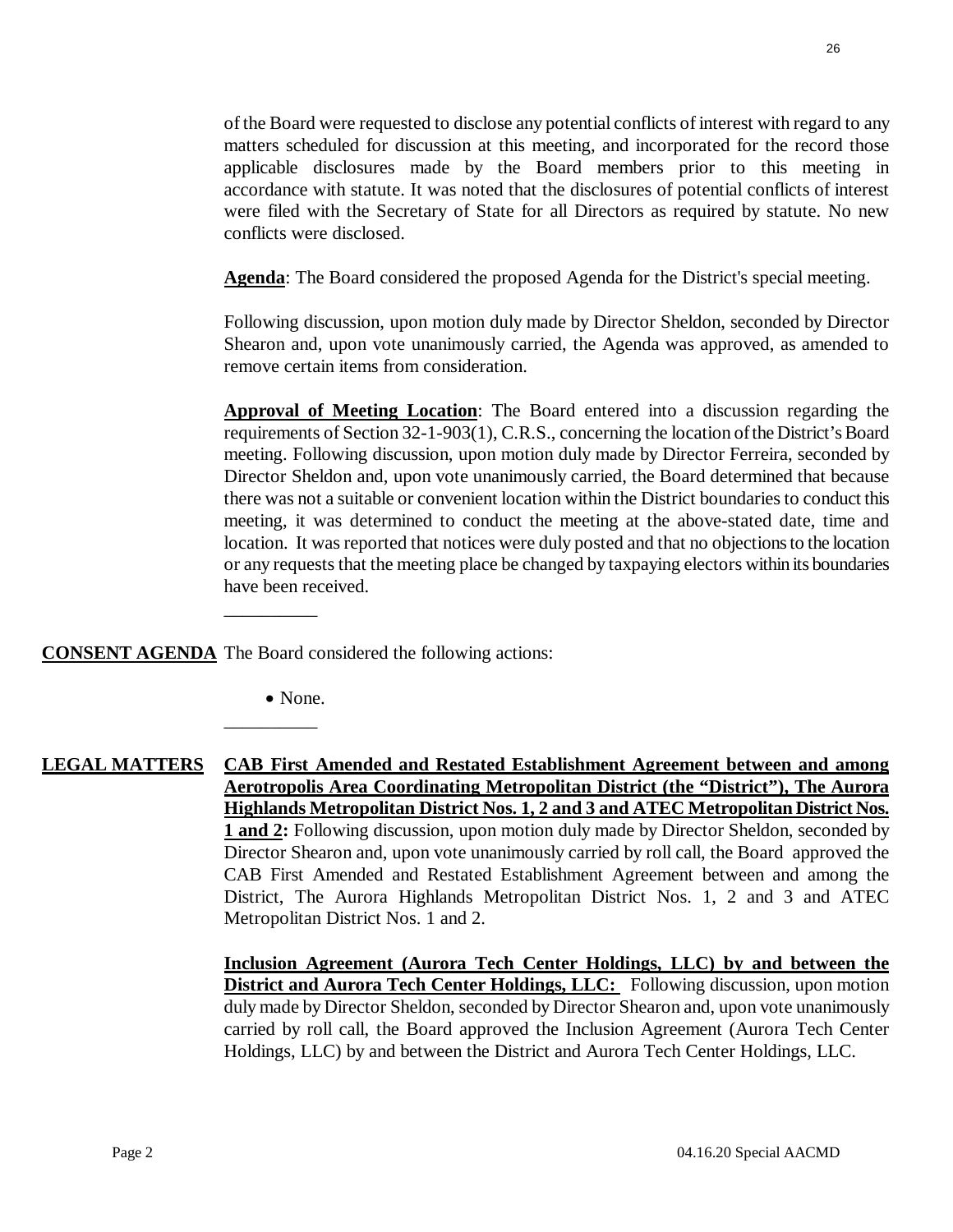**Inclusion Agreement (Aurora Highlands Holdings, LLC) by and between the District and Aurora Highlands Holdings, LLC:** Following discussion, upon motion duly made by Director Sheldon, seconded by Director Shearon and, upon vote unanimously carried by roll call, the Board approved the Inclusion Agreement (Aurora Highlands Holdings, LLC) by and between the District and Aurora Highlands Holdings, LLC.

**Inclusion Agreement (Aurora Highlands, LLC) by and between the District and Aurora Highlands, LLC:** Following discussion, upon motion duly made by Director Sheldon, seconded by Director Shearon and, upon vote unanimously carried by roll call, the Board approved the Inclusion Agreement (Aurora Highlands, LLC) by and between the District and Aurora Highlands, LLC.

**Inclusion Agreement (GVR King Commercial, LLC) by and between the District and GVR King Commercial, LLC:** Following discussion, upon motion duly made by Director Sheldon, seconded by Director Shearon and, upon vote unanimously carried by roll call, the Board approved the Inclusion Agreement (GVR King Commercial, LLC) by and between the District and GVR King Commercial, LLC.

**Inclusion Agreement (SJSA Investments, LLC) by and between the District and SJSA Investments, LLC:** Following discussion, upon motion duly made by Director Sheldon, seconded by Director Shearon and, upon vote unanimously carried by roll call, the Board approved the Inclusion Agreement (SJSA Investments, LLC) by and between the District and SJSA Investments, LLC.

**Inclusion Agreement (GVR King LLC) by and between the District and GVR King LLC:** Following discussion, upon motion duly made by Director Sheldon, seconded by Director Shearon and, upon vote unanimously carried by roll call, the Board approved the Inclusion Agreement (GVR King LLC) by and between the District and GVR King LLC.

**Inclusion Agreement (Green Valley East, LLC) by and between the District and Green Valley East, LLC:** Following discussion, upon motion duly made by Director Sheldon, seconded by Director Shearon and, upon vote unanimously carried by roll call, the Board approved the Inclusion Agreement (Green Valley East, LLC) by and between the District and Green Valley East, LLC.

**Inclusion Agreement (GVRE 470 LLC) by and between the District and GVRE 470 LLC:** Following discussion, upon motion duly made by Director Sheldon, seconded by Director Shearon and, upon vote unanimously carried by roll call, the Board approved the Inclusion Agreement (GVRE 470 LLC) by and between the District and GVRE 470 LLC.

**Termination of Prior Operation Funding Agreements by and between the District and Aurora Highlands, LLC:** Following discussion, upon motion duly made by Director Sheldon, seconded by Director Shearon and, upon vote unanimously carried by roll call, the Board approved the Termination of Prior Operation Funding Agreements by and between the District and Aurora Highlands, LLC.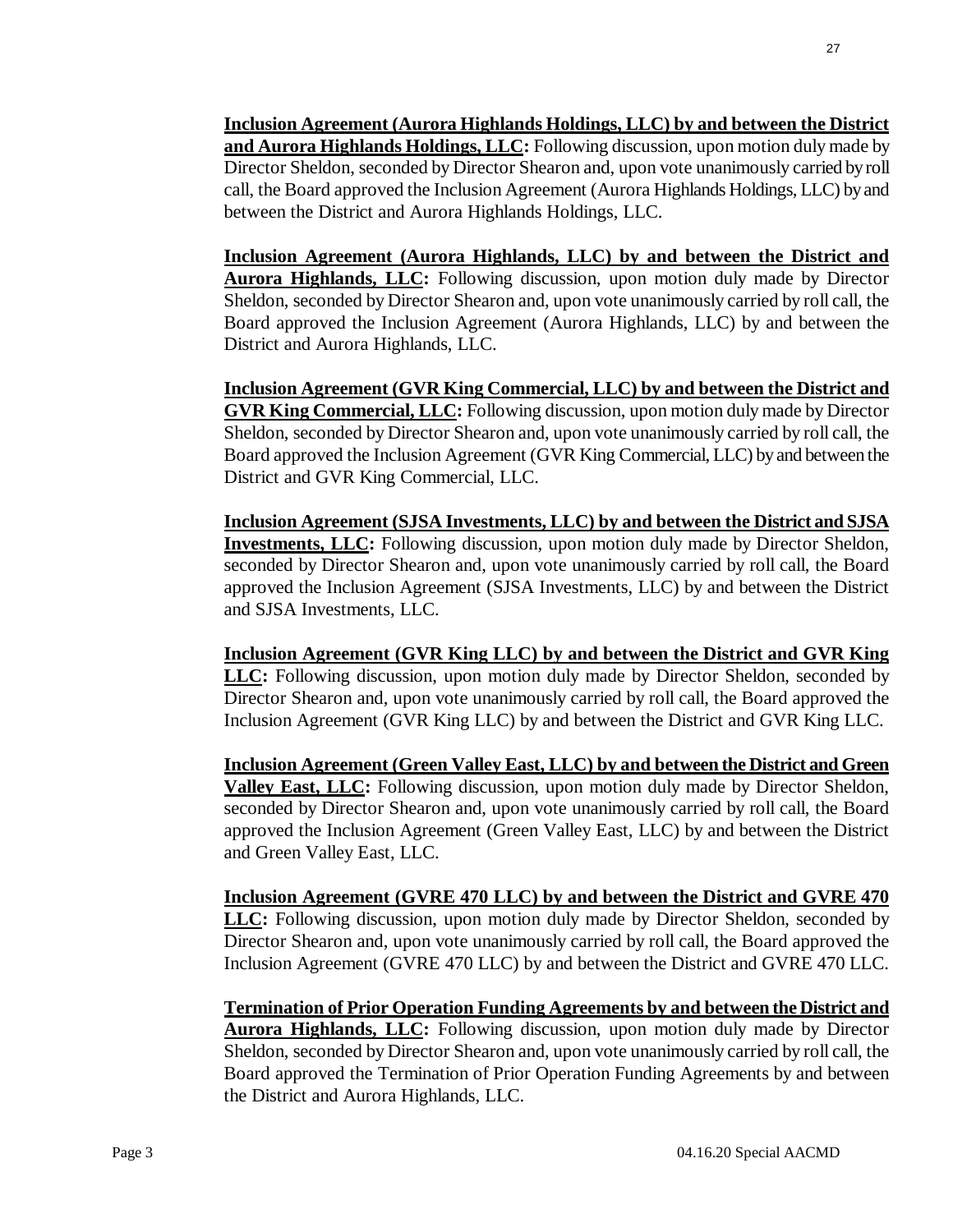**Disclosure to Purchasers:** Following discussion, upon motion duly made by Director Sheldon, seconded by Director Shearon and, upon vote unanimously carried by roll call, the Board approved the Disclosure to Purchasers.

**FINANCIAL MATTERS Claims**: Ms. Sedgeley presented to the Board for ratification the payment of claims represented by three (3) ACH payments in the total amount of \$20,593.

> Following discussion, upon motion duly made by Director Ferreira, seconded by Director Shearon and, upon vote unanimously carried by roll call, the Board ratified approval of the payment of claims represented three (3) ACH payments, in the total amount of \$20,593, noting that the Lender has committed the necessary funding.

> **Claims**: Ms. Sedgeley presented to the Board the payment of claims represented by check nos. 1596 – 1601, in the total amount of \$49,631.01.

> Following discussion, upon motion duly made by Director Ferreira, seconded by Director Sheldon and, upon vote unanimously carried by roll call, the Board approved the payment of claims represented by check nos. 1596 – 1601, in the total amount of \$49,631.01, noting that the Lender has committed the necessary funding.

> **Request to Aurora Highlands, LLC to Advance Funds to Increase Construction Reserve from \$1,600,000 to \$3,500,000:** This item was removed from the agenda.

> **Schedule of Cash Position**: Ms. Sedgeley presented to the Board the Schedule of Cash Position, dated December 31, 2019, updated April 13, 2020.

> Following discussion, upon motion duly made by Director Ferreira, seconded by Director Sheldon and, upon vote unanimously carried by roll call, the Board accepted the Schedule of Cash Position ending December 31, 2019, updated April 13, 2020.

> **Engineer's Report and Verification of Costs Associated with Public Improvements, Verification No. 1 (Project Inception through Draw No. 21), prepared by Schedio Group LLC:** Following discussion, upon motion duly made by Director Shearon, seconded by Director Sheldon and, upon a vote of three (3) for carried by roll call, with Director Ferreira abstaining, the Board recommended to the CAB for acceptance of Engineer's Report and Verification of Costs Associated with Public Improvements, Verification No. 1 (Project Inception through Draw No. 21), prepared by Schedio Group LLC.

> **Engineer's Report and Verification of Cost Report(s) Associated with Public Improvements, Verification No. 2 (Draw No. 22), prepared by Schedio Group LLC:** Following discussion, upon motion duly made by Director Shearon, seconded by Director Sheldon and, upon a vote of three (3) for carried by roll call, with Director Ferreira abstaining, the Board recommended to the CAB for acceptance of Engineer's Report and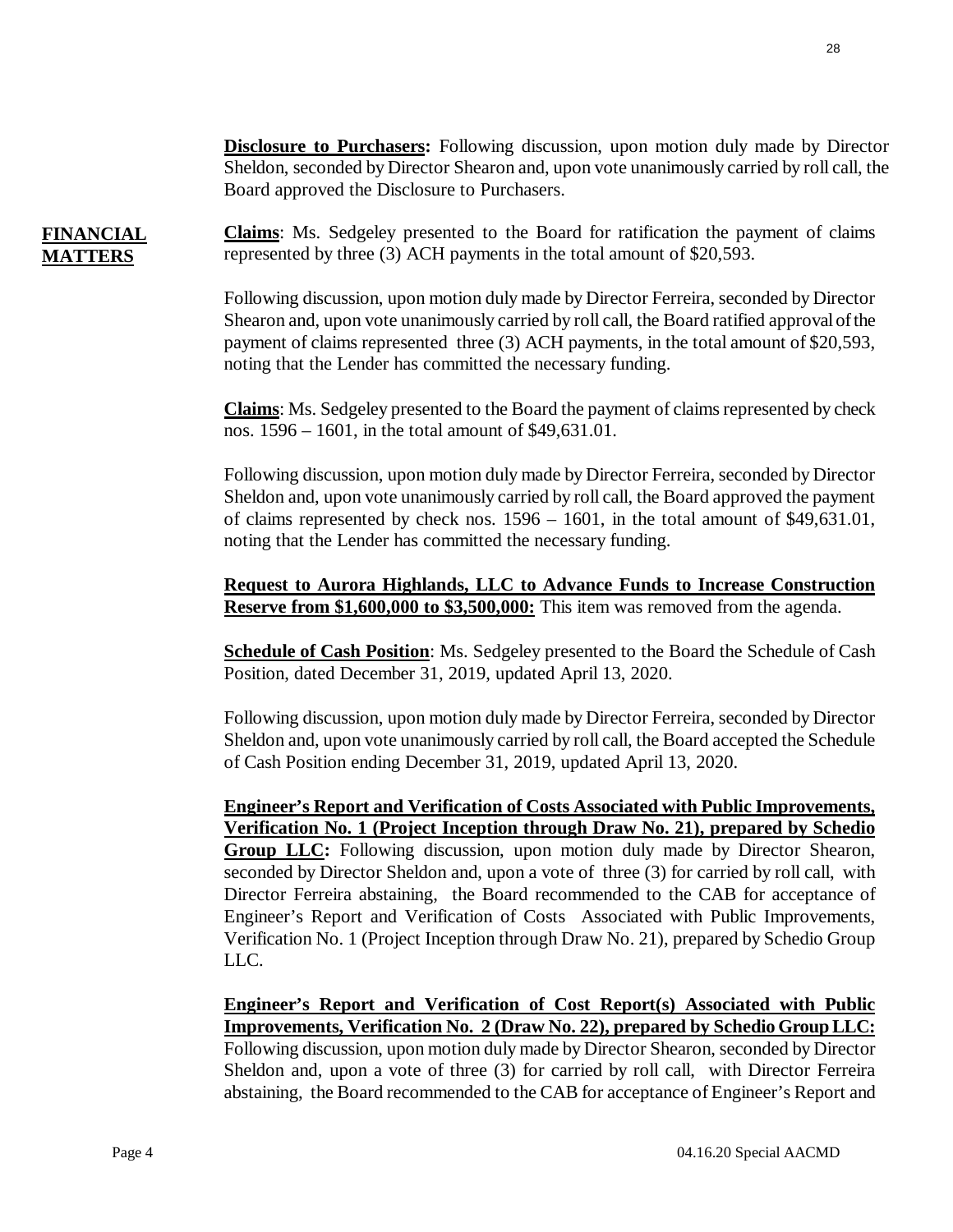Verification of Cost Report(s) Associated with Public Improvements, Verification No. 2 (Draw No. 22), prepared by Schedio Group LLC.

### **Proposed CAB Bond Issuance and Related Pledge Agreements**:

### **Acknowledge CAB adoption of Long-Term Capital Improvement Plan:**

Mr. Johnson described the CAB's Long-Term Capital Improvement Plan, which details the phased development of certain public improvements. The Board acknowledged the CAB's adoption of Long-Term Capital Improvement Plan.

**Mill Levy Policy Agreement by and among the CAB, the District, The Aurora Highlands Metropolitan District Nos. 1, 2 and 3 and ATEC Metropolitan District Nos. 1 and 2 ("Mill Levy Policy Agreement")**: Attorney Lay presented the Mill Levy Policy Agreement, which obligates each of the CAB districts to impose mill levies as directed by the CAB for the repayment of the CAB's Bonds. Following discussion, upon a motion duly made by Director Shearon, seconded by Director Sheldon and, upon a vote of three (3) for carried by roll call, with Director Ferreira abstaining, the Board approved the Mill Levy Policy Agreement.

**Resolution Authorizing a Capital Pledge Agreement by and between the District, Zions Bancorporation, National Association and the CAB for the purpose of securing debt obligations of the CAB thereunder in a maximum aggregate principal amount of up to \$8,000,000,000 and authorizing the execution and delivery of all documents, agreements and certificates in connection therewith:** Following discussion, upon motion duly made by Director Shearon, seconded by Director Sheldon and, upon a vote of three (3) for carried by roll call, with Director Ferreira abstaining, the Board adopted a Resolution Authorizing a Capital Pledge Agreement by and between the District, Zions Bancorporation, National Association and the CAB for the purpose of securing debt obligations of the CAB thereunder in a maximum aggregate principal amount of up to \$8,000,000,000 and authorizing the execution and delivery of all documents, agreements and certificates in connection therewith.

**CAPITAL PROJECTS** **Draw Request No. 22**: Mr. Johnson presented the Board with Draw Request No. 22 prepared by the District's Program Manager.

 $\overline{\phantom{a}}$  , where  $\overline{\phantom{a}}$ 

Following discussion, upon motion duly made by Director Ferreira, seconded by Director Shearon and, upon vote unanimously carried by roll call, the Board approved Draw Request No. 22 prepared by the District's Program Manager in the amount of \$3,085,196.18 represented by check nos. 1573-1590, 1592-1595 and 1602, as shown below: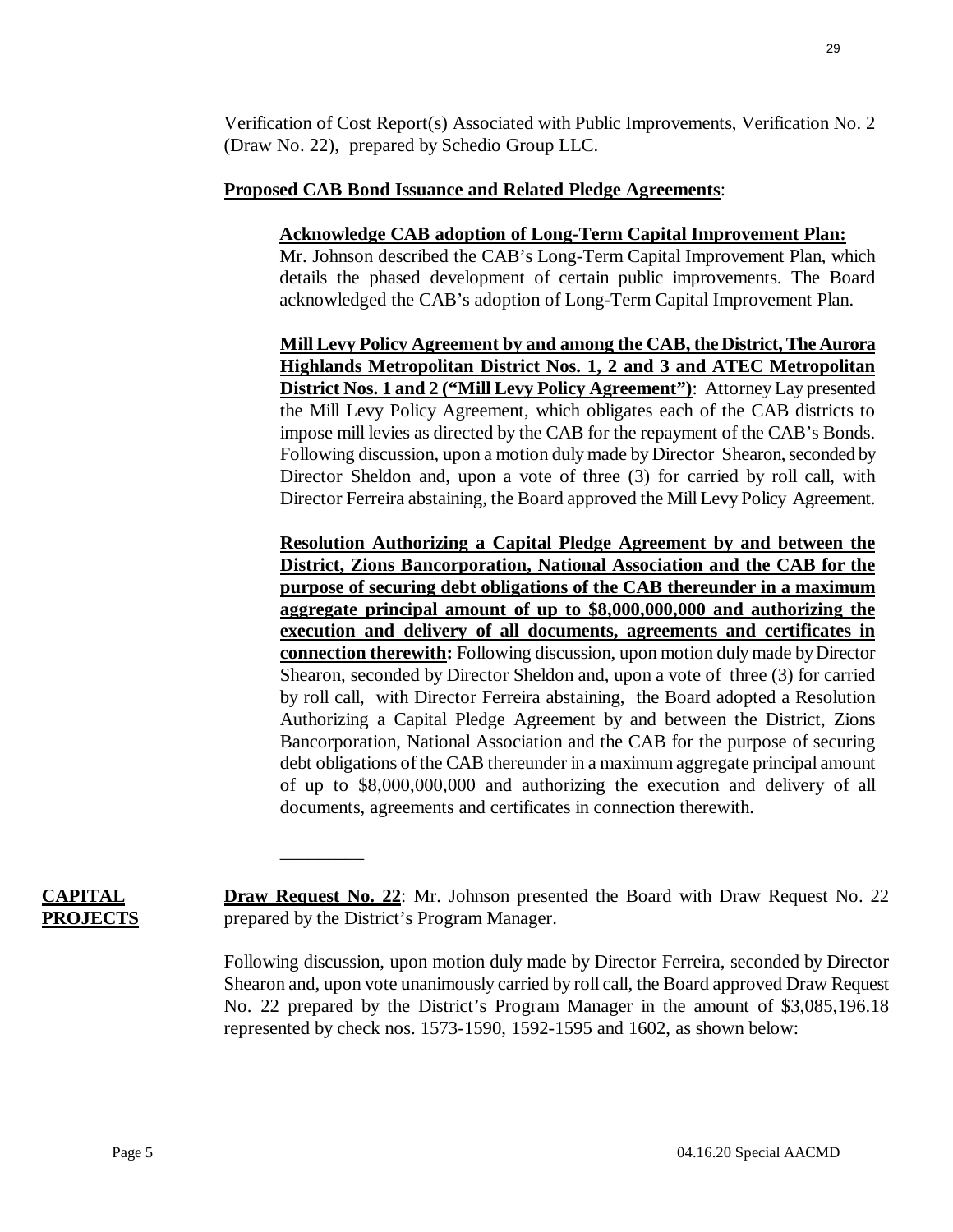| <b>District</b> | \$2,319,907.39 |
|-----------------|----------------|
| ARTA            | \$257,563.04   |
| <b>ATEC</b>     | \$507,725.75   |
| Total:          | \$3,085,196.18 |

# **AEROTROPOLIS AREA COORDINATING CAPITAL PROJECTS**

\_\_\_\_\_\_\_\_\_\_

**Task Order No. 44 under the Master Service Agreement ("MSA") for Surveying Services by and between the District and Aztec Consultants, Inc. for Aerial Topography**: Following discussion, upon motion duly made by Director Sheldon, seconded by Director Ferreira and, upon vote unanimously carried by roll call, the Board approved Task Order No. 44 under the MSA for Surveying Services by and between the District and Aztec Consultants, Inc. for Aerial Topography, in the amount of \$3,800, upon review and recommendation by the Construction Committee.

**MSA for Civil Engineering by and between the District and Cage Engineering, Inc.:**  Following discussion, upon motion duly made by Director Sheldon, seconded by Director Ferreira and, upon vote unanimously carried by roll call, the Board approved the MSA for Civil Engineering by and between the District and Cage Engineering, Inc., upon review and recommendation by the Construction Committee.

**Task Order No. 01 under the MSA for Civil Engineering Services by and between the District and Cage Engineering, Inc. for Infrastructure Site Plan 03 (Southwest/DRH area):** The Board deferred this item to the next meeting.

**Task Order No. 02 under the MSA for Civil Engineering Services by and between the District and Cage Engineering, Inc. for Park 02 Site Plan (Southwest/DRH area):** The Board deferred this item to the next meeting.

**Task Order No. 20 under the MSA for Planning and Architectural Services by and between the District and Norris Design, Inc. for Park 02 Site Plan (Southwest/DRH area):** The Board deferred this item to the next meeting.

**Task Order No. 21 under the MSA for Planning and Architectural Services by and between the District and Norris Design, Inc. for Buffer Area and CIG Corridor Site Plan:** The Board deferred this item to the next meeting.

**Task Order No. 39 under the MSA for Planning and Architectural Services by and between the District and HR Green Development, LLC for Buffer Area and CIG Corridor Site Plan:** The Board deferred this item to the next meeting.

**Change Order No. 03 to Construction Agreement by and between the District and Bemas Construction, Inc. for 38th Parkway (Powhaton to Monaghan) – Added Scope:** Following discussion, upon motion duly made by Director Sheldon, seconded by Director Ferreira and, upon vote unanimously carried by roll call, the Board approved Change Order No. 03 to Construction Agreement by and between the District and Bemas Construction,

30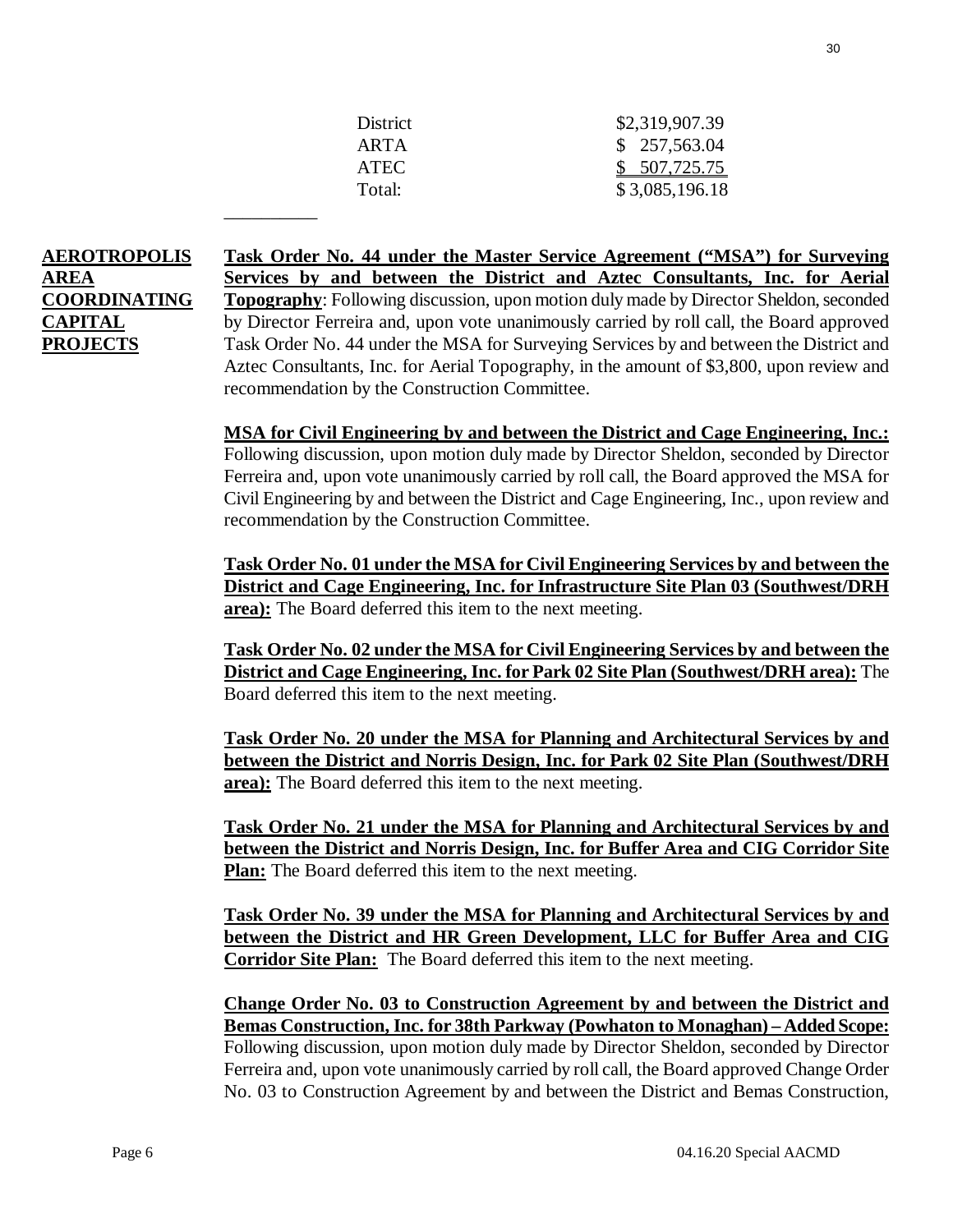**Change Order No. 06 under the Construction Agreement by and between the District and Pase Contracting, Inc. for Main Street Phase 1 – Added Scope:** Following discussion, upon motion duly made by Director Sheldon, seconded by Director Ferreira and, upon vote unanimously carried by roll call, the Board approved Change Order No. 06 under the Construction Agreement by and between the District and Pase Contracting, Inc. for Main Street Phase 1 – Added Scope in the amount of \$6,648.50, upon review and recommendation by the Construction Committee.

**Change Order No. 05 to Construction Agreement by and between the District and Wagner Construction, Inc. - Colorado for Main Street Phase 1 – Added Scope:** Following discussion, upon motion duly made by Director Sheldon, seconded by Director Ferreira and, upon vote unanimously carried by roll call, the Board approved Change Order No. 05 to Construction Agreement by and between the District and Wagner Construction, Inc. - Colorado for Main Street Phase 1 – Added Scope in the amount of \$178,000, upon review and recommendation by the Construction Committee.

**Temporary Construction Easements with Terrence G. King and Public Service Company of Colorado:** Following an update from Attorney Rippey, the Board determined that Temporary Construction Easements with Terrance G. King and Public Service Company of Colorado would not be necessary.

**Intergovernmental Agreement regarding Interim Maintenance of Aerotropolis Regional Transportation Authority Regional Transportation System Improvements by and between the District and Aerotropolis Regional Transportation Authority ("ARTA IGA"):** It was determined that the ARTA IGA was previously approved and executed. No action by the Board was necessary.

**District consulting and construction contracts and service agreements to Aurora Highlands, LLC:** Discussion ensued regarding potential assignment of District contracts to Aurora Highlands, LLC. No action as taken by the Board.

**Task Order No. 39 under the MSA for Planning and Architectural Services by and between the District and HR Green Development, LLC for Buffer Area and CIG Corridor Site Plan:** This item was removed from consideration as it was duplicative of a previous item.

### **AEROTROPOLIS REGIONAL TRANSPORTATION Consultants, Inc. for 38th Avenue Wetland permitting AUTHORITY CAPITAL PROJECTS Change Order No. 01 to Task Order No. 03 under the MSA for Planning and Architectural Services by and between the District and Ecological Resource**  Following discussion, upon motion duly made by Director Sheldon, seconded by Director Ferreira and, upon vote unanimously carried by roll call, the Board approved Change Order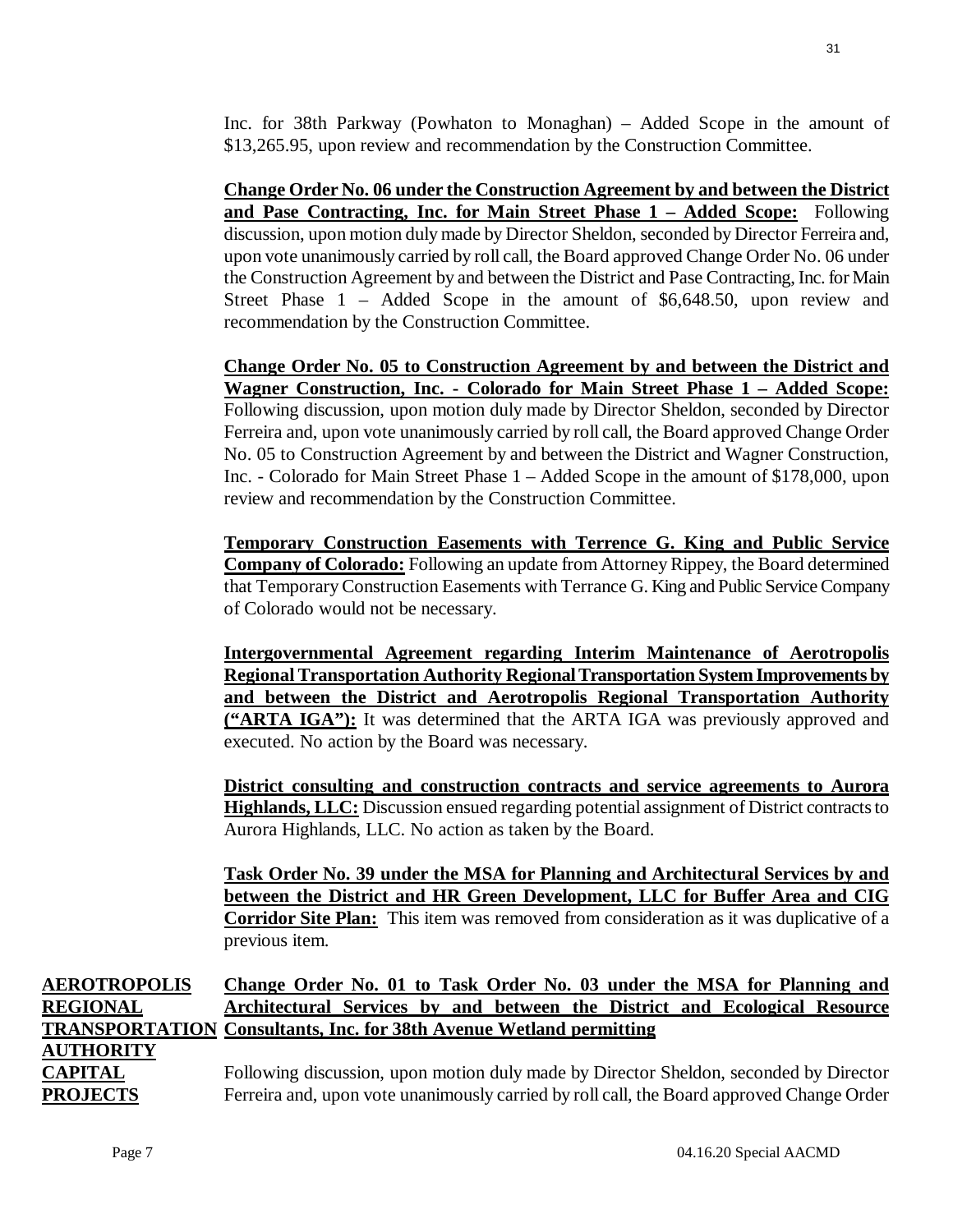No. 01 to Task Order No. 03 under the MSA for Planning and Architectural Services by and between the District and Ecological Resource Consultants, Inc. for 38th Avenue Wetland permitting in the amount of \$5,000.

# **ARTA MATTERS** There were no Authority matters for discussion at this time.

\_\_\_\_\_\_\_\_\_\_

\_\_\_\_\_\_\_\_\_\_

\_\_\_\_\_\_\_\_\_\_

#### **EXECUTIVE SESSION**  The Board determined that an Executive Session was not necessary. \_\_\_\_\_\_\_\_\_\_

# **OTHER BUSINESS** There were no other business matters for discussion at this time.

# **ADJOURNMENT** There being no further business to come before the Board at this time, upon motion duly made by Director Ferreira, seconded by Director Sheldon and upon vote, unanimously carried, the meeting was adjourned.

Respectfully submitted,

# $By \_\_$

Secretary for the Meeting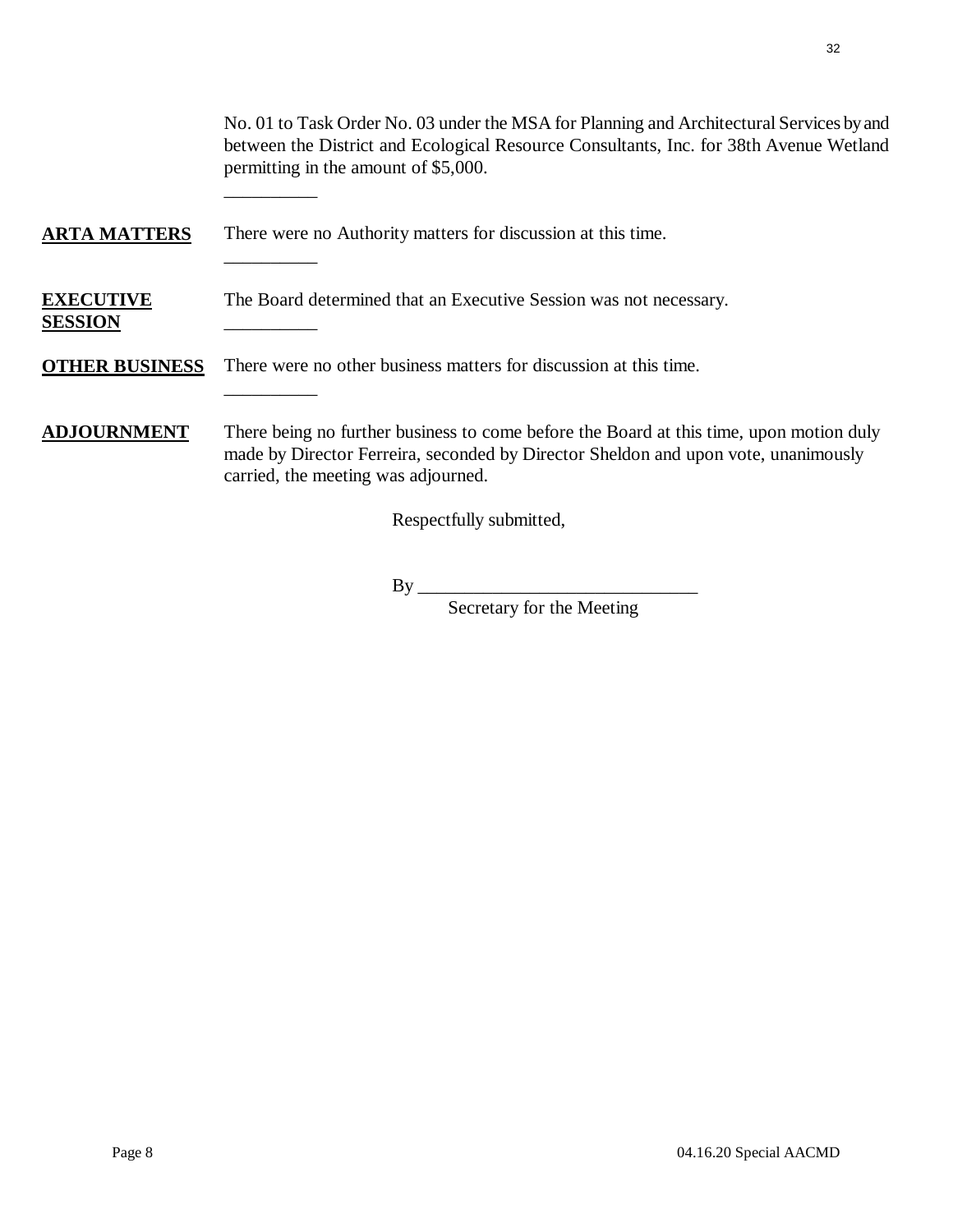### <span id="page-32-0"></span>**ASSIGNMENT OF RESPONSIBILITIES UNDER RESTATED AGREEMENT FOR REIMBURSEMENT OF COSTS**

### **(Piccadilly Road Cost Reimbursement)**

**THIS ASSIGNMENT OF RESPONSIBILITIES UNDER RESTATED AGREEMENT FOR REIMBURSEMENT OF COSTS** is made and entered into this \_\_\_\_ day of  $.2020$ , by and between the **AEROTROPOLIS AREA COORDINATING METROPOLTIAN DISTRICT**, formerly known as Green Valley Ranch East Metropolitan District No. 1, **THE AURORA HIGHLANDS METROPOLITAN DISTRICT NO. 1**, formerly known as Green Valley Ranch East Metropolitan District No. 2, **THE AURORA HIGHLANDS METROPOLITAN DISTRICT NO. 2**, formerly known as Green Valley Ranch East Metropolitan District No. 3, **THE AURORA HIGHLANDS METROPOITAN DISTRICT NO. 3**, formerly known as Green Valley Ranch East Metropolitan District No. 4, each quasi-municipal corporations and political subdivisions of the State of Colorado (collectively to be referred to herein as the "**TAH Districts**") and **GREEN VALLEY AURORA METROPOLITAN DISTRICT NO. 1**, formerly known as Green Valley Ranch East Metropolitan District No. 5 ("**Green Valley Aurora**"), a quasi-municipal corporation and political subdivision of the State of Colorado, and **TOWN CENTER METROPOLITAN DISTRICT**, a quasi-municipal corporation and political subdivision of the State of Colorado ("**TCM**"), individually, a "**Party**," and collectively the "**Parties**."

WHEREAS, on January 11, 2017 the TAH Districts, Green Valley Aurora and TCM entered into that certain Restated Agreement for Reimbursement of Costs (the "**Piccadilly Road Reimbursement Agreement**"); and

WHEREAS, the TAH Districts desire to assign their respective rights and responsibilities under the Piccadilly Road Reimbursement Agreement to Green Valley Aurora; and

WHEREAS, Green Valley Aurora has determined it is in the best interests of its property owners and taxpayers to assume the rights and responsibilities of the TAH Districts under the Piccadilly Road Reimbursement Agreement; and

WHEREAS, the Piccadilly Road Reimbursement Agreement requires all Parties to approve the assignment or delegation of any rights or responsibilities of any party under the Piccadilly Road Reimbursement Agreement; and

WHEREAS, the Parties desire to set forth their intent and approval regarding the assignment to Green Valley Aurora of the rights and responsibilities of the TAH Districts under the Piccadilly Road Reimbursement Agreement.

NOW THEREFORE, in consideration of the obligations and for good and valuable consideration, the receipt and sufficiency of which is acknowledged, it is agreed by and among the Parties as follows: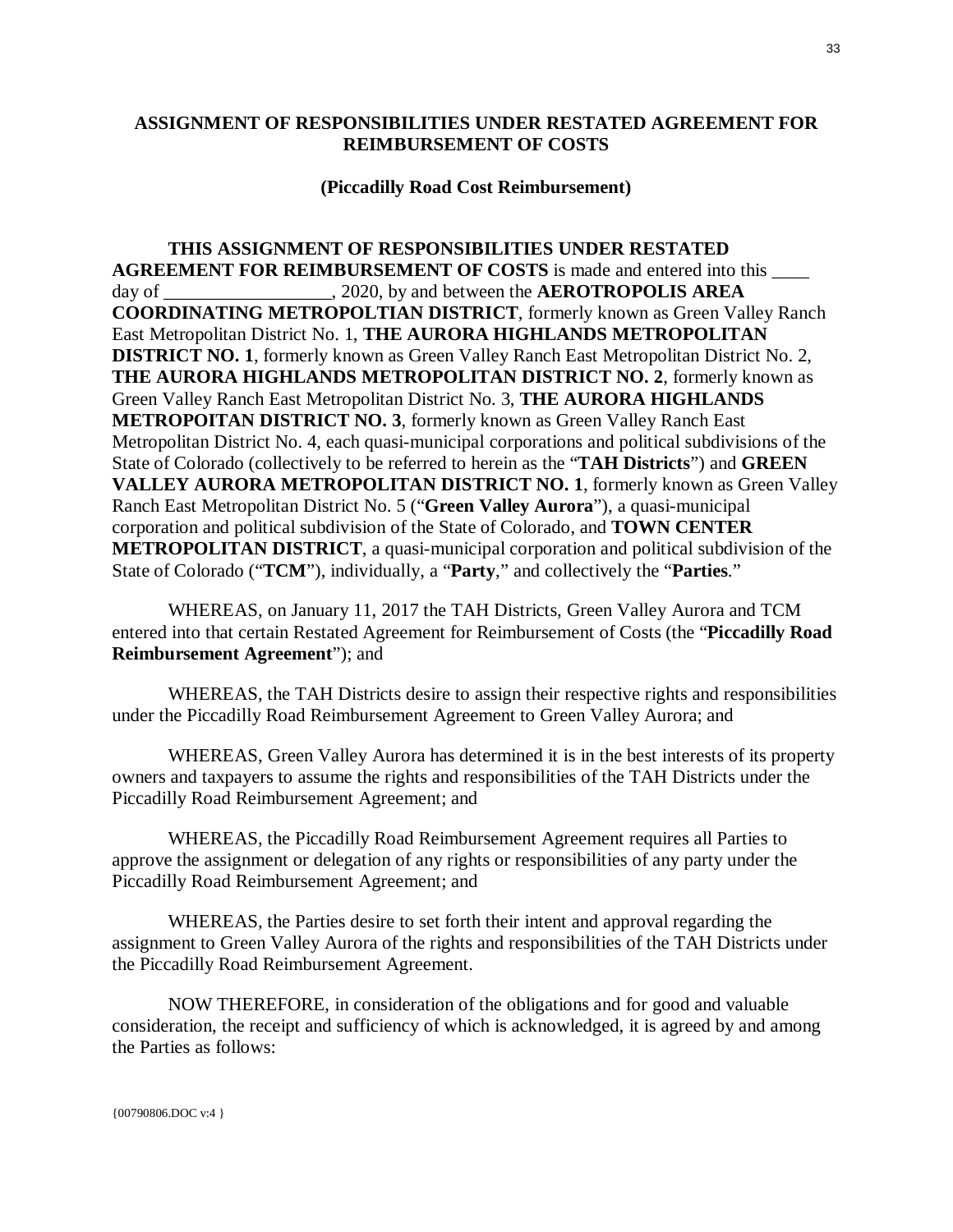### 1. Assignment of TAH Rights and Responsibilities to Green Valley Aurora.

(a) The TAH Districts hereby assign to Green Valley Aurora all of the TAH Districts' rights and responsibilities under the Piccadilly Road Reimbursement Agreement.

(b) Green Valley Aurora hereby accepts the assignment from the TAH Districts of all of the TAH Districts' rights and responsibilities under the Piccadilly Road Reimbursement Agreement.

### 2. Written Approval of Assignment.

(a) Each of the TAH Districts hereby approve of the assignment by all of the TAH Districts of the TAH Districts' rights and responsibilities under the Piccadilly Road Reimbursement Agreement to Green Valley Aurora.

(b) TCM hereby approves of the assignment by all of the TAH Districts of the TAH Districts' rights and responsibilities under the Piccadilly Road Reimbursement Agreement to Green Valley Aurora.

(c) Green Valley Aurora hereby approves of the assignment by all of the TAH Districts of the TAH Districts' rights and responsibilities under the Piccadilly Road Reimbursement Agreement to Green Valley Aurora.

[REST OF PAGE INTENTIONALLY LEFT BLANK – SIGNATURE PAGES FOLLOW]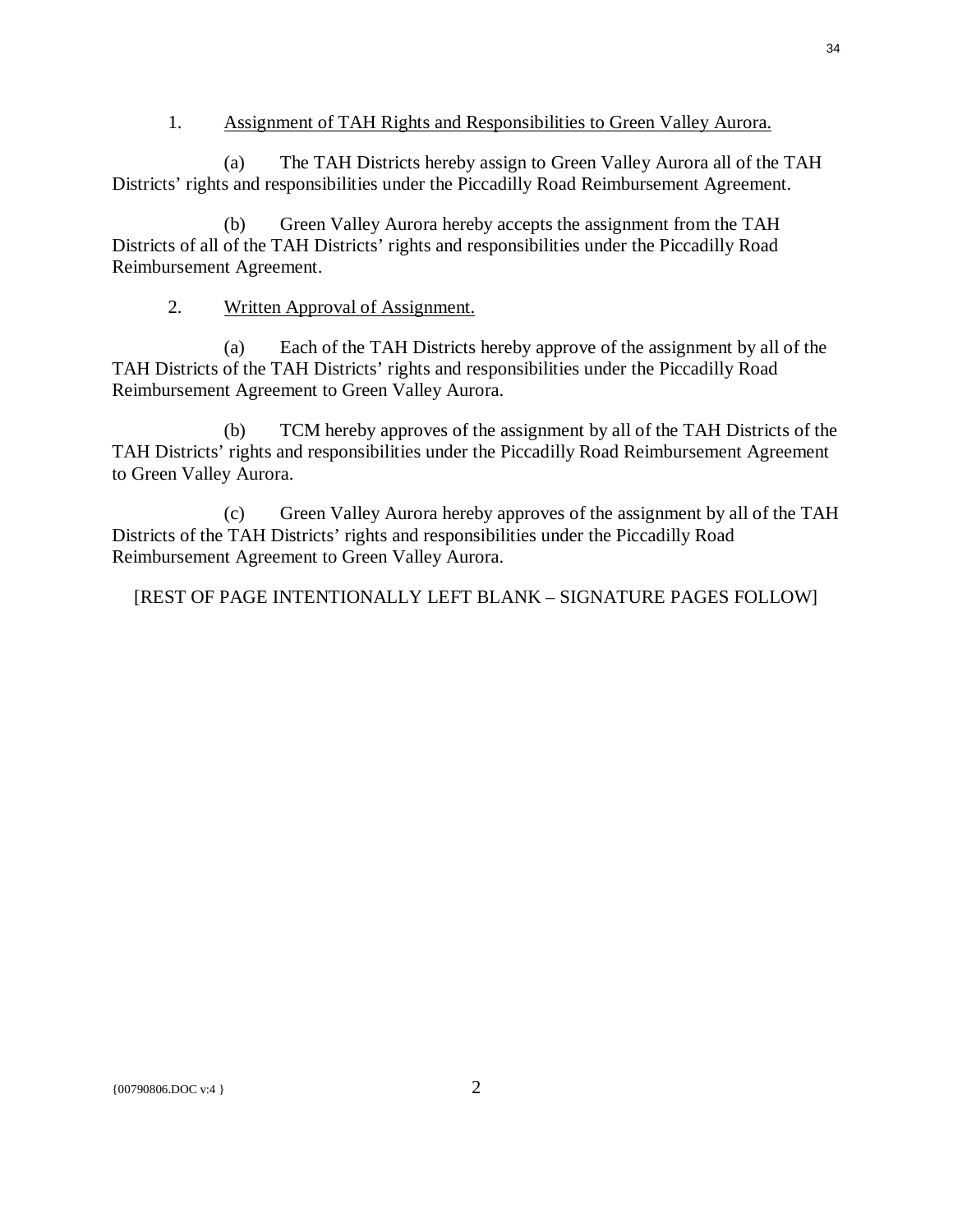IN WITNESS WHEREOF, the Parties have executed this Assignment of Responsibilities Under Restated Agreement for Reimbursement of Costs **(**Piccadilly Road Cost Reimbursement) on the day and year first written above.

# **AEROTROPOLIS AREA COORDINATING METROPOLTIAN**

**DISTRICT**, formerly known as Green Valley Ranch East Metropolitan District No. 1, a quasimunicipal corporation and political subdivision of the State of Colorado

By:

President

# **THE AURORA HIGHLANDS METROPOLITAN DISTRICT NO. 1**,

formerly known as Green Valley Ranch East Metropolitan District No. 2, a quasi-municipal corporation and political subdivision of the State of Colorado

By:

President

# **THE AURORA HIGHLANDS METROPOLITAN DISTRICT NO. 2**,

formerly known as Green Valley Ranch East Metropolitan District No. 3, a quasi-municipal corporation and political subdivision of the State of Colorado

By:

President

Attest:

\_\_\_\_\_\_\_\_\_\_\_\_\_\_\_\_\_\_\_\_\_\_\_\_\_\_\_\_\_\_\_\_\_

\_\_\_\_\_\_\_\_\_\_\_\_\_\_\_\_\_\_\_\_\_\_\_\_\_\_\_\_\_\_\_\_\_\_

\_\_\_\_\_\_\_\_\_\_\_\_\_\_\_\_\_\_\_\_\_\_\_\_\_\_\_\_\_\_\_\_\_\_

Attest:

Attest:

{ $00790806.DOC$  v:4 } 3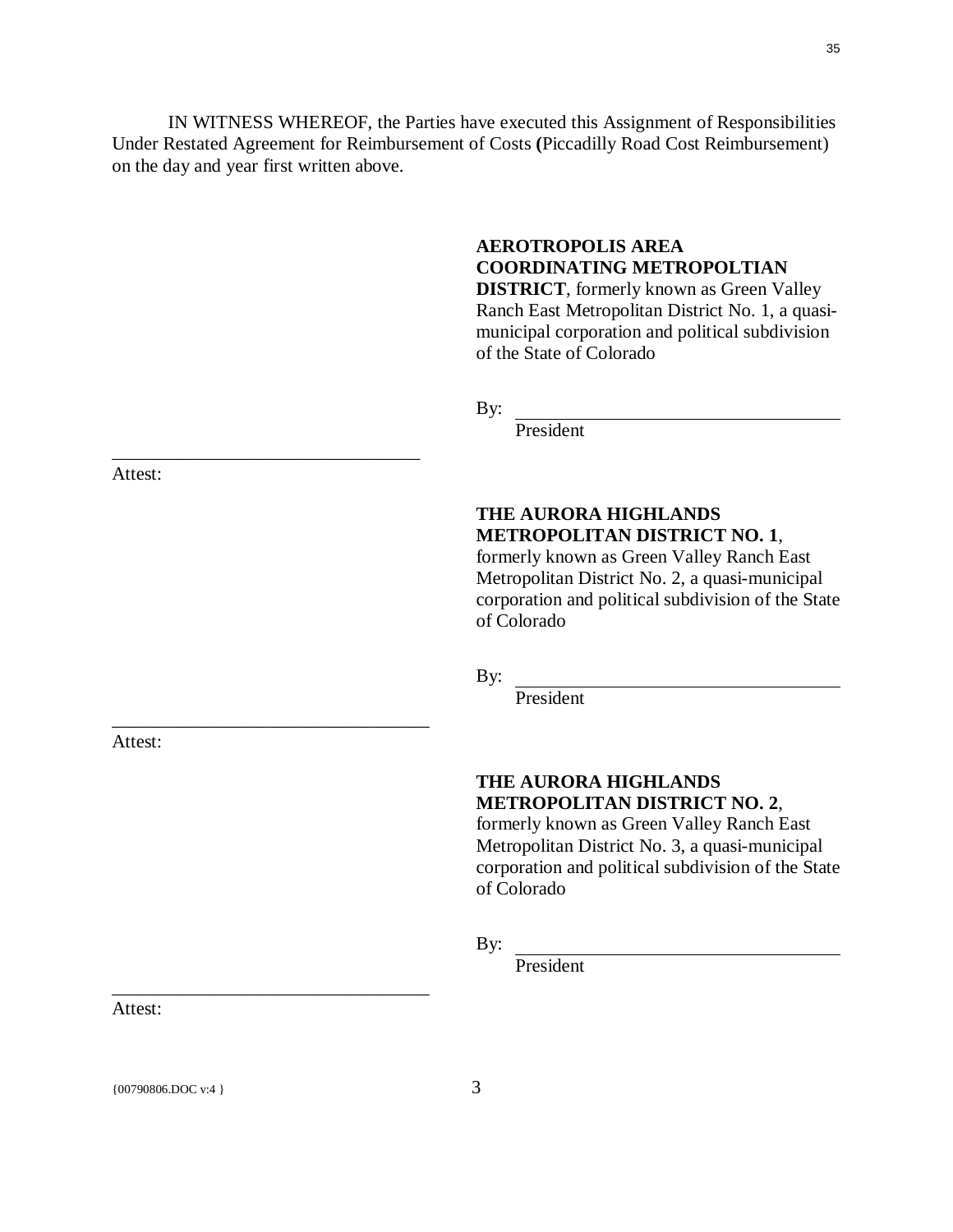### **THE AURORA HIGHLANDS METROPOITAN DISTRICT NO. 3**,

formerly known as Green Valley Ranch East Metropolitan District No. 4, a quasi-municipal corporation and political subdivision of the State of Colorado

By:

President

# **GREEN VALLEY AURORA METROPOLITAN DISTRICT NO. 1**,

formerly known as Green Valley Ranch East Metropolitan District No. 5, a quasi-municipal corporation and political subdivision of the State of Colorado

By:

President

# **TOWN CENTER METROPOLITAN**

**DISTRICT**, a quasi-municipal corporation and political subdivision of the State of Colorado

By:

President

Attest:

Attest:

### Attest:

\_\_\_\_\_\_\_\_\_\_\_\_\_\_\_\_\_\_\_\_\_\_\_\_\_\_\_\_\_\_\_\_\_\_

\_\_\_\_\_\_\_\_\_\_\_\_\_\_\_\_\_\_\_\_\_\_\_\_\_\_\_\_\_\_\_\_\_\_\_\_\_\_

\_\_\_\_\_\_\_\_\_\_\_\_\_\_\_\_\_\_\_\_\_\_\_\_\_\_\_\_\_\_\_\_\_\_\_\_\_\_

 ${00790806. \text{DOC v:4}}$  4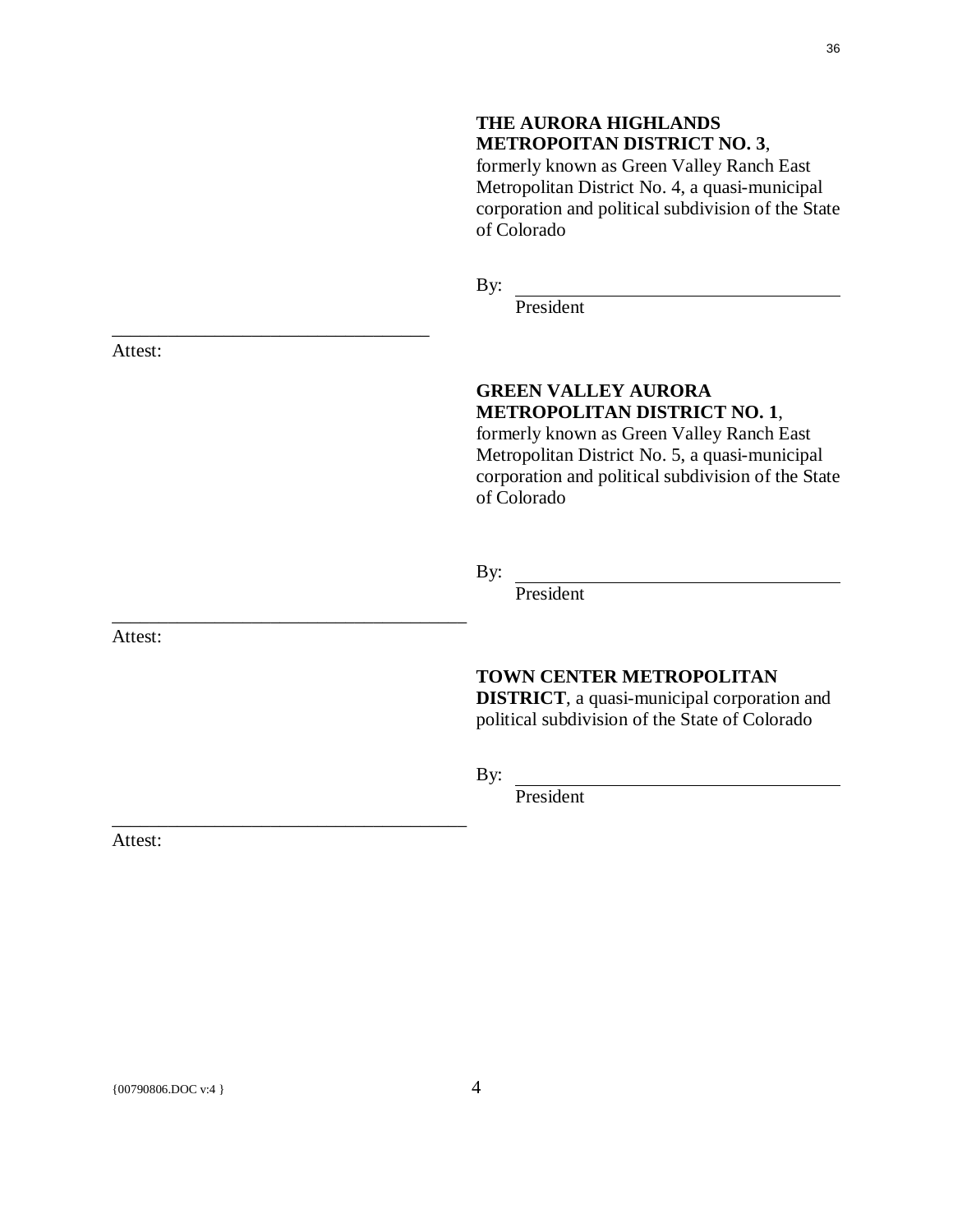<span id="page-36-0"></span>

| <b>Aerotropolis Area Coordinating Metro District</b><br><b>Check List</b><br>All Bank Accounts<br>April 14, 2020 |                   |                | $37\,$                    |                  |
|------------------------------------------------------------------------------------------------------------------|-------------------|----------------|---------------------------|------------------|
| <b>Check Number</b>                                                                                              | <b>Check Date</b> | Payee          |                           | Amount           |
| <b>Vendor Checks</b>                                                                                             |                   |                |                           |                  |
| ACH                                                                                                              | 04/14/20          | CITY OF AURORA | <b>Vendor Check Total</b> | 874.00<br>874.00 |
|                                                                                                                  |                   |                | <b>Check List Total</b>   | 874.00           |
|                                                                                                                  |                   |                |                           |                  |
| Check count $= 1$                                                                                                |                   |                |                           |                  |
|                                                                                                                  |                   |                |                           |                  |
|                                                                                                                  |                   |                |                           |                  |
|                                                                                                                  |                   |                |                           |                  |
|                                                                                                                  |                   |                |                           |                  |
|                                                                                                                  |                   |                |                           |                  |
|                                                                                                                  |                   |                |                           |                  |
|                                                                                                                  |                   |                |                           |                  |
|                                                                                                                  |                   |                |                           |                  |
|                                                                                                                  |                   |                |                           |                  |
|                                                                                                                  |                   |                |                           |                  |
|                                                                                                                  |                   |                |                           |                  |
|                                                                                                                  |                   |                |                           |                  |
|                                                                                                                  |                   |                |                           |                  |
|                                                                                                                  |                   |                |                           |                  |
|                                                                                                                  |                   |                |                           |                  |
|                                                                                                                  |                   |                |                           |                  |
|                                                                                                                  |                   |                |                           |                  |
|                                                                                                                  |                   |                |                           |                  |
|                                                                                                                  |                   |                |                           |                  |
|                                                                                                                  |                   |                |                           |                  |
|                                                                                                                  |                   |                |                           |                  |
|                                                                                                                  |                   |                |                           |                  |
|                                                                                                                  |                   |                |                           |                  |
|                                                                                                                  |                   |                |                           |                  |
|                                                                                                                  |                   |                |                           |                  |
|                                                                                                                  |                   |                |                           |                  |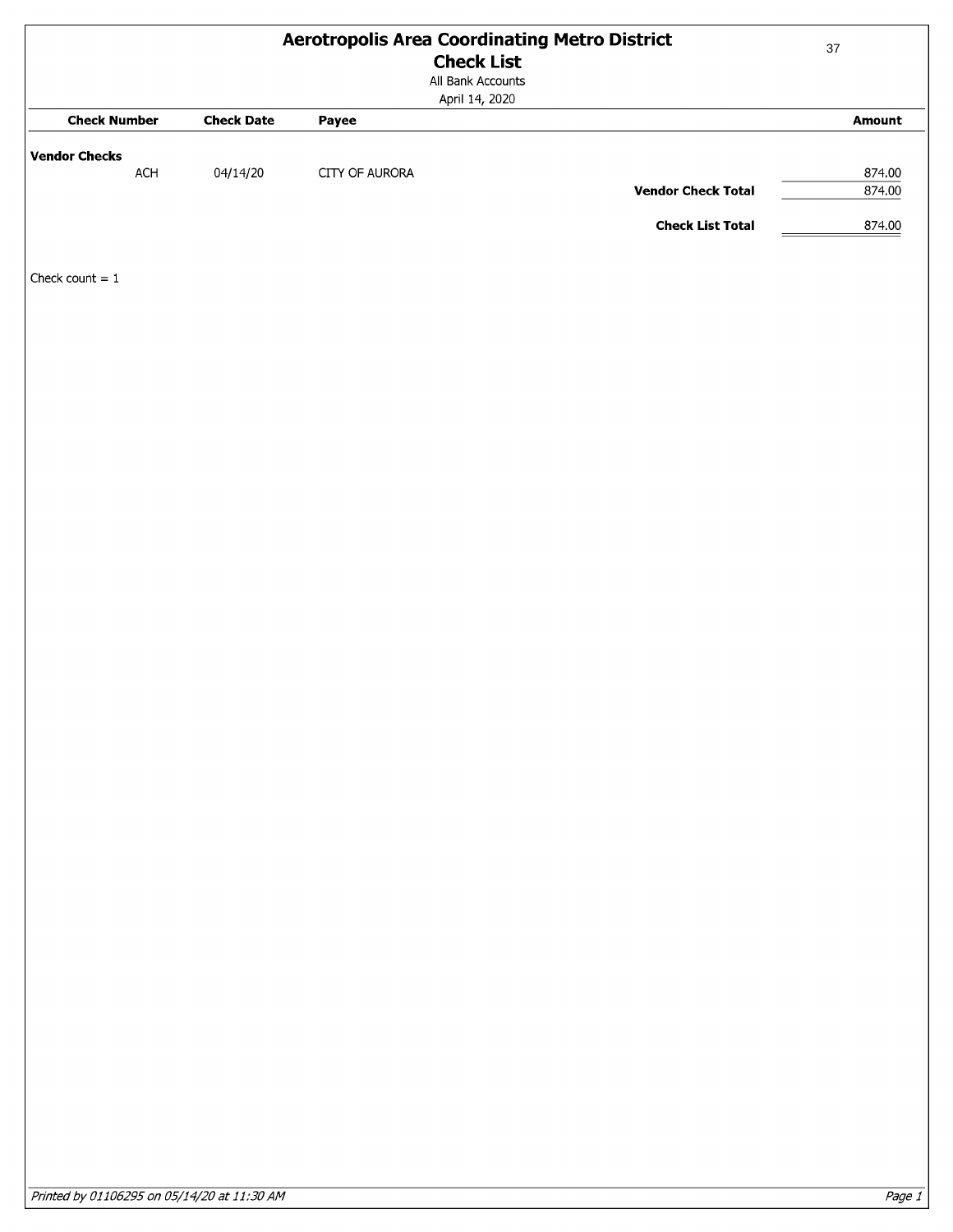| <b>Aerotropolis Area Coordinating Metro District</b><br><b>Check List</b><br>All Bank Accounts |                      |                                                    | 38                    |
|------------------------------------------------------------------------------------------------|----------------------|----------------------------------------------------|-----------------------|
| <b>Check Number</b>                                                                            | <b>Check Date</b>    | April 16, 2020 - May 14, 2020<br>Payee             | <b>Amount</b>         |
| <b>Vendor Checks</b><br>1604<br><b>ACH</b>                                                     | 04/22/20<br>04/22/20 | E-470 Public Highway Authority<br>CITY OF AURORA   | 22,500.00<br>206.00   |
| <b>ACH</b>                                                                                     | 05/04/20             | <b>CITY OF AURORA</b><br><b>Vendor Check Total</b> | 3,955.00<br>26,661.00 |
| Check count $=$ 3                                                                              |                      | <b>Check List Total</b>                            | 26,661.00             |

| $1 - 0$ |                     |
|---------|---------------------|
| $1 - 1$ | 874.00              |
| $1 - 2$ | $+26,661.00$        |
| $1-T$   | $Total = 27,535.00$ |
|         |                     |
|         |                     |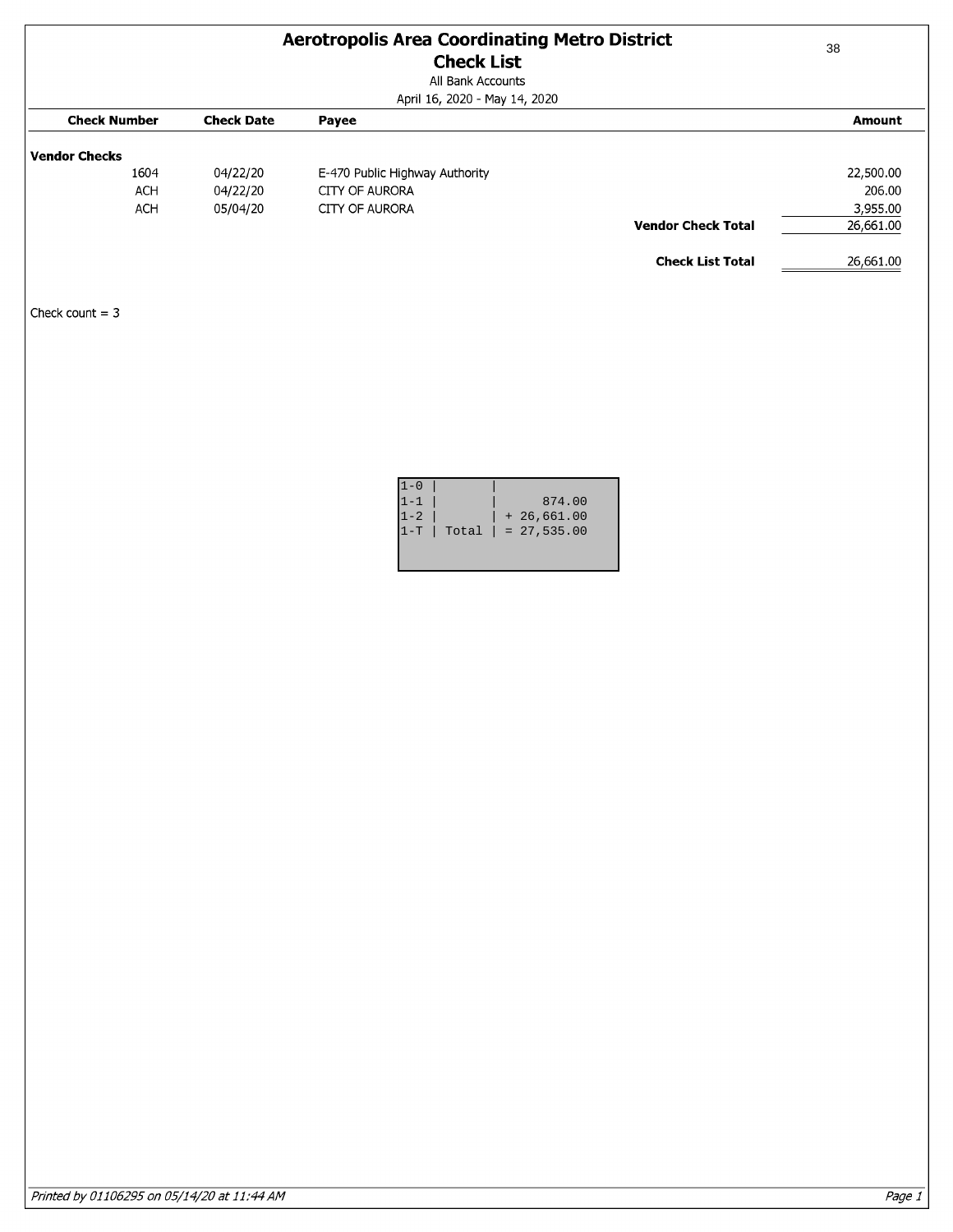IMPROVING - Aurora continues to grow at an average 1.34 percent annually, attracting investments from top national employers, home builders and developers.

Public Works Engineering

Aurora CO 80012 303-739-7335

| THE AURORA HIGHLANDS FLG #01<br>REVISING SHEETS 3-5, ADDING SHEET 6                                                     |                      |                  |               |
|-------------------------------------------------------------------------------------------------------------------------|----------------------|------------------|---------------|
| <b>RYAN LITTLETON</b><br>HR GREEN, INC<br>5619 DTC PARKWAY, STE 1150<br>GREENWOOD VILLAGE, CO 80111<br>720-602-4937 ext |                      | <b>IMonument</b> |               |
| <b>Fee Description</b>                                                                                                  |                      |                  | <b>Amount</b> |
| 4902145300                                                                                                              | Civil Plans Revision |                  | \$874.00      |

INVOICE

15151 E Alameda Pky

Worth Discovering . auroragov.org

#### RSN: 1446893

INVOICE#: 604875 13-April-2020

**TOTAL DUE PAYMENT RECEIVED BALANCE** 0.00 \$874.00 \$874.00

PLEASE NOTE:

All fees must be paid prior to initiating review.

We cannot accept payment through the mail or at the Engineering Services Counter.

For payment of fees: You have 4 different options when paying development review fees.

1) You can pay at the cashier's office in the Aurora Municipal Center. Please make check payable to 'City of Aurora'.

2) You can pay with credit card or electronic check online at http://aurora4biz.org/AnyPayment

3) If you pay with Wire Transfer, please contact the Civil Plan Submittal team at (303-739-7335) immediately to instruct them as to which invoice(s) you are paying.

City of Aurora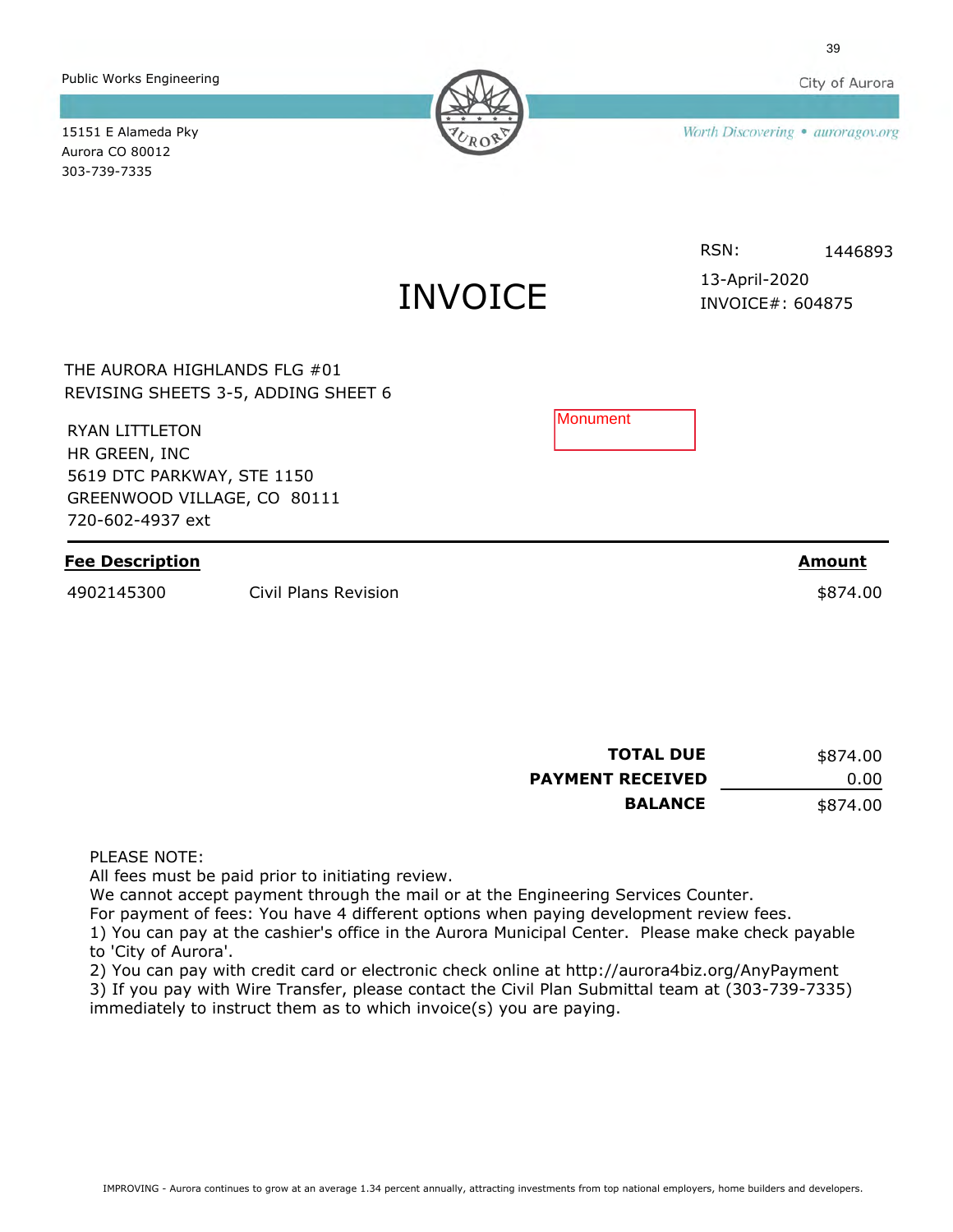| <b>Aerotropolis Area Coordinating Metro District</b><br><b>Cash Requirement Report - Detailed</b><br>All Dates |                                                  |                       |                 |                    |           |
|----------------------------------------------------------------------------------------------------------------|--------------------------------------------------|-----------------------|-----------------|--------------------|-----------|
|                                                                                                                |                                                  | <b>Gross</b>          | <b>Discount</b> | <b>Net</b>         | Cash      |
| <b>GL Account</b>                                                                                              | <b>Description</b>                               | <b>Open Amount</b>    | Available       | Open Amount        | Required  |
| E-470 Publi                                                                                                    | E-470 Public Highway Authority                   |                       |                 |                    |           |
| Reference:                                                                                                     | PermitCP-217                                     | 04/22/20<br>Date:     |                 | Discount exp date: |           |
| GL AP account:                                                                                                 | 302500                                           | 04/22/20<br>Due date: |                 | Payment term:      |           |
| 307850                                                                                                         | Permits and Fees - E-470 Public Highway          | 22,500.00             |                 |                    |           |
|                                                                                                                | Authority<br>Totals                              | 22,500.00             | 0.00            | 22,500.00          | 22,500.00 |
|                                                                                                                | <b>Totals for E-470 Public Highway Authority</b> | 22,500.00             | 0.00            | 22,500.00          | 22,500.00 |
|                                                                                                                | <b>Company Totals</b>                            | 22.500.00             | 0.00            | 22.500.00          | 22,500.00 |

 $\sim$ 

Refe- $\tilde{\mathbf{G}}$  (  $\tilde{\mathbf{F}}$ 

 $\mathbf{r}$ 

Refer  $\mathcal{G}_k(\mathcal{C})$ 

 $\chi^2$ 

**TELESTING** 

È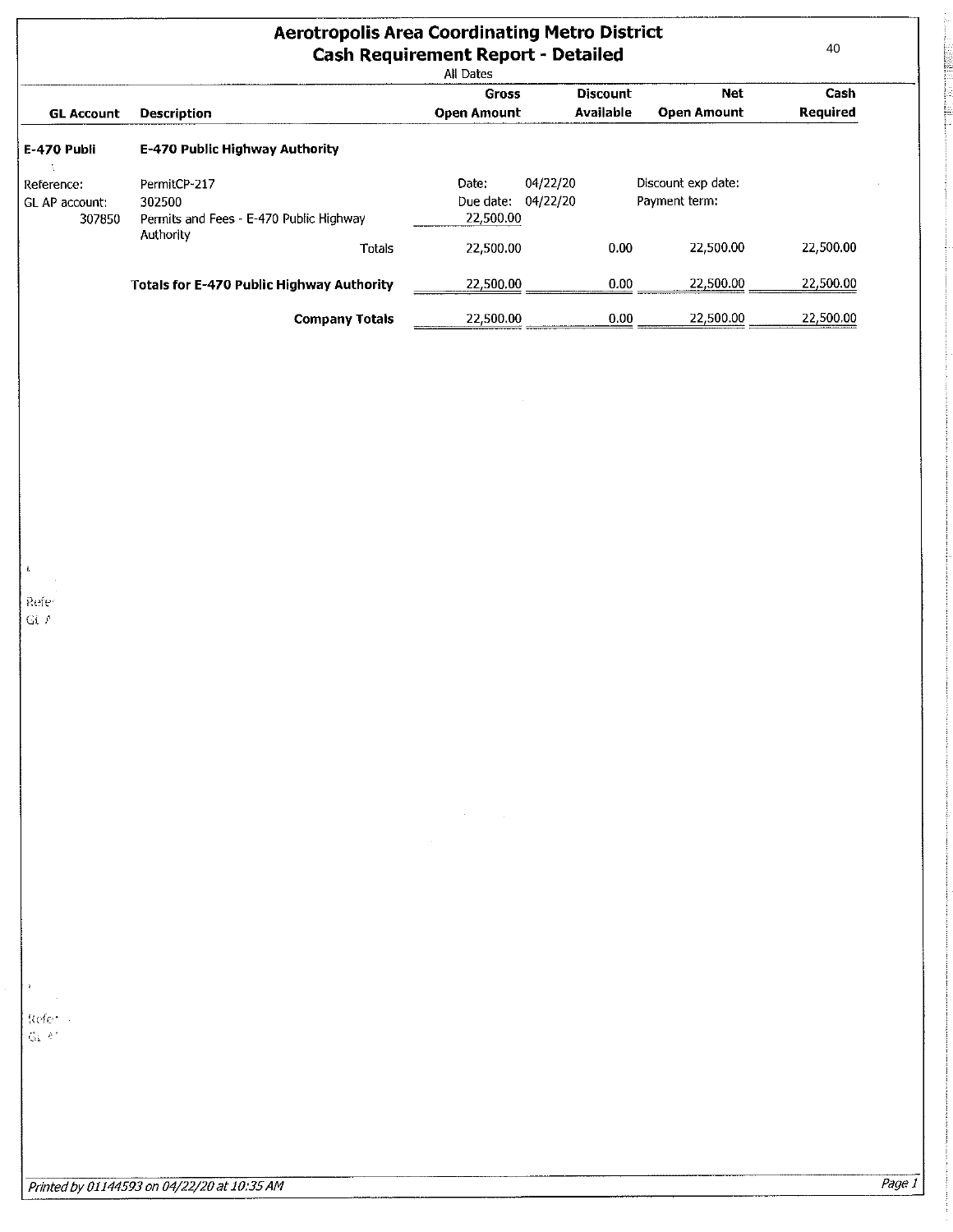# Luna, Jenna

*<b>BecFrom:* Sent: To: Subject:

Sedgeley, Debra Wednesday, April 22, 2020 10:20 AM Luna, Jenna FW: [External] FW: E-470 Permit CP-217 - 36' Waterline

Use this email as the invoice.

From: Todd Johnson <Todd@terraformas.com>  $\sqrt{3}$  ,  $\sqrt{3}$ Sent: Wednesday, April 22, 2020 10:18 AM To: Sedgeley, Debra <Debra.Sedgeley@claconnect.com>; Luna, Jenna <Jenna.Luna@claconnect.com> Cc: Matt Hopper - Summit Strategies <matt@summit-strategies.net> Subject: RE: [External] FW: E-470 Permit CP-217 - 36" Waterline

Think Security This email originated from an external source.

E-470 Public Highway Authority **22470 E. Steven D Hogan Parkway Suite 110** Aurora, CO 80018

\$22,500.00

**Thanks** 

From: Sedgeley, Debra <Debra.Sedgeley@claconnect.com> Sent: Wednesday, April 22, 2020 10:16 AM 二回二活 To: Todd Johnson <Todd@terraformas.com>; Luna, Jenna <JennaLuna@claconnect.com> Cc: Matt Hopper - Summit Strategies <matt@summit-strategies.net> Subject: RE: [External] FW: E-470 Permit CP-217 - 36" Waterline

Who does the check need to be payable to? What is the amount?

From: Todd Johnson <Todd@terraformas.com> Sent: Wednesday, April 22, 2020 10:12 AM To: Sedgeley, Debra <Debra.Sedgeley@claconnect.com>; Luna, Jenna <Jenna.Luna@claconnect.com> Cc: Matt Hopper - Summit Strategies <matt@summit-strategies.net> Subject: [External] FW: E-470 Permit CP-217 - 36" Waterline



Think Security  $\sum_{a \in CA}$  This email originated from an external source.

<sup>I</sup> need a check cut to E470 similar to what we have done in the past for the 36" Waterline, as you may remember we do not receive an invoice but only this type of documentation.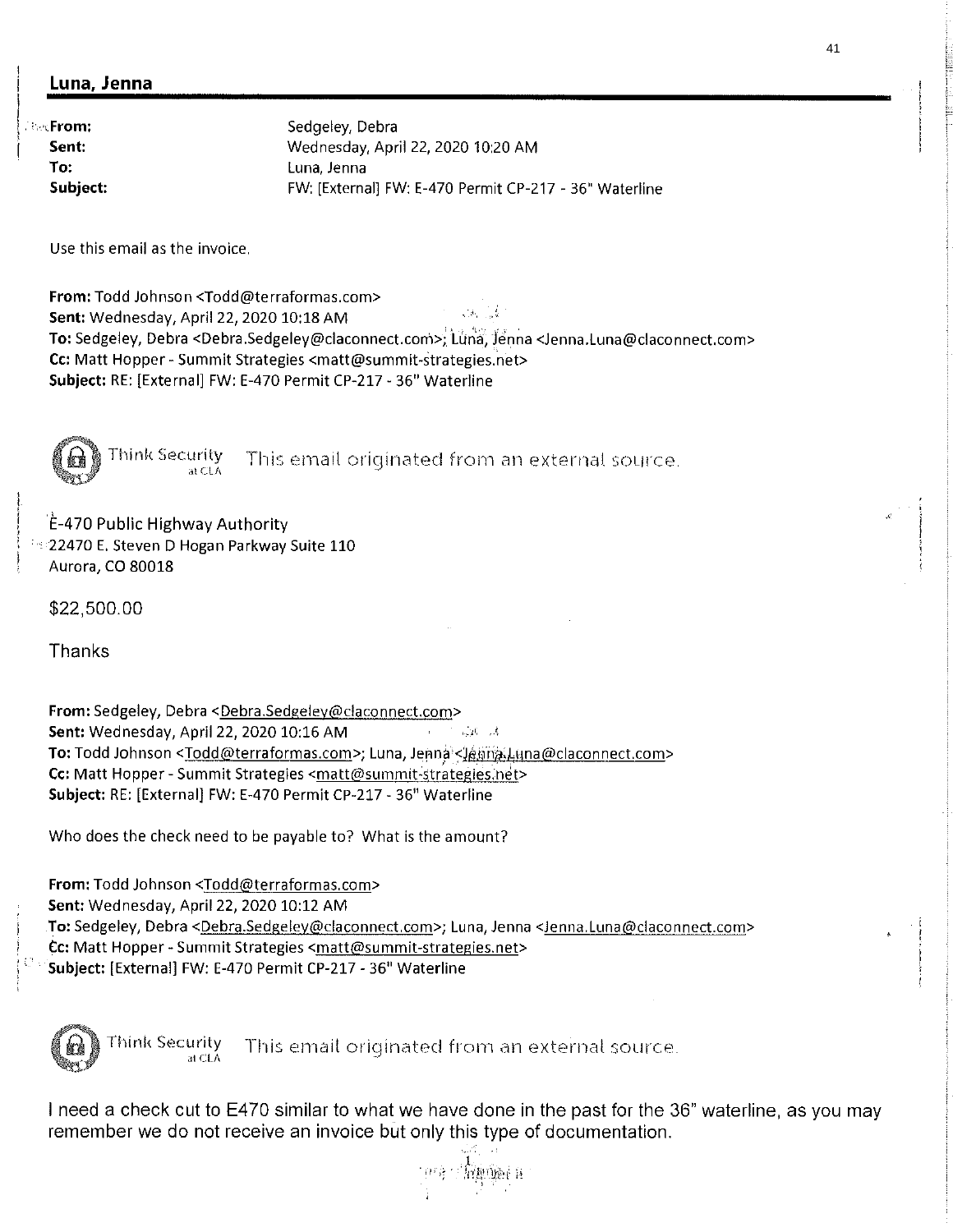Can we get this check cut today so matt can sign, I can then workout delivery.

Thanks

From: Mike Ehardt <mike@contourservices.com> Sent: Tuesday, April 21, 2020 10:55 AM To: Todd Johnson <Todd@terraformas.com>; Jordan <jordan@contourservices.com> Cc: Rodney Muller <rodney@contourservices.com>; Steve Lewis <steve@contourservices.com> Subject: FW: E-470 Permit CP-217 - 36" Waterline

Todd,

See below for the cost of the E-470 Permit.

\$22,500

Thanks

Michael Ehardt Sr. Project Manager



643 S. Ogden Street | Denver, CO | 80209 nike(äcontourservices.com (720) 646-2671 mobile

From: Kevin Juliano <Kevin.Juliano@btconstruction.com> Sent: Tuesday, April 21, 2020 10:43 AM To: Mike Ehardt <mike@contourservices.com> Subject: Fwd: E-470 Permit CP-217 - 36" Waterline

22,500 See below email chain Get Outlook for IOS

From: Kevin Juliano <Kevin.Juliano@btconstruction.com> Sent: Monday, April 13, 2020 11:29 AM To: Kate Oberleas; Maren Barger Cc: Long, Andrea; Chuck Weiss; Jerry Bradt; Victor Sanchez Subject: RE: E-470 Permit CP-217 - 36" Waterline

Kate- Thank you for the reply.

- 1. Approximate 470 Row is shown on the attached drawing.
- 2. Items 2-4 We met with Jerry and the TBMS fiber is nowhere near the excavation. However, we will keep Jerry informed of our daily progress in case he wants to visit the site during construction.

2

3. Contour is working on the permit fee.

Thank. Kevin

Kevin Juliano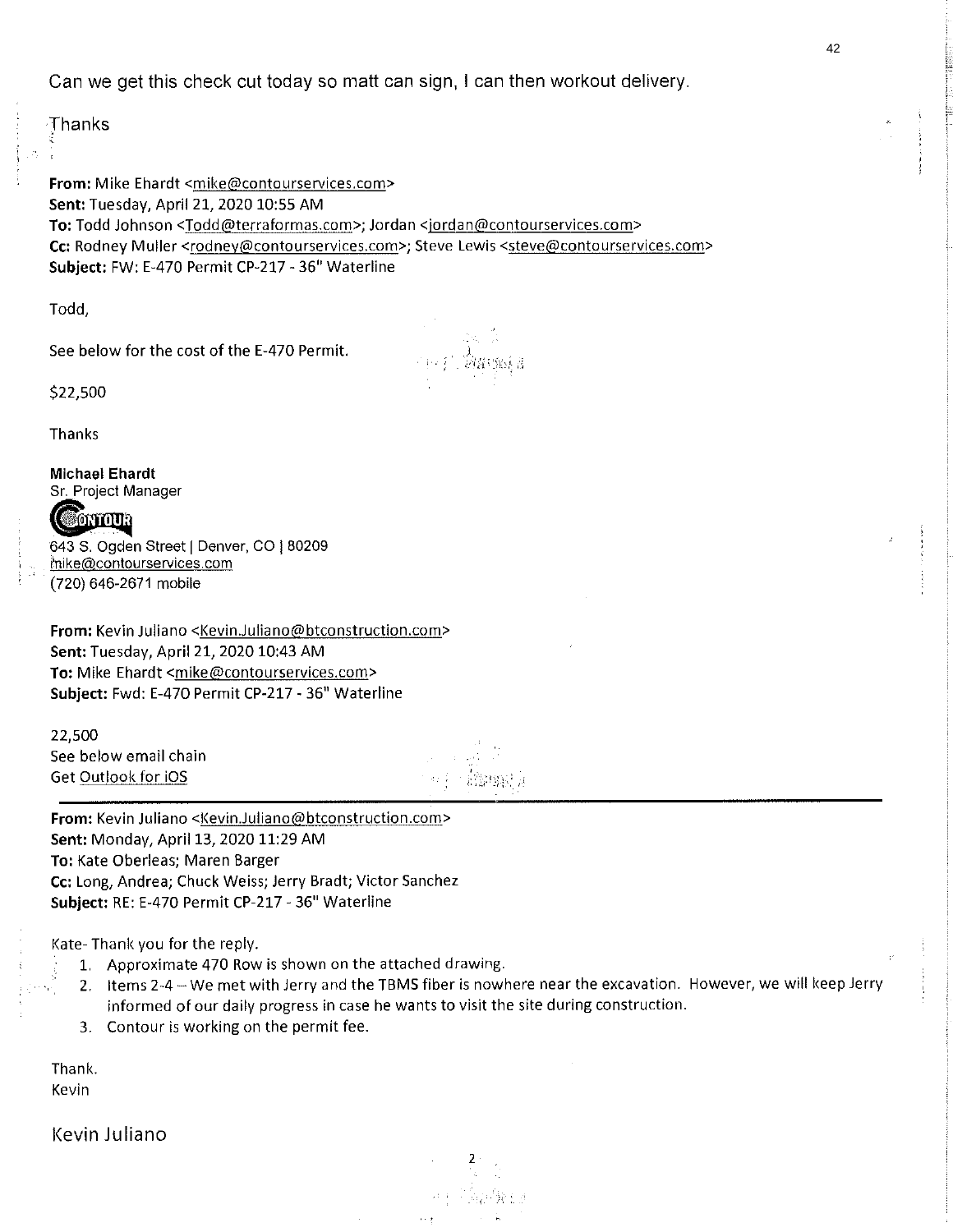BT Construction, Inc.



From: Kate Oberleas ckoberle@e-470.com>

Sent: Friday, April 10, 2020 9:45 AM To: Kevin Juliano <Kevin.Juliano@btconstruction,com>; Maren I3arger <maren.barger@btconstruction.com>

Cc: Long, Andrea <along@auroragov.org>; Chuck Weiss <cweiss@e-470.com>; Jerry Bradt <Jbradt@e-470.com> Subject: E-470 Permit CP-217 -36" Waterline

Hi Kevin-

We have reviewed the submitted plans and have the following comments:

- 1. Please show E-470's Right of Way and Multi Use Easement on the plans
- 2. Potholing of E-470's TBMS fiber required prior to construction.
- 3. 4' utility separation from TBMS fiber required.
- 4. Dig watch required when working around or exposing TBMS fiber (To be coordinated with E-470's inspector Jerry Bradt 303-901-4641)

 $\mathbb{P}_2$  ,  $\mathbb{P}_2$  ,  $\mathbb{P}_3$  ,  $\mathbb{P}_4$ 超新闻报告

The permit fee is \$22,500. Once we receive the fee, we can issue the permit.

Thanks, Kate

Kate Oberleas Permit Supervisor

E-470 Public Highway Authority 22470 E. Steven D Hogan Parkway Suite 110 Aurora, CO 80018 Phone:303.537.3750 Cell: 720.765.4792

Kate Oberleas Permit Supervisor

E-470 Public Highway Authority 22470 E. Steven D Hogan Parkway Suite 110 Aurora, CO 80018 Phone:303.537.3750 Cell: 720.765.4792

CONFIDENTIALITY NOTICE

ß

This message and any accompanying documents are intended only for the use of the intended addressee, and may contain information that is privileged. confidential and exempt from disclosure under applicable law. If you are not the intended recipient, you are hereby notified that any dissemination. distobition or copying of this communication is prohibited. If you have received this communication in error, please notify the author immediately. Thank you,

43

3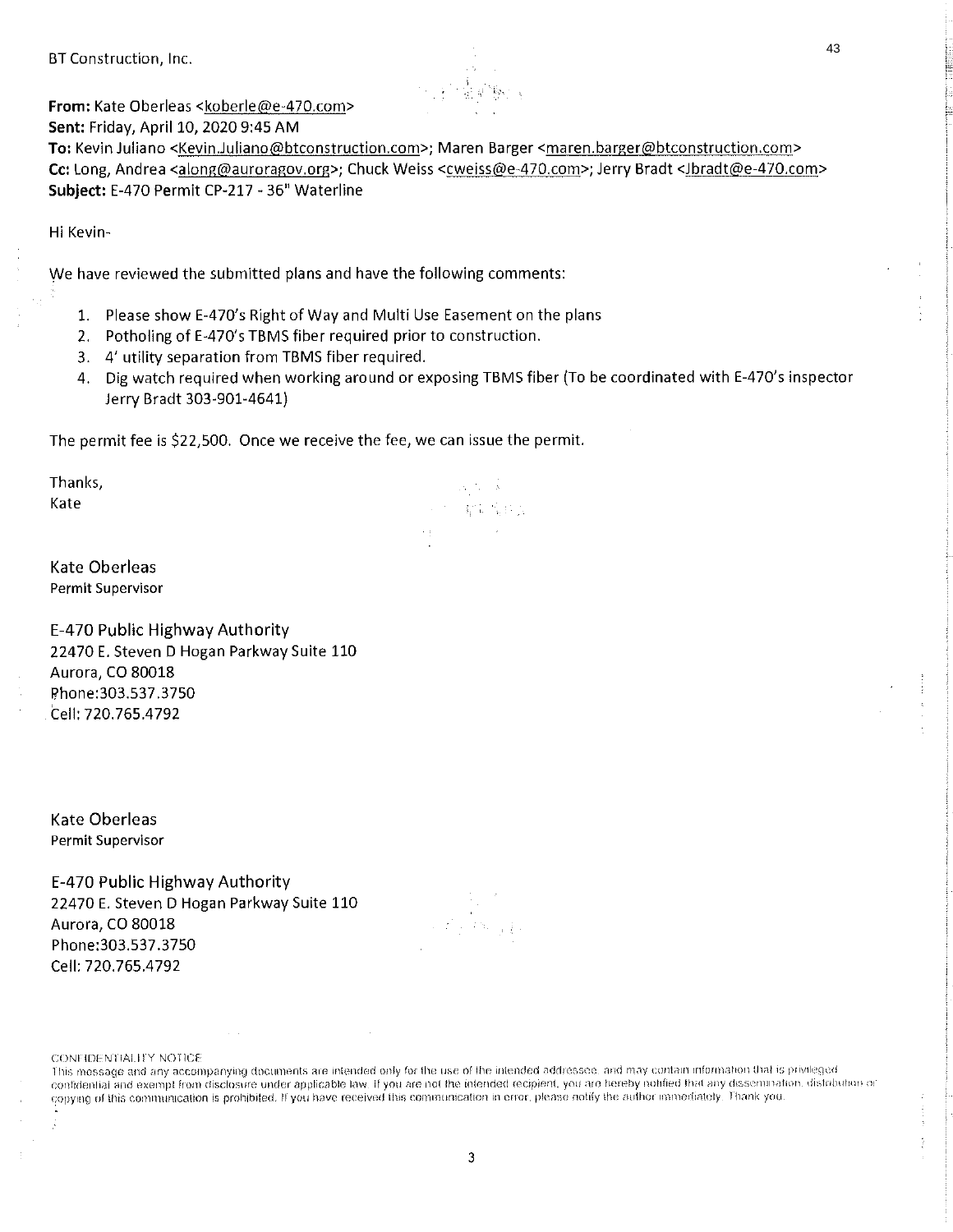City of Aurora

Public Works Engineering

Worth Discovering . auroragov.org

15151 E Alameda Pky Aurora CO 80012 303-739-7335

# INVOICE

RSN: 1448164

INVOICE#: 605439 22-April-2020

THE AURORA HIGHLANDS FLG #01 REVISING SHEETS 15-16

RYAN LITTLETON HR GREEN, INC 5619 DTC PARKWAY, STE 1150 GREENWOOD VILLAGE, CO 80111 720-602-4937 ext

## **Fee Description**

4902145300 Civil Plans Revision \$206.00

**TOTAL DUE PAYMENT RECEIVED** 0.00 \$206.00

\$206.00

**Amount**

**BALANCE**

PLEASE NOTE:

\$103 X 2.00sheets

All fees must be paid prior to initiating review.

We cannot accept payment through the mail or at the Engineering Services Counter.

For payment of fees: You have 4 different options when paying development review fees.

1) You can pay at the cashier's office in the Aurora Municipal Center. Please make check payable to 'City of Aurora'.

2) You can pay with credit card or electronic check online at http://aurora4biz.org/AnyPayment

3) If you pay with Wire Transfer, please contact the Civil Plan Submittal team at (303-739-7335) immediately to instruct them as to which invoice(s) you are paying.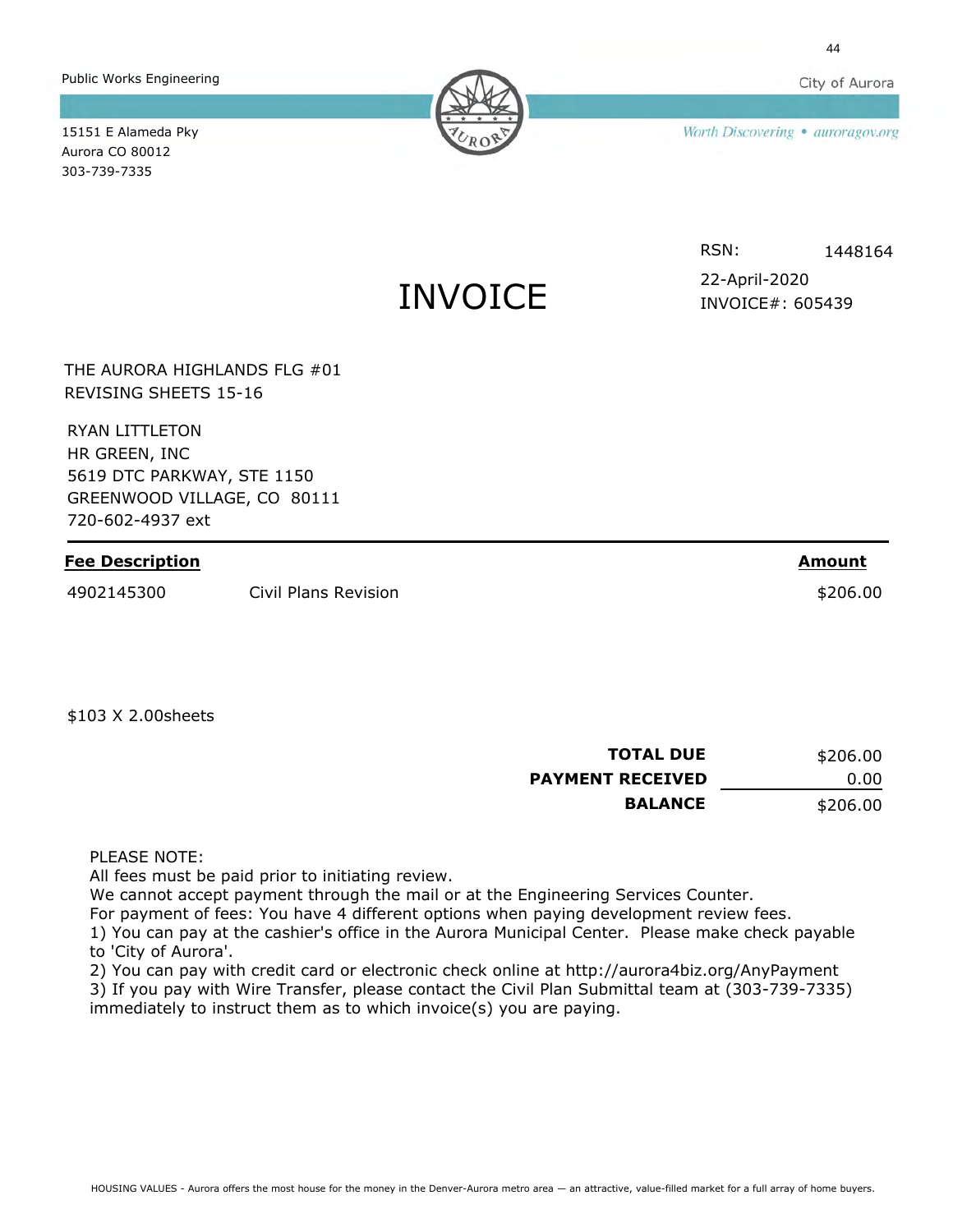Public Works Engineering

Worth Discovering . auroragov.org

15151 E Alameda Pky Aurora CO 80012 303-739-7335

# INVOICE

RSN: 1440905

**Amount**

INVOICE#: 602177 09-March-2020

invoice #604443

THE AURORA HIGHLANDS FLG #04

RYAN LITTLETON HR GREEN, INC 5619 DTC PARKWAY, STE 1150 GREENWOOD VILLAGE, CO 80111 720-602-4937 ext

### **Fee Description**

4902145300 Civil Plans Review \$3,955.00

\$565 X 7.00sheets

**TOTAL DUE PAYMENT RECEIVED BALANCE** 0.00 \$3,955.00 \$3,955.00

PLEASE NOTE:

All fees must be paid prior to initiating review.

We cannot accept payment through the mail or at the Engineering Services Counter.

For payment of fees: You have 4 different options when paying development review fees.

1) You can pay at the cashier's office in the Aurora Municipal Center. Please make check payable to 'City of Aurora'.

2) You can pay with credit card or electronic check online at http://aurora4biz.org/AnyPayment

3) If you pay with Wire Transfer, please contact the Civil Plan Submittal team at (303-739-7335) immediately to instruct them as to which invoice(s) you are paying.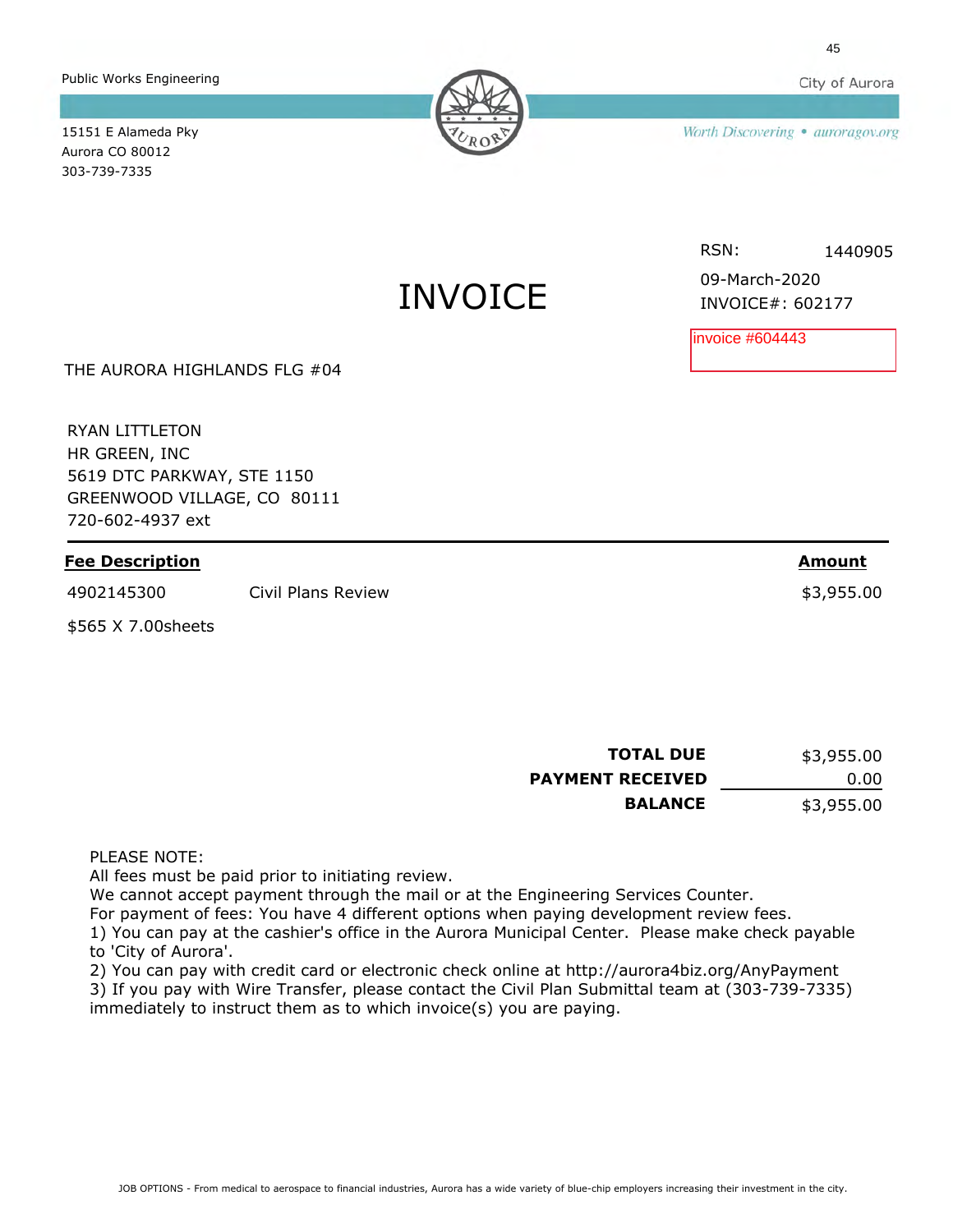<span id="page-45-0"></span>

| <b>Aerotropolis Area Coordinating Metro District</b><br><b>Cash Requirement Report - Detailed</b><br><b>All Dates</b> |                                          |        |                                    |                      |                              |                                  | 46               |
|-----------------------------------------------------------------------------------------------------------------------|------------------------------------------|--------|------------------------------------|----------------------|------------------------------|----------------------------------|------------------|
| <b>GL Account</b>                                                                                                     | <b>Description</b>                       |        | <b>Gross</b><br><b>Open Amount</b> |                      | <b>Discount</b><br>Available | <b>Net</b><br><b>Open Amount</b> | Cash<br>Required |
| <b>AURORAMEDIA</b>                                                                                                    | <b>Aurora Media Group</b>                |        |                                    |                      |                              |                                  |                  |
| Reference:                                                                                                            | 98358                                    |        | Date:                              | 04/03/20             |                              | Discount exp date:               |                  |
| GL AP account:                                                                                                        | 102500                                   |        | Due date:                          | 04/03/20             |                              | Payment term:                    |                  |
| 107480                                                                                                                | Miscellaneous - Aurora Media Group       | Totals | 43.50<br>43.50                     |                      | 0.00                         | 43.50                            | 43.50            |
|                                                                                                                       |                                          |        |                                    |                      |                              |                                  |                  |
| Reference:<br>GL AP account:                                                                                          | 98362<br>102500                          |        | Date:<br>Due date:                 | 04/07/20<br>04/07/20 |                              | Discount exp date:               |                  |
| 107480                                                                                                                | Miscellaneous - Aurora Media Group       |        | 92.95                              |                      |                              | Payment term:                    |                  |
|                                                                                                                       |                                          | Totals | 92.95                              |                      | 0.00                         | 92.95                            | 92.95            |
|                                                                                                                       |                                          |        |                                    |                      |                              |                                  |                  |
| Reference:                                                                                                            | 97872                                    |        | Date:                              | 04/21/20             |                              | Discount exp date:               |                  |
| GL AP account:                                                                                                        | 102500                                   |        | Due date:                          | 04/21/20             |                              | Payment term:                    |                  |
| 107480                                                                                                                | Miscellaneous - Aurora Media Group       |        | 31.60                              |                      |                              |                                  |                  |
|                                                                                                                       |                                          | Totals | 31.60                              |                      | 0.00                         | 31.60                            | 31.60            |
| Reference:                                                                                                            | 97723                                    |        | Date:                              | 04/21/20             |                              | Discount exp date:               |                  |
| GL AP account:                                                                                                        | 102500                                   |        | Due date:                          | 04/21/20             |                              | Payment term:                    |                  |
| 107480                                                                                                                | Miscellaneous - Aurora Media Group       |        | 52.00                              |                      |                              |                                  |                  |
|                                                                                                                       |                                          | Totals | 52.00                              |                      | 0.00                         | 52.00                            | 52.00            |
|                                                                                                                       |                                          |        |                                    |                      |                              |                                  |                  |
| Reference:                                                                                                            | 97133                                    |        | Date:                              | 04/21/20             |                              | Discount exp date:               |                  |
| GL AP account:                                                                                                        | 102500                                   |        | Due date:                          | 04/21/20             |                              | Payment term:                    |                  |
| 107480                                                                                                                | Miscellaneous - Aurora Media Group       | Totals | 33.30<br>33.30                     |                      | 0.00                         | 33.30                            | 33.30            |
|                                                                                                                       |                                          |        |                                    |                      |                              |                                  |                  |
|                                                                                                                       | <b>Totals for Aurora Media Group</b>     |        | 253.35                             |                      | 0.00                         | 253.35                           | 253.35           |
| <b>CLA</b>                                                                                                            | <b>CliftonLarsonAllen LLP</b>            |        |                                    |                      |                              |                                  |                  |
| Reference:                                                                                                            | 2485504                                  |        | Date:                              | 04/30/20             |                              | Discount exp date:               |                  |
| GL AP account:                                                                                                        | 102500                                   |        | Due date: 04/30/20                 |                      |                              | Payment term:                    |                  |
| 107000                                                                                                                | Accounting - CliftonLarsonAllen LLP      |        | 7,986.67                           |                      |                              |                                  |                  |
|                                                                                                                       |                                          | Totals | 7,986.67                           |                      | 0.00                         | 7,986.67                         | 7,986.67         |
| Reference:                                                                                                            | 2485704                                  |        | Date:                              | 04/30/20             |                              | Discount exp date:               |                  |
| GL AP account:                                                                                                        | 102500                                   |        | Due date: 04/30/20                 |                      |                              | Payment term:                    |                  |
| 107440                                                                                                                | District Management - Accounting         |        | 14,148.74                          |                      |                              |                                  |                  |
|                                                                                                                       |                                          | Totals | 14,148.74                          |                      | 0.00                         | 14,148.74                        | 14,148.74        |
|                                                                                                                       |                                          |        |                                    |                      |                              |                                  |                  |
| Reference:                                                                                                            | 2485504                                  |        | Date:                              | 04/30/20             |                              | Discount exp date:               |                  |
| GL AP account:                                                                                                        | 302500                                   |        | Due date:                          | 04/30/20             |                              | Payment term:                    |                  |
| 307000                                                                                                                | Accounting - CliftonLarsonAllen LLP      |        | 3,908.75                           |                      |                              |                                  |                  |
|                                                                                                                       |                                          | Totals | 3,908.75                           |                      | 0.00                         | 3,908.75                         | 3,908.75         |
|                                                                                                                       | <b>Totals for CliftonLarsonAllen LLP</b> |        | 26,044.16                          |                      | $0.00\,$                     | 26,044.16                        | 26,044.16        |
| <b>Collins Coc</b>                                                                                                    | <b>Collins Cockrel &amp; Cole</b>        |        |                                    |                      |                              |                                  |                  |
| Reference:                                                                                                            | 11041MMAR                                |        | Date:                              | 03/31/20             |                              | Discount exp date:               |                  |
| GL AP account:                                                                                                        | 102500                                   |        | Due date:                          | 03/31/20             |                              | Payment term:                    |                  |
| 107460                                                                                                                | Legal - Collins Cockrel & Cole           |        | 894.00                             |                      |                              |                                  |                  |
|                                                                                                                       |                                          | Totals | 894.00                             |                      | 0.00                         | 894.00                           | 894.00           |
|                                                                                                                       |                                          |        |                                    |                      |                              |                                  |                  |
| Reference:                                                                                                            | 11041MAPR                                |        | Date:                              | 04/30/20             |                              | Discount exp date:               |                  |
| GL AP account:                                                                                                        | 102500                                   |        | Due date:                          | 04/30/20             |                              | Payment term:                    |                  |
| 107460                                                                                                                | Legal - Collins Cockrel & Cole           |        | 4,864.50                           |                      |                              |                                  |                  |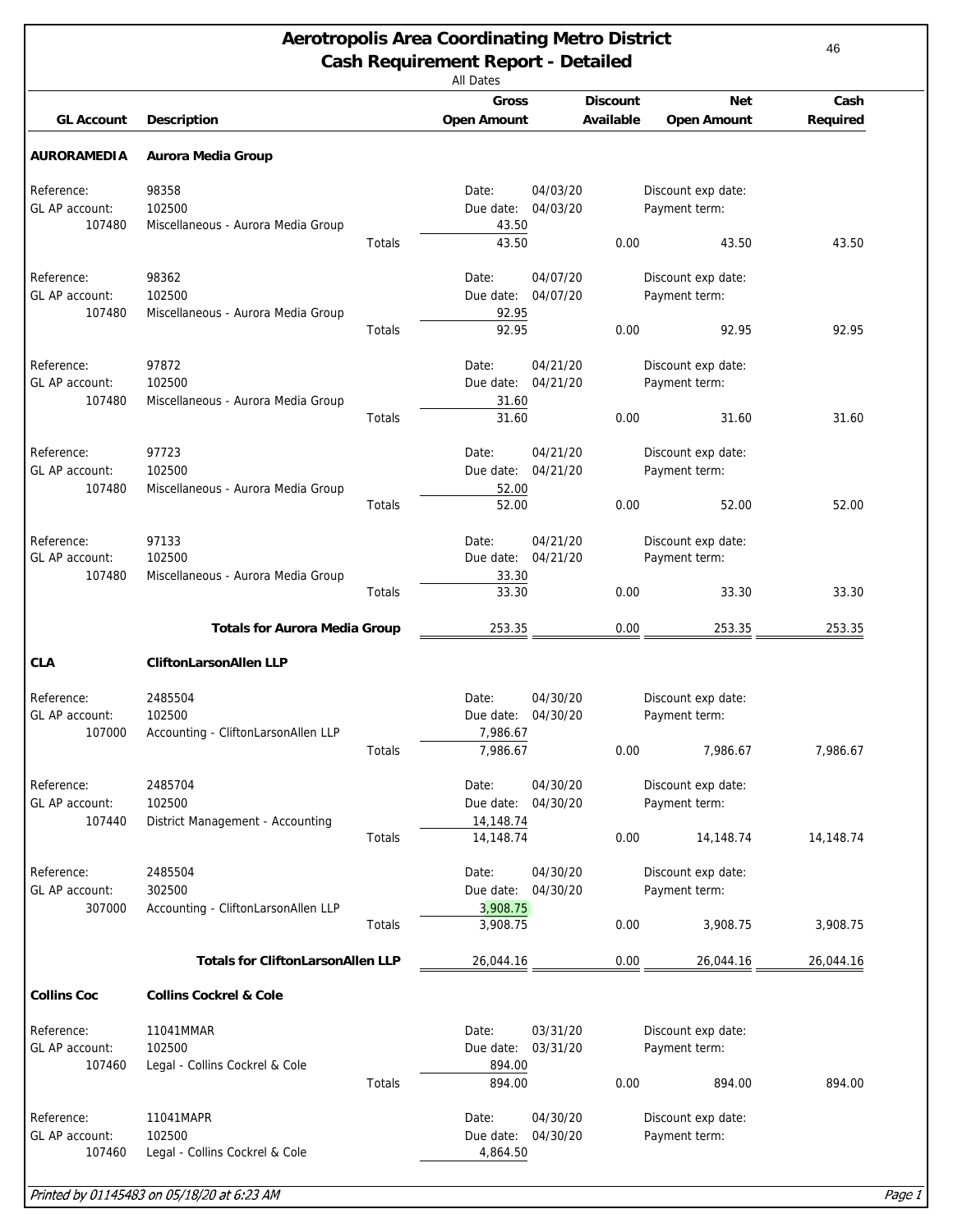| <b>Aerotropolis Area Coordinating Metro District</b><br><b>Cash Requirement Report - Detailed</b><br><b>All Dates</b> |                                                                                                                                |                                                            |                              |                                                   |                  |  |  |
|-----------------------------------------------------------------------------------------------------------------------|--------------------------------------------------------------------------------------------------------------------------------|------------------------------------------------------------|------------------------------|---------------------------------------------------|------------------|--|--|
| <b>GL Account</b>                                                                                                     | <b>Description</b>                                                                                                             | Gross<br><b>Open Amount</b>                                | <b>Discount</b><br>Available | <b>Net</b><br><b>Open Amount</b>                  | Cash<br>Required |  |  |
|                                                                                                                       | Totals                                                                                                                         | 4,864.50                                                   | 0.00                         | 4,864.50                                          | 4,864.50         |  |  |
|                                                                                                                       | <b>Totals for Collins Cockrel &amp; Cole</b>                                                                                   | 5,758.50                                                   | 0.00                         | 5,758.50                                          | 5,758.50         |  |  |
| <b>McGeady</b>                                                                                                        | McGeady Becher P.C.                                                                                                            |                                                            |                              |                                                   |                  |  |  |
| Reference:<br>GL AP account:<br>107581<br>107460                                                                      | 1297MMAR20<br>102500<br>Election Expense - McGeady Becher P.C.<br>Legal - McGeady Becher P.C.                                  | Date:<br>Due date:<br>554.52<br>23,264.33                  | 03/31/20<br>03/31/20         | Discount exp date:<br>Payment term:               |                  |  |  |
|                                                                                                                       | Totals                                                                                                                         | 23,818.85                                                  | 0.00                         | 23,818.85                                         | 23,818.85        |  |  |
| Reference:<br>GL AP account:<br>307835<br>307460                                                                      | 1297MMAR20<br>302500<br>Bond Issue Costs - McGeady Becher P.C.<br>Legal - McGeady Becher P.C.                                  | Date:<br>Due date:<br>56,545.00<br>13,583.50               | 03/31/20<br>03/31/20         | Discount exp date:<br>Payment term:               |                  |  |  |
|                                                                                                                       | Totals                                                                                                                         | 70,128.50                                                  | 0.00                         | 70,128.50                                         | 70,128.50        |  |  |
| Reference:<br>GL AP account:<br>107581<br>107460                                                                      | 1297MAPR20<br>102500<br>Election Expense - McGeady Becher P.C.<br>Legal - McGeady Becher P.C.                                  | Date:<br>Due date:<br>1,838.00<br>33,947.00                | 04/30/20<br>04/30/20         | Discount exp date:<br>Payment term:               |                  |  |  |
|                                                                                                                       | Totals                                                                                                                         | 35,785.00                                                  | 0.00                         | 35,785.00                                         | 35,785.00        |  |  |
| Reference:<br>GL AP account:<br>307835<br>307460                                                                      | 1297MAPR20<br>302500<br>Bond Issue Costs - McGeady Becher P.C.<br>Legal - McGeady Becher P.C.<br>Totals                        | Date:<br>Due date:<br>138,262.94<br>7,363.50<br>145,626.44 | 04/30/20<br>04/30/20<br>0.00 | Discount exp date:<br>Payment term:<br>145,626.44 | 145,626.44       |  |  |
|                                                                                                                       | <b>Totals for McGeady Becher P.C.</b>                                                                                          | 275,358.79                                                 | 0.00                         | 275,358.79                                        | 275,358.79       |  |  |
| <b>SDMS</b>                                                                                                           | <b>Special District Mgmt Servic</b>                                                                                            |                                                            |                              |                                                   |                  |  |  |
| Reference:<br>GL AP account:<br>107440<br>107581                                                                      | FCRMD.00JAN2020<br>102500<br>District Management - Special District Mgmt<br>Servic<br>Election Expense - Special District Mgmt | Date:<br>Due date: 01/31/20<br>558.29<br>158.00            | 01/31/20                     | Discount exp date:<br>Payment term:               |                  |  |  |
|                                                                                                                       | Servic<br>Totals                                                                                                               | 716.29                                                     | 0.00                         | 716.29                                            | 716.29           |  |  |
| Reference:<br>GL AP account:<br>107440                                                                                | GVAMD1.00JAN2020<br>102500<br>District Management - Special District Mgmt<br>Servic                                            | Date:<br>Due date: 01/31/20<br>390.38                      | 01/31/20                     | Discount exp date:<br>Payment term:               |                  |  |  |
| 107581                                                                                                                | Election Expense - Special District Mgmt<br>Servic                                                                             | 102.00                                                     |                              |                                                   |                  |  |  |
|                                                                                                                       | Totals                                                                                                                         | 492.38                                                     | 0.00                         | 492.38                                            | 492.38           |  |  |
| Reference:<br>GL AP account:<br>107581                                                                                | ATECM2.00APR2020<br>102500<br>Election Expense - Special District Mgmt<br>Servic                                               | Date:<br>Due date: 04/30/20<br>28.00                       | 04/30/20                     | Discount exp date:<br>Payment term:               |                  |  |  |
| 107440                                                                                                                | District Management - Special District Mgmt<br>Servic                                                                          | 7.98                                                       |                              |                                                   |                  |  |  |
|                                                                                                                       | Totals                                                                                                                         | 35.98                                                      | 0.00                         | 35.98                                             | 35.98            |  |  |
| Reference:<br>GL AP account:                                                                                          | ATECMD1.00APR20<br>102500                                                                                                      | Date:<br>Due date:                                         | 04/30/20<br>04/30/20         | Discount exp date:<br>Payment term:               |                  |  |  |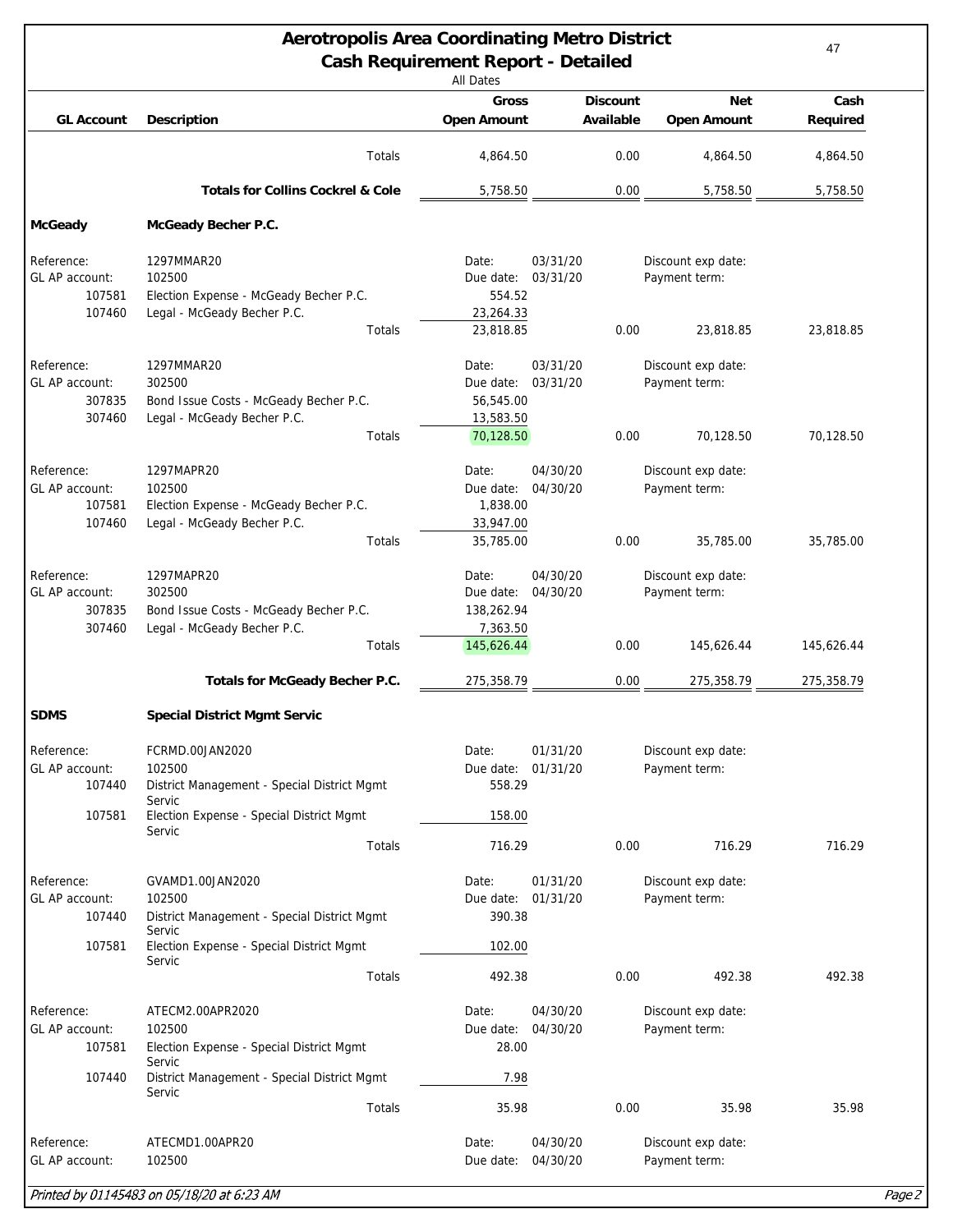# **Aerotropolis Area Coordinating Metro District Cash Requirement Report - Detailed**

| --    | . |  |  |
|-------|---|--|--|
| Dates |   |  |  |

|                           |                                                       | <b>Gross</b>       |          | <b>Discount</b> | <b>Net</b>         | Cash     |
|---------------------------|-------------------------------------------------------|--------------------|----------|-----------------|--------------------|----------|
| <b>GL Account</b>         | <b>Description</b>                                    | <b>Open Amount</b> |          | Available       | <b>Open Amount</b> | Required |
| 107581                    | Election Expense - Special District Mgmt<br>Servic    | 28.00              |          |                 |                    |          |
| 107440                    | District Management - Special District Mgmt<br>Servic | 8.78               |          |                 |                    |          |
|                           | <b>Totals</b>                                         | 36.78              |          | 0.00            | 36.78              | 36.78    |
| Reference:                | AACMD.00APR20                                         | Date:              | 04/30/20 |                 | Discount exp date: |          |
| GL AP account:            | 102500                                                | Due date:          | 04/30/20 |                 | Payment term:      |          |
| 107581                    | Election Expense - Special District Mgmt<br>Servic    | 420.00             |          |                 |                    |          |
| 107440                    | District Management - Special District Mgmt<br>Servic | 186.03             |          |                 |                    |          |
|                           | Totals                                                | 606.03             |          | 0.00            | 606.03             | 606.03   |
|                           |                                                       |                    |          |                 |                    |          |
|                           | <b>Totals for Special District Mgmt Servic</b>        | 1,887.46           |          | 0.00            | 1,887.46           | 1,887.46 |
|                           | <b>Xcel Energy</b>                                    |                    |          |                 |                    |          |
| <b>XCEL</b><br>Reference: | 53-0012718365-6                                       | Date:              | 04/30/20 |                 | Discount exp date: |          |
|                           | 302500                                                | Due date:          | 04/30/20 |                 | Payment term:      |          |
| GL AP account:<br>307859  | Utilities - Xcel Energy<br>Totals                     | 120.39<br>120.39   |          | 0.00            | 120.39             | 120.39   |
|                           | <b>Totals for Xcel Energy</b>                         | 120.39             |          | 0.00            | 120.39             | 120.39   |

| $L - U$ |  |                                                                           |                       |
|---------|--|---------------------------------------------------------------------------|-----------------------|
| $1 - 1$ |  |                                                                           | 89, 638.57 Operations |
| $1 - 2$ |  | $Total \mid + 219,784.08 \n  \nTotal \mid = 309,422.65 \n  \nCapital \n $ |                       |
| $1 - T$ |  |                                                                           |                       |
|         |  |                                                                           |                       |

48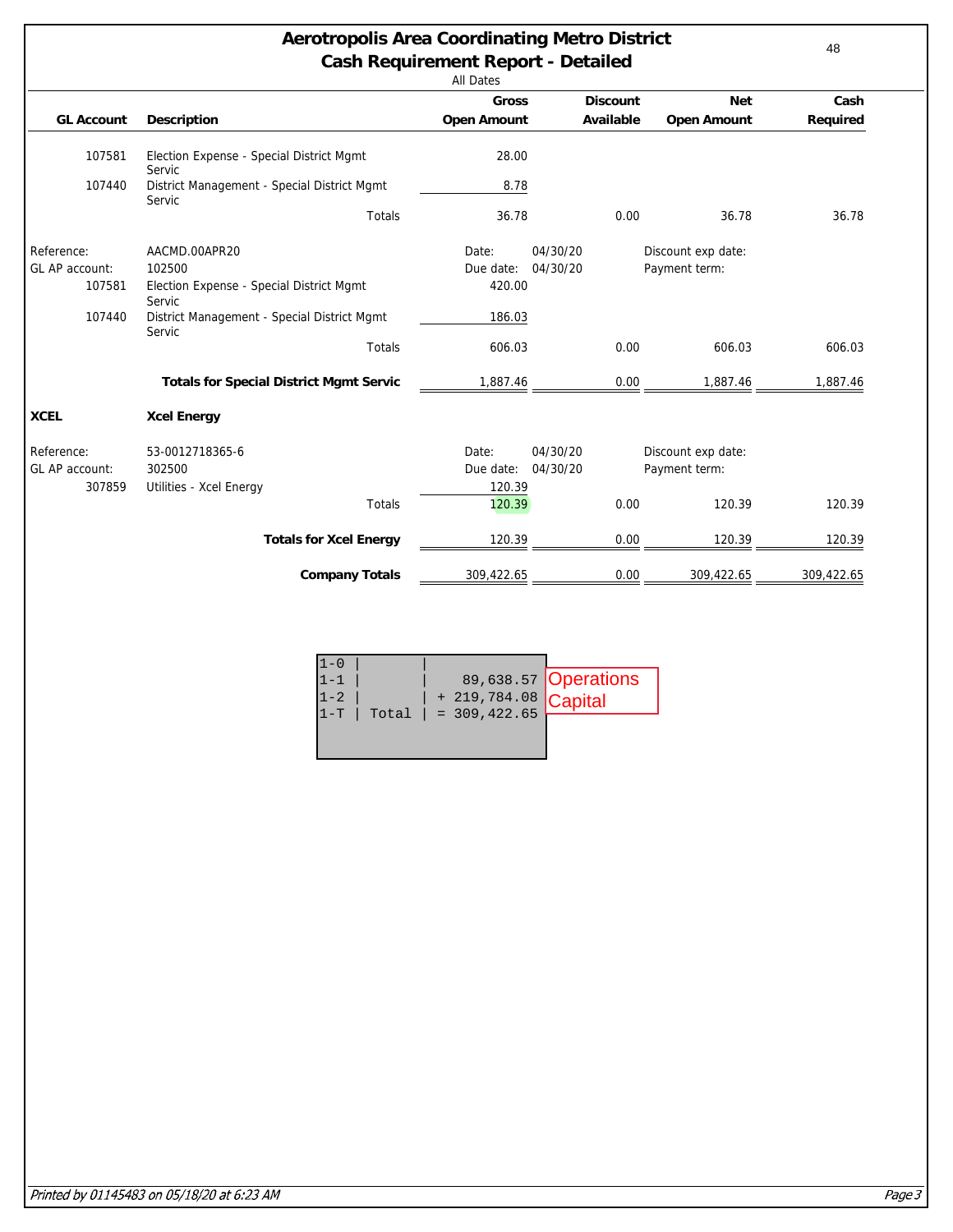# <span id="page-48-0"></span>AEROTROPOLIS AREA COORDINATING METRO DISTRICT

# FINANCIAL STATEMENTS

MARCH 31, 2020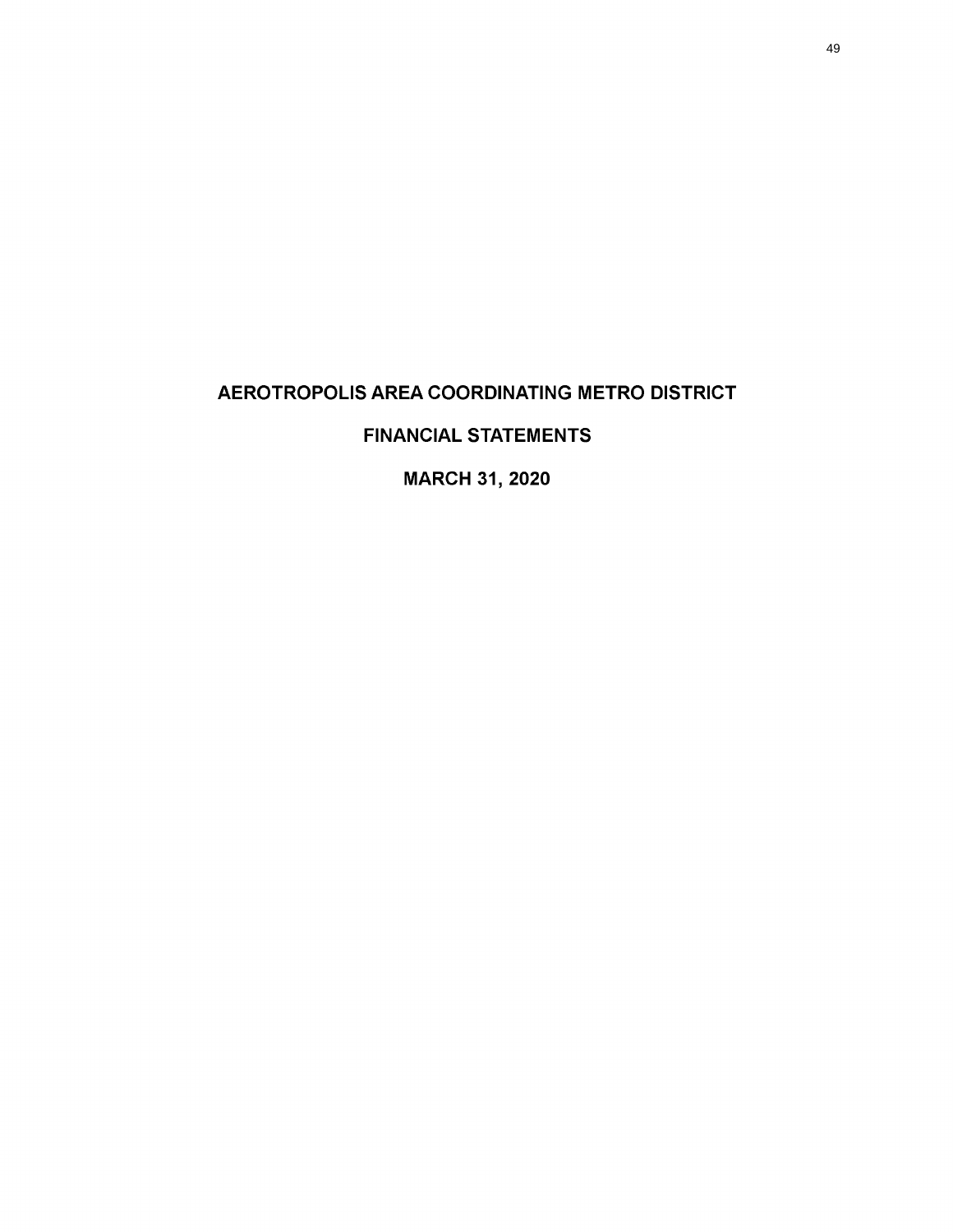# AEROTROPOLIS AREA COORDINATING METRO DISTRICT BALANCE SHEET - GOVERNMENTAL FUNDS MARCH 31, 2020

|                                      | Capital<br>General<br><b>Projects</b> |          |    | Total         |                 |
|--------------------------------------|---------------------------------------|----------|----|---------------|-----------------|
| <b>ASSETS</b>                        |                                       |          |    |               |                 |
| Cash - Checking                      | \$                                    | 20.021   | \$ | 70.013        | \$<br>90,034    |
| <b>CSAFE</b>                         |                                       | 9,100    |    | 1,609,294     | 1,618,394       |
| Accounts Receivable - ARTA           |                                       |          |    | 261,753       | 261,753         |
| Accounts Receivable - ATEC           |                                       | 452      |    | 617,440       | 617,892         |
| <b>TOTAL ASSETS</b>                  | \$                                    | 29,573   | S  | 2,558,500     | \$<br>2,588,073 |
| <b>LIABILITIES AND FUND BALANCES</b> |                                       |          |    |               |                 |
| <b>CURRENT LIABILITIES</b>           |                                       |          |    |               |                 |
| Accounts Payable                     | \$                                    | 64,805   | £. | 3,220,548     | \$<br>3,285,353 |
| Retainage Payable                    |                                       |          |    | 617,091       | 617,091         |
| <b>Total Liabilities</b>             |                                       | 64,805   |    | 3,837,639     | 3,902,444       |
| <b>FUND BALANCES</b>                 |                                       |          |    |               |                 |
| <b>Total Fund Balances</b>           |                                       | (35,232) |    | (1, 279, 139) | (1,314,371)     |
| TOTAL LIABILITIES AND FUND BALANCES  | \$                                    | 29,573   | £  | 2,558,500     | \$<br>2,588,073 |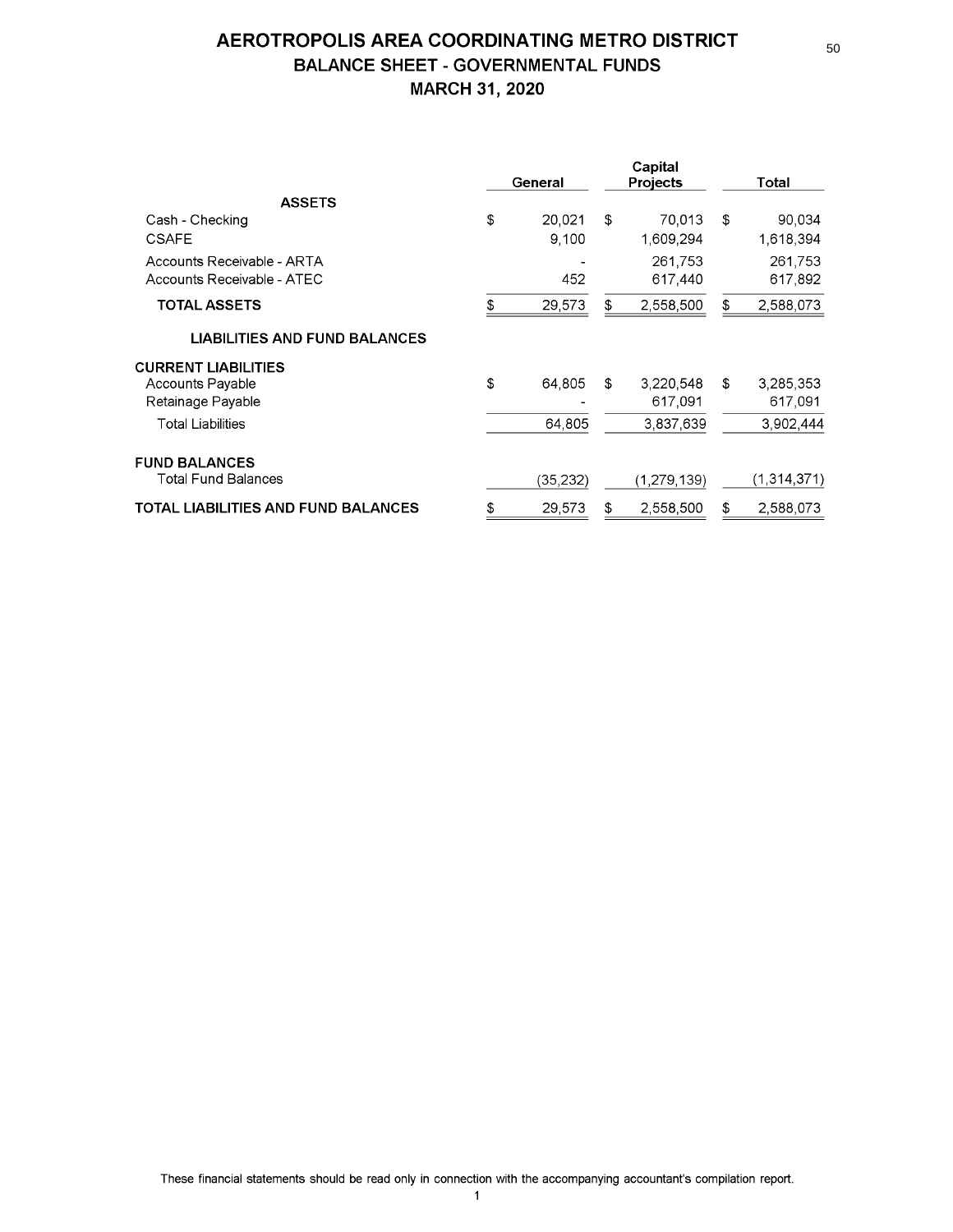# AEROTROPOLIS AREA COORDINATING METRO DISTRICT STATEMENT OF REVENUES, EXPENDITURES AND CHANGES IN FUND BALANCES - BUDGET AND ACTUAL FOR THE THREE MONTHS ENDED MARCH 31, 2020

# GENERAL FUND

|                                                            | Annual<br><b>Budget</b> | <b>Year to Date</b><br><b>Actual</b> | Variance |           |
|------------------------------------------------------------|-------------------------|--------------------------------------|----------|-----------|
| <b>REVENUES</b>                                            |                         |                                      |          |           |
| Transfer from First Creek Ranch Metro District             | \$<br>60,144            | \$<br>13,000                         | \$       | (47, 144) |
| <b>TOTAL REVENUES</b>                                      | 60,144                  | 13,000                               |          | (47, 144) |
| <b>EXPENDITURES</b>                                        |                         |                                      |          |           |
| Accounting                                                 | 90,000                  | 27,197                               |          | 62,803    |
| Audit                                                      | 6,000                   |                                      |          | 6,000     |
| Contingency                                                | 5,000                   |                                      |          | 5,000     |
| District Management                                        | 85,000                  | 21.599                               |          | 63,401    |
| Dues and Licenses                                          | 1.800                   | 2,223                                |          | (423)     |
| <b>Election Expense</b>                                    | 3,200                   | 2,387                                |          | 813       |
| Insurance                                                  | 18,000                  | 23,069                               |          | (5,069)   |
| Legal                                                      | 200.000                 | 73,165                               |          | 126,835   |
| Miscellaneous                                              | 1,000                   | 350                                  |          | 650       |
| <b>TOTAL EXPENDITURES</b>                                  | 410,000                 | 149,990                              |          | 260,010   |
| <b>EXCESS OF REVENUES OVER (UNDER) EXPENDITURES</b>        | (349, 856)              | (136,990)                            |          | 212,866   |
| <b>OTHER FINANCING SOURCES (USES)</b><br>Developer Advance | 350,000                 | 158,000                              |          | (192,000) |
| <b>TOTAL OTHER FINANCING SOURCES (USES)</b>                | 350,000                 | 158,000                              |          | (192,000) |
| <b>NET CHANGE IN FUND BALANCES</b>                         | 144                     | 21,010                               |          | 20,866    |
| <b>FUND BALANCES - BEGINNING</b>                           | 4,860                   | (56, 242)                            |          | (61,102)  |
| <b>FUND BALANCES - ENDING</b>                              | \$<br>5,004             | \$<br>(35, 232)                      | \$       | (40, 236) |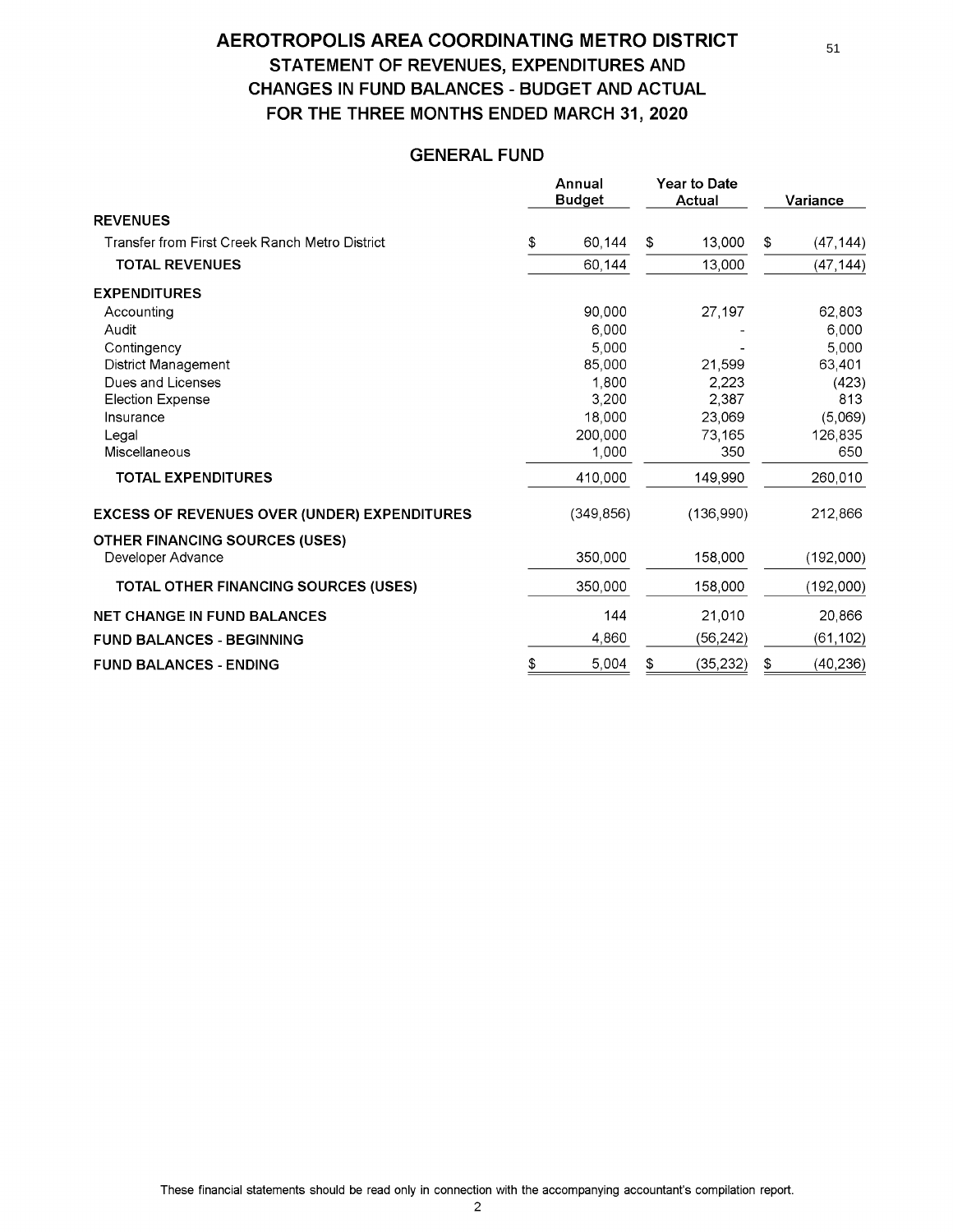SUPPLEMENTARY INFORMATION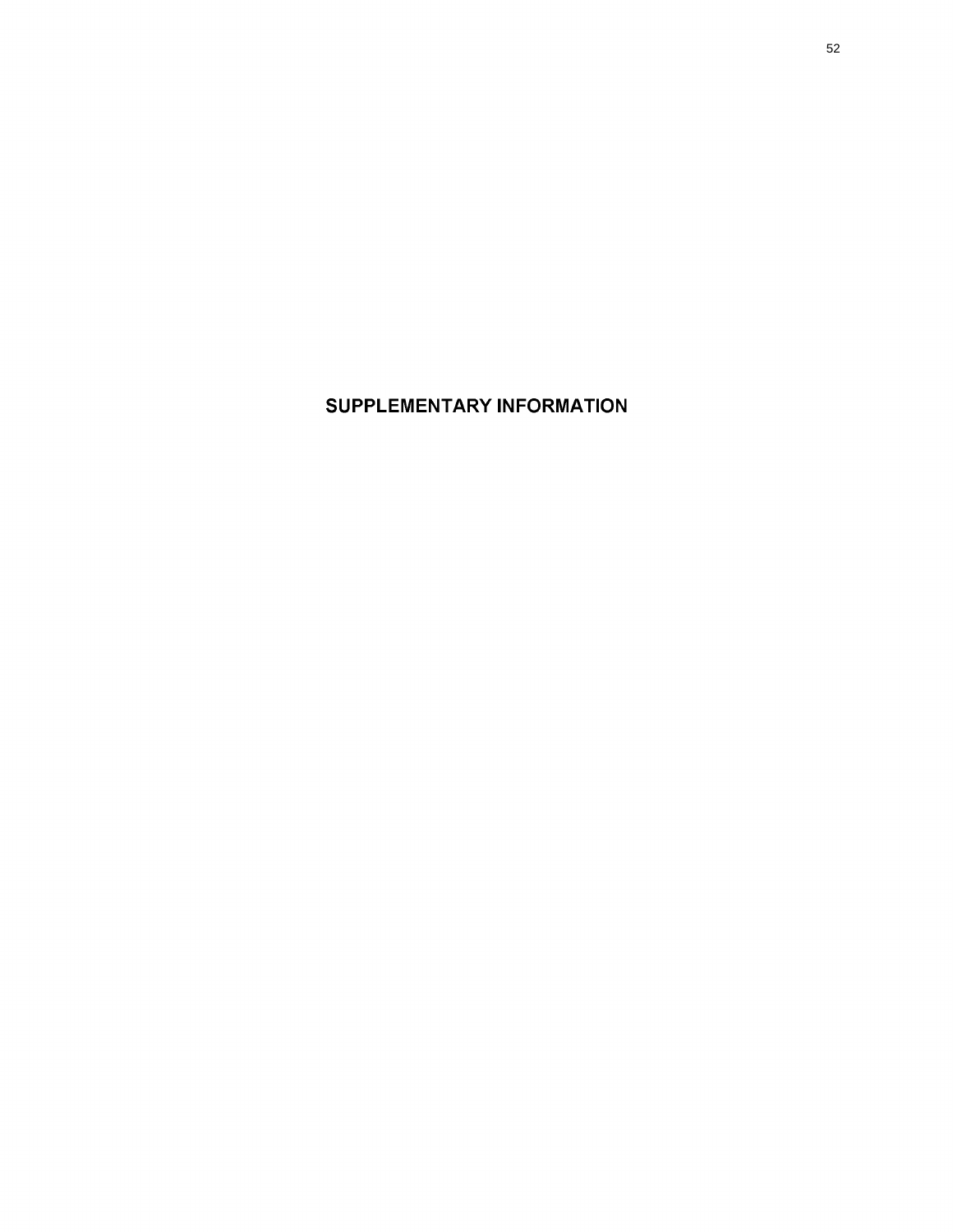# AEROTROPOLIS AREA COORDINATING METRO DISTRICT SCHEDULE OF REVENUES, EXPENDITURES AND CHANGES IN FUND BALANCES - BUDGET AND ACTUAL FOR THE THREE MONTHS ENDED MARCH 31, 2020

### CAPITAL PROJECTS FUND

|                                                     | Annual<br><b>Budget</b> | Year to Date<br>Actual |             | Variance         |
|-----------------------------------------------------|-------------------------|------------------------|-------------|------------------|
| <b>REVENUES</b>                                     |                         |                        |             |                  |
| Developer Reimbursement                             | \$<br>230,000           | \$                     | 1,630       | \$<br>(228, 370) |
| Interest Income                                     |                         |                        | 4,827       | 4,827            |
| Intergovernmental Revenue - ARTA                    | 9,000,000               |                        | 963,654     | (8,036,346)      |
| Intergovernmental Revenue - CAB                     | 92,991,804              |                        |             | (92, 991, 804)   |
| <b>TOTAL REVENUES</b>                               | 102,221,804             |                        | 970,111     | (101, 251, 693)  |
| <b>EXPENDITURES</b>                                 |                         |                        |             |                  |
| Accounting                                          | 25,000                  |                        | 2,803       | 22,197           |
| Architecture                                        | 2,000,000               |                        | 26,269      | 1,973,731        |
| <b>Bond Issue Costs</b>                             |                         |                        | 11,106      | (11, 106)        |
| Camera Monitoring                                   | 25,000                  |                        | 4,536       | 20,464           |
| Civil Engineering                                   | 3,500,000               |                        | 275,736     | 3,224,264        |
| <b>Construction Assistance</b>                      | 2,500,000               |                        | 13,813      | 2,486,187        |
| <b>Construction Trailer</b>                         | 10,000                  |                        | 17,413      | (7, 413)         |
| Contingency                                         | 342,185                 |                        |             | 342,185          |
| Cost Verification                                   | 50,000                  |                        | 30,265      | 19,735           |
| Developer Advance Interest Expense                  | 815,000                 |                        |             | 815,000          |
| Developer costs                                     | 230,000                 |                        | 1,630       | 228,370          |
| <b>Entry Monument</b>                               | 3,000,000               |                        | 74,037      | 2,925,963        |
| <b>Erosion Control</b>                              |                         |                        | 38,577      | (38, 577)        |
| Geotechnical Engineering                            |                         |                        | 40,299      | (40, 299)        |
| <b>GIS Services</b>                                 |                         |                        | 10,680      | (10,680)         |
| Grading/Earthwork                                   |                         |                        | 1,229,765   | (1,229,765)      |
| Infrastructure Improvements - ARTA                  | 9,000,000               |                        | 963,654     | 8,036,346        |
| Landscape, Hardscape & Monumentation                |                         |                        | 274,824     | (274, 824)       |
| Landscape/Planning                                  | 20,000,000              |                        | 86,596      | 19,913,404       |
| Legal                                               | 175,000                 |                        | 79,006      | 95,994           |
| Monument Design                                     |                         |                        | 37,207      | (37, 207)        |
| Permits and Fees                                    | 250,000                 |                        | 23,867      | 226,133          |
| Plan Review                                         | 250,000                 |                        | 3,955       | 246,045          |
| Program Management                                  | 250,000                 |                        | 95,633      | 154,367          |
| Project Assistance                                  | 250,000                 |                        | 93,545      | 156,455          |
| Repay Developer Advance                             | 19,600,000              |                        |             | 19,600,000       |
| Sanitary Sewer Interceptor                          | 2,500,000               |                        | 69,144      | 2,430,856        |
| Storm Drainage                                      | 12,000,000              |                        | 1,233       | 11,998,767       |
| Stormwater Management                               |                         |                        | 82,307      | (82, 307)        |
| <b>Streets</b>                                      | 15,000,000              |                        | 1,085,817   | 13,914,183       |
| Surety                                              | 250,000                 |                        |             | 250,000          |
| Surveying                                           | 750,000                 |                        | 90,046      | 659,954          |
| Trib T Geomorphology                                | 150,000                 |                        | 47,636      | 102,364          |
| <b>Utilities</b>                                    | 3,500,000               |                        | 1,888,072   | 1,611,928        |
| <b>Waste Services</b>                               | 5,000                   |                        |             | 5,000            |
| Waterline                                           | 6,000,000               |                        | 234,977     | 5,765,023        |
| <b>TOTAL EXPENDITURES</b>                           | 102,427,185             |                        | 6,934,448   | 95,492,737       |
|                                                     |                         |                        |             |                  |
| <b>EXCESS OF REVENUES OVER (UNDER) EXPENDITURES</b> | (205, 381)              |                        | (5,964,337) | (5,758,956)      |
| <b>OTHER FINANCING SOURCES (USES)</b>               |                         |                        |             |                  |
| Developer Advance                                   | 205,000                 |                        | 4,608,456   | 4,403,456        |
| TOTAL OTHER FINANCING SOURCES (USES)                | 205,000                 |                        | 4,608,456   | 4,403,456        |

This supplementary information should be read only in connection with the accompanying accountants compilation report.

53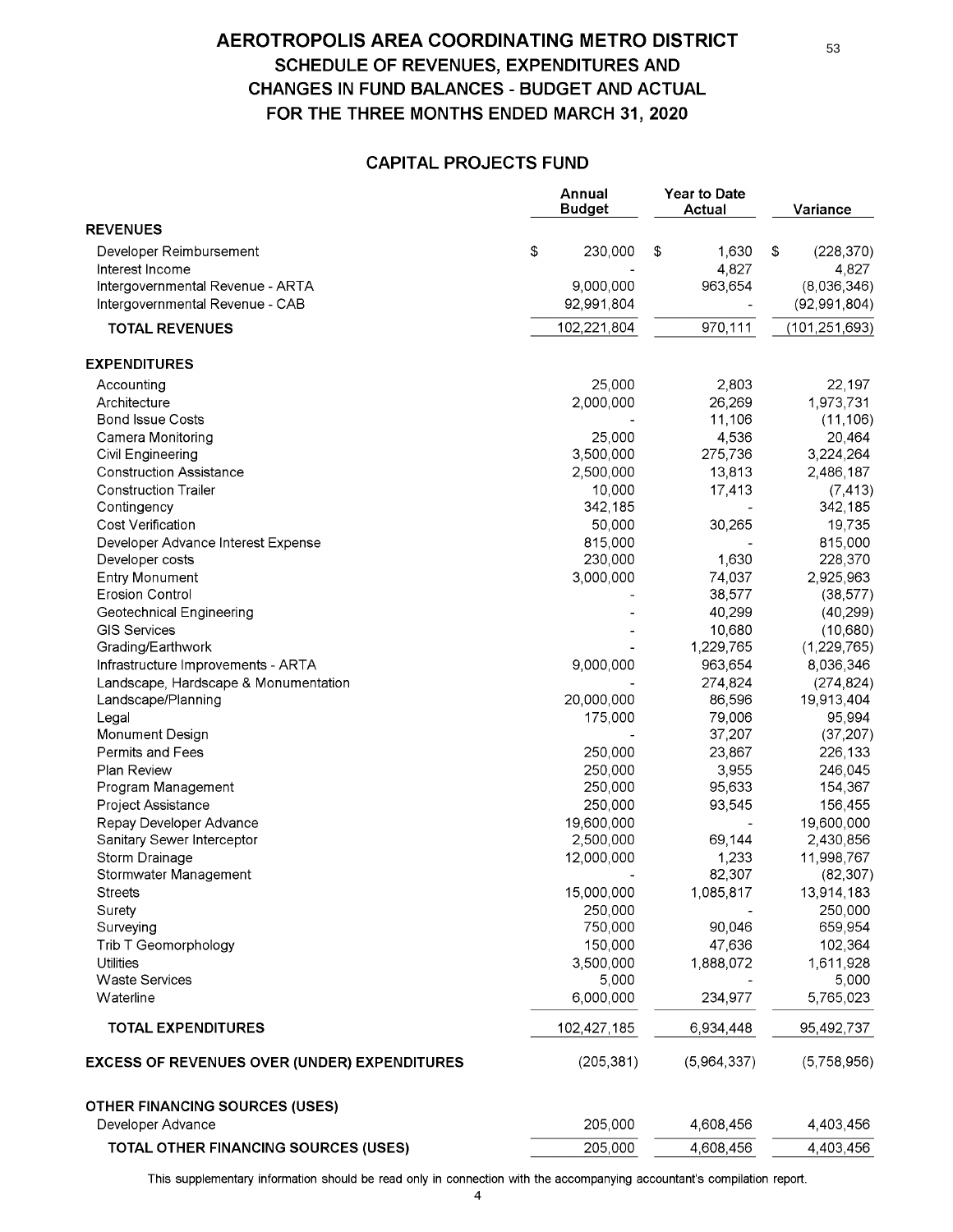# AEROTROPOLIS AREA COORDINATING METRO DISTRICT SCHEDULE OF REVENUES, EXPENDITURES AND CHANGES IN FUND BALANCES - BUDGET AND ACTUAL FOR THE THREE MONTHS ENDED MARCH 31, 2020

## CAPITAL PROJECTS FUND

| <b>NET CHANGE IN FUND BALANCES</b> | 1381                     | (1.355.881) | (1,355,500)       |
|------------------------------------|--------------------------|-------------|-------------------|
| <b>FUND BALANCES - BEGINNING</b>   | 381                      | 76.740      | 76.359            |
| <b>FUND BALANCES - ENDING</b>      | <b>Contract Contract</b> | (1.279.141) | \$<br>(1.279.141) |

This supplementary information should be read only in connection with the accompanying accountants compilation report.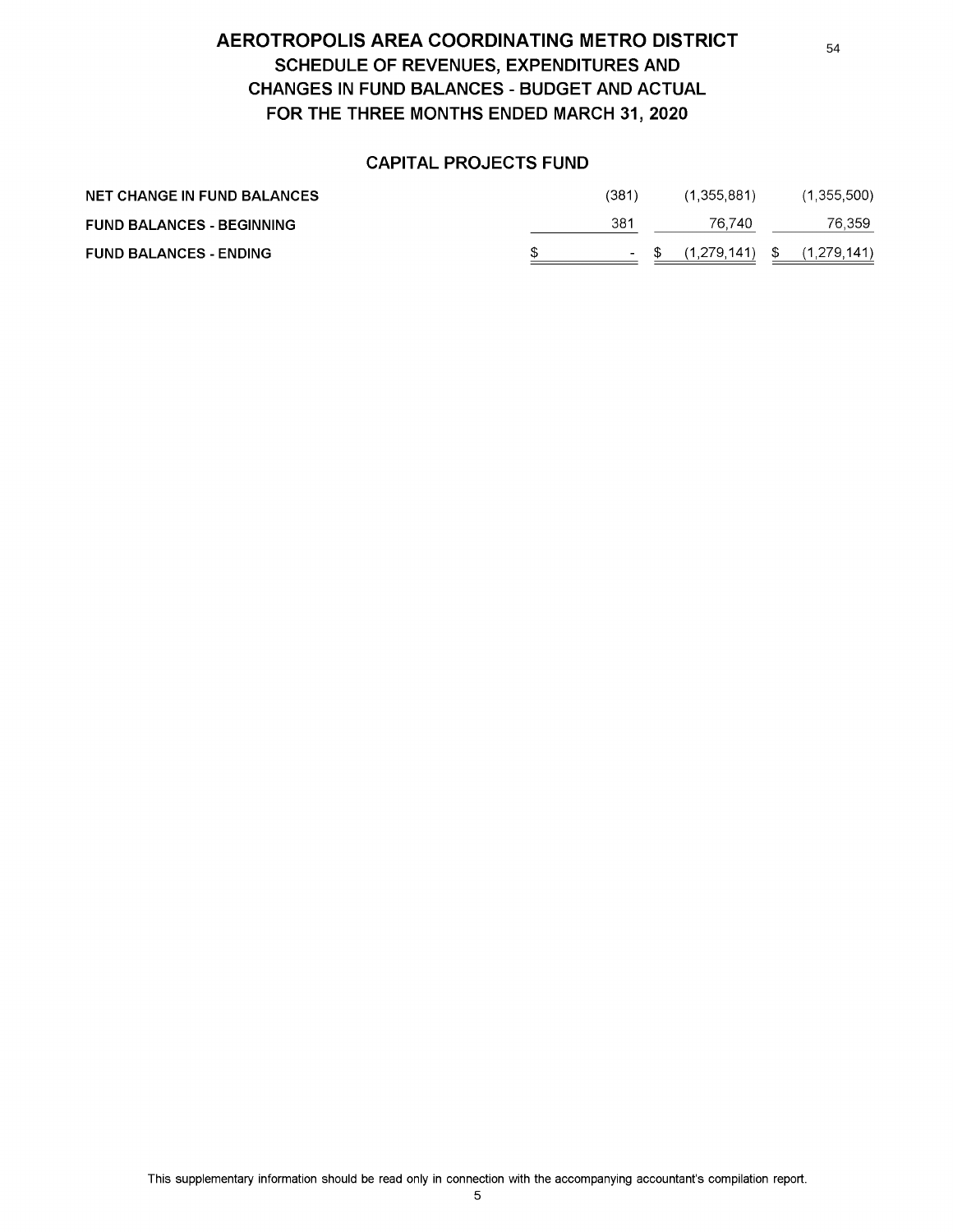### **AEROTROPOLIS AREA COORDINATING METROPOLITAN DISTRICT 2020 BUDGET SUMMARY OF SIGNIFICANT ASSUMPTIONS**

### **Services Provided**

Aerotropolis Area Coordinating Metropolitan District (the District) (formerly Green Valley Ranch East Metropolitan District No. 1) was organized by order and decree of the District Court of Adams County, Colorado, recorded on December 7, 2004, to provide financing for the construction and installation of regional public improvements, including streets, traffic safety, water, sanitary sewer, park and recreation, public transportation, mosquito control, fire protection, and television relay improvements for the use and benefit of all anticipated inhabitants and taxpayers of the District. The Court Order granting the District's name change was recorded on August 16, 2017. The District's First Amended and Restated Service Plan (Service Plan) was approved by the City Council of the City of Aurora (City) on October 16, 2017. The Service Plan does not authorize the District to provide fire protection or television relay services unless the District enters into an intergovernmental agreement with the City. The District was formed in conjunction with seven other metropolitan districts: The Aurora Highlands Metropolitan District Nos. 1-3 ("TAH Nos. 1-3") (formerly Green Valley Ranch East Metropolitan District Nos. 2-4), Green Valley Aurora Metropolitan District No. 1 ("GVA No. 1") (formerly Green Valley Ranch East Metropolitan District No. 5), and Green Valley Ranch East Metropolitan District Nos. 6-8.

On November 7, 2017, the District voters approved a mill levy increase to generate property taxes of up to \$8,000,000,000 annually to pay, in part, the District's general cost of operations and maintenance. The mill levy is on all taxable property within the District for collection in 2018 and each year thereafter. Furthermore, the voters authorized the District to collect and expend levied taxes and any other income of the District without regard to any limitations imposed by TABOR. The total debt authorized for all services and improvements was \$80,000,000,000. The Service Plan limits the total debt issuance to \$8,000,000,000, with a maximum debt mill levy of 50.000 mills, subject to Gallagher adjustment. The current maximum debt mill levy is 55.664 mills.

The District has entered into an intergovernmental agreement with the City detailing the covenants and mutual agreements the District will follow as regards to the financing and construction of the regional public improvements, and the repayment of the associated debt.

The District has received developer advances to help fund initial operating and administrative expenditures. The current construction of District improvements is expected to be financed by developer advances until bonded debt is issued to repay the developer.

The District, the City, and Adams County established the Aerotropolis Regional Transportation Authority (ARTA) pursuant to an intergovernmental agreement entered into on February 27, 2018, under the authority of the Regional Transportation Authority Law, Section 43-4-601, *et seq.,* C.R.S., in order to provide for the planning, design, acquisition, construction, installation, relocation and/or redevelopment and funding of regional transportation improvements. Once organized, ARTA will impose an ARTA Mill Levy on the District. The District will collect revenues from the ARTA Mill Levy to provide for financing of the regional improvements through ARTA. If the ARTA Mill Levy in any given year is less than 5 mills, the District will impose an Aurora Regional Improvements (ARI) Mill Levy and will collect the ARI Mill Levy revenues to be spent only pursuant to a Regional Intergovernmental Improvements Agreement.

55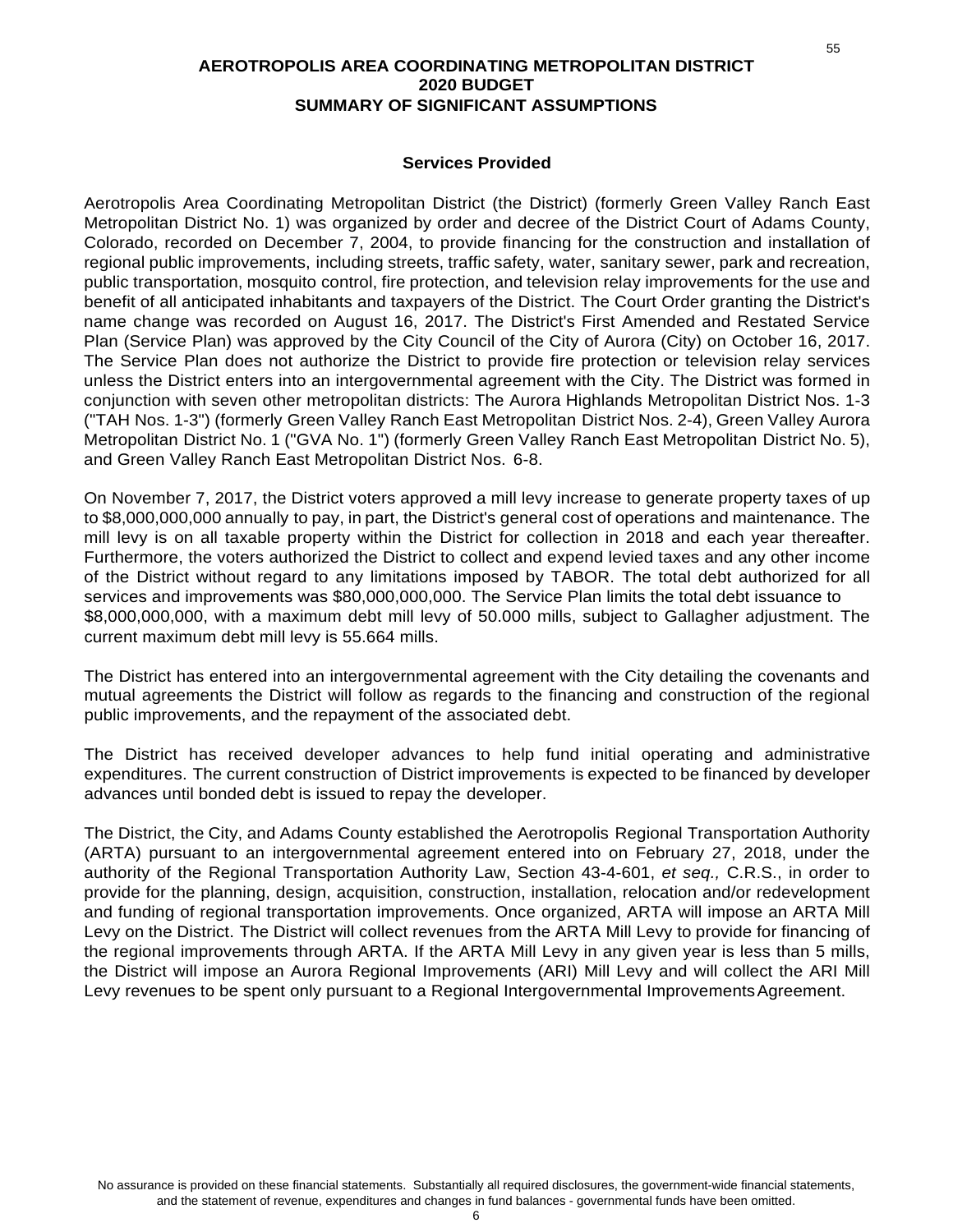### **AEROTROPOLIS AREA COORDINATING METROPOLITAN DISTRICT 2020 BUDGET SUMMARY OF SIGNIFICANT ASSUMPTIONS**

### **Services Provided** (Continued)

On November 21, 2019, the District, TAH Nos. 1-3, and ATEC Metropolitan District Nos. 1 and 2 ("ATEC Nos. 1 and 2", and collectively with the District and TAH Nos. 1-3, the "CAB Districts") formed The Aurora Highlands Community Authority Board ("CAB") pursuant to intergovernmental agreement to govern the relationships between and among the CAB Districts with respect to the financing, construction, and operation of public improvements within their combined service area. It is anticipated that one or more of the CAB Districts may enter into additional intergovernmental agreements concerning the financing, construction, and operation of public improvements benefiting the CAB Districts and their residents and owners.

The District has no employees and all administrative functions are contracted.

The District prepares its budget on the modified accrual basis of accounting, in accordance with requirements of Section 29-1-105, C.R.S., using its best estimates as of the date of the budget hearing. These estimates are based on expected conditions and its expected course of actions. The assumptions disclosed herein are those that the District believes are significant to the budget. There will usually be differences between the budget and actual results, because events and circumstances frequently do not occur as expected, and those differences may be material.

The budgets are in accordance with the TABOR Amendment limitation. Emergency reserves required under TABOR have been provided.

### **Revenues**

### **Property Taxes**

Property taxes are levied by the District's Board of Directors. The levy is based on assessed valuations determined by the County Assessor generally as of January 1 of each year. The levy is normally set by December 15 by certification to the County Commissioners to put the tax lien on the individual properties as of January 1 of the following year. The County Treasurer collects the determined taxes during the ensuing calendar year. The taxes are payable by April or, if in equal installments, at the taxpayer's election, in February and June. Delinquent taxpayers are notified in August and generally sales of the tax liens on delinquent properties are held in November or December. The County Treasurer remits the taxes collected monthly to the District.

The District will not levy a property tax in 2020.

Pursuant to the Service Plan, the District is required to levy the ARI Mill Levy, in the first year the District imposes a debt service mill levy and for each year thereafter. The ARI Mill Levy will be one mill for each of the first twenty years. The ARI Mill Levy will increase to 5 mills in year twenty-one and will continue at that level until the earlier of year forty or the date when bonds have been repaid. The ARI Mill Levy will then be imposed for ten additional years at the average debt service mill levy imposed by the District for the ten years prior to the date of repayment of the debt.

### **Developer Advances**

In 2020, developer advances are expected to fund a portion of operating and capital expenditures. Developer advances are to be recorded as revenue for budget purposes with an obligation for future repayment when the District is financially able to issue bonds to reimburse the developer.

56

### 7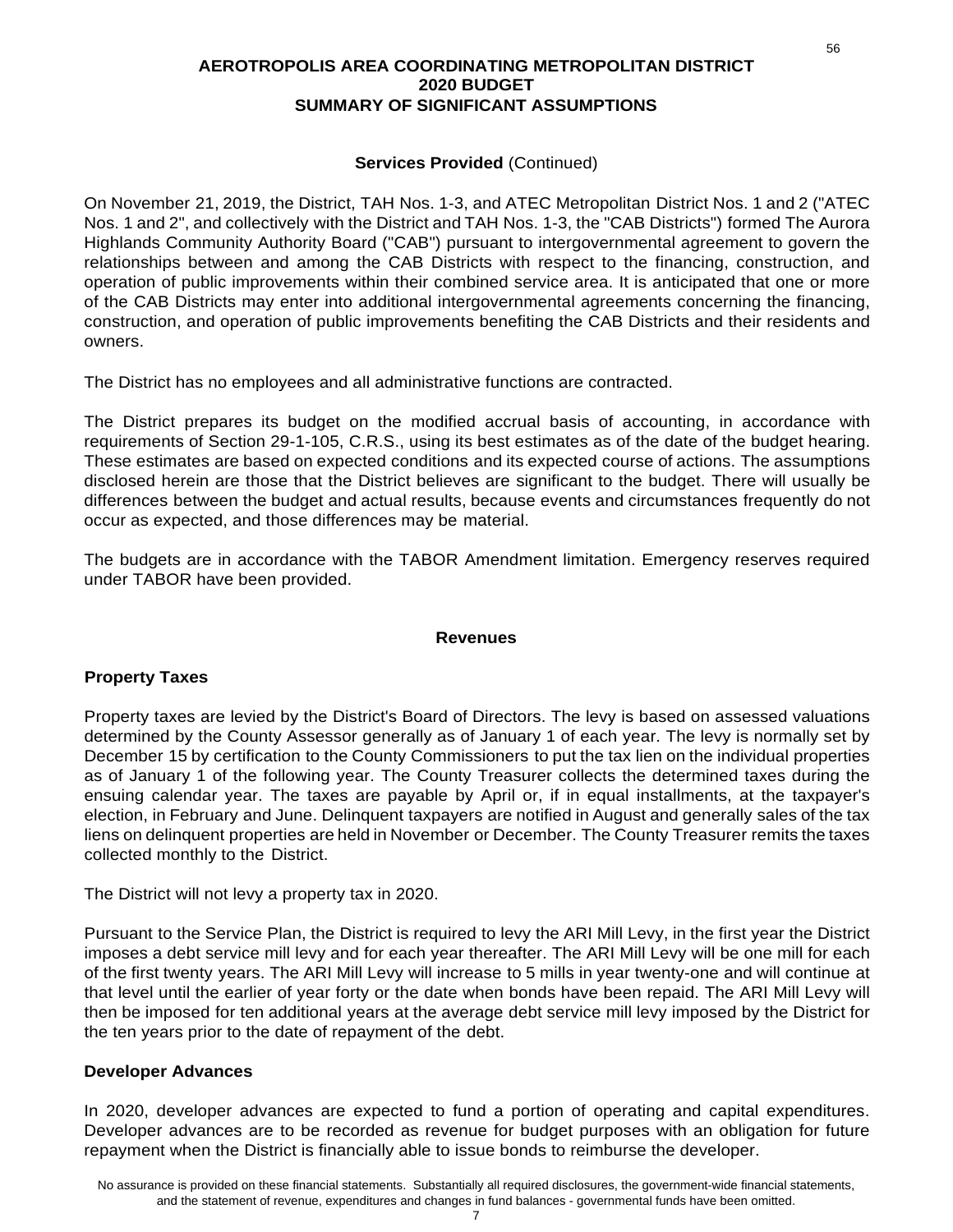### **AEROTROPOLIS AREA COORDINATING METROPOLITAN DISTRICT 2020 BUDGET SUMMARY OF SIGNIFICANT ASSUMPTIONS**

### **Revenues** (Continued)

### **Transfers from Other Districts**

The intergovernmental revenues are transfers from First Creek Ranch Metropolitan District. The District will coordinate the payment of administrative expenditures for First Creek Ranch Metropolitan District, as well as the District's own administrative expenditures.

### **Developer Reimbursement**

A portion of the capital improvements to be constructed are for the benefit of the Developer. The Developer will reimburse the District for these costs.

### **Intergovernmental Revenue**

The District has entered into intergovernmental agreements with ARTA, whereby the District will receive funding from ARTA to help finance capital regional transportation improvements. Additionally, the District has budgeted capital funding from bond proceeds that are anticipated to be issued by the CAB.

### **Expenditures**

### **Administrative and Operating Expenses**

Operating expenditures include the estimated services necessary to maintain the District's administrative viability such as legal, accounting, insurance, banking, meeting expense, and other administrative expenses.

### **Capital Outlay**

The budget anticipates construction activity during 2020 and is detailed on page 5. Developer advances and accrued interest related to capital expenditures are anticipated to be repaid in 2020.

### **Debt and Leases**

The District's only outstanding debt is developer advances in the amount of \$21,988,124 as of December 31, 2019, which includes \$942,412 of accrued interest at 8%. It has no operating or capital leases.

### **Reserves**

### **Emergency Reserve**

The District has provided for an Emergency Reserve fund equal to at least 3% of fiscal year spending for 2020, as defined under TABOR.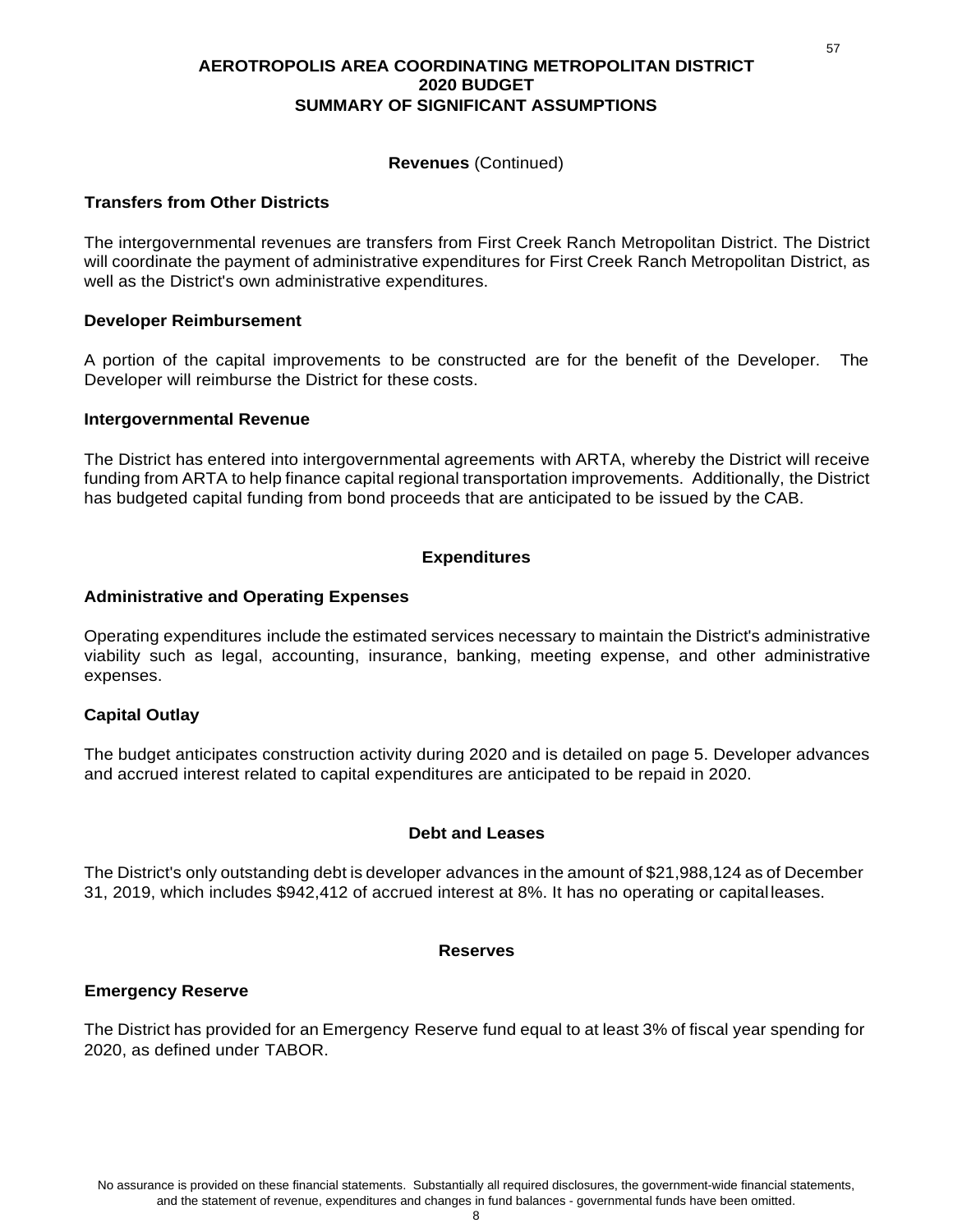### Developer Advances

|                                             |               |                 |                          | 58               |
|---------------------------------------------|---------------|-----------------|--------------------------|------------------|
| Outstanding                                 |               |                 |                          | Balance through  |
| Balance @:                                  | 12/31/2019    | <b>Increase</b> | Decrease                 | 5/21/2020        |
| District/                                   |               |                 |                          |                  |
|                                             |               |                 |                          |                  |
| Developer                                   |               |                 |                          |                  |
| Aerotropolis Area Coordinating (GVRE MD1)   |               |                 |                          |                  |
| Oakwood/C&H Ranch (7%)                      |               |                 |                          |                  |
| Principal                                   | 97,275.35     |                 |                          | 97,275.35        |
| Interest                                    | 49,175.99     | 2,649.09        |                          | 51,825.08        |
|                                             | 146,451.34    | 2,649.09        | $\overline{a}$           | 149,100.43       |
| AH LLC - Operations (8%)                    |               |                 |                          |                  |
| Principal                                   | 435,669.90    | 193,000.00      |                          | 628,669.90       |
| Interest                                    | 24,368.35     | 16,644.41       |                          | 41,012.76        |
|                                             | 460,038.25    | 209,644.41      |                          | 669,682.66       |
| AH LLC - Capital - Admin (8%)               |               |                 |                          |                  |
| Principal                                   | 690,090.50    |                 |                          | 690,090.50       |
| Interest                                    | 59,404.32     | 21,477.89       |                          | 80,882.21        |
|                                             | 749,494.82    | 21,477.89       |                          | 770,972.71       |
| AH LLC - Capital - Construction (8%)        |               |                 |                          |                  |
| Principal                                   | 18,383,847.09 | 7,436,088.70    |                          | 25,819,935.79    |
| Interest                                    | 752,699.06    | 664,855.42      |                          | 1,417,554.48     |
|                                             |               |                 | $\overline{\phantom{a}}$ |                  |
|                                             | 19,136,546.15 | 8,100,944.12    |                          | 27, 237, 490. 27 |
| AH LLC - Capital - Construction - ARTA (8%) |               |                 |                          |                  |
| Principal                                   | 1,438,828.45  |                 |                          | 1,438,828.45     |
| Interest                                    | 56,764.74     | 44,781.07       |                          | 101,545.81       |
|                                             | 1,495,593.19  | 44,781.07       |                          | 1,540,374.26     |
| <b>Total Principal</b>                      | 21,045,711.29 | 7,629,088.70    | $\overline{a}$           | 28,674,799.99    |
| <b>Total Interest</b>                       | 942,412.46    | 750,407.88      |                          | 1,692,820.34     |
| TOTAL AACMD                                 | 21,988,123.75 | 8,379,496.58    |                          | 30,367,620.33    |
|                                             |               |                 |                          |                  |
| <b>First Creek Ranch</b>                    |               |                 |                          |                  |
| Oakwood/C&H Ranch (8%)                      |               |                 |                          |                  |
| Principal                                   | 88,000.00     |                 |                          | 88,000.00        |
| Interest                                    | 116,232.55    | 2,738.85        |                          | 118,971.40       |
| Total                                       | 204,232.55    | 2,738.85        | $\hbox{\small -}$        | 206,971.40       |
| <b>Alpert Homes</b>                         |               |                 |                          |                  |
| Principal                                   | 29,500.00     |                 |                          | 29,500.00        |
|                                             |               |                 |                          |                  |
| <b>Total Principal</b>                      | 117,500.00    |                 |                          | 117,500.00       |
| <b>Total Interest</b>                       | 116,232.55    | 2,738.85        |                          | 118,971.40       |
| TOTAL FCRMD                                 | 233,732.55    | 2,738.85        | $\overline{a}$           | 236,471.40       |
|                                             |               |                 |                          |                  |
| <b>TOTAL</b>                                | 22,221,856.30 | 8,382,235.43    |                          | 30,604,091.73    |

No assurance is provided on these financial statements. Substantially all required disclosures, the government-wide financial statements, and the statement of revenue, expenditures and changes in fund balances - governmental funds have been omitted.